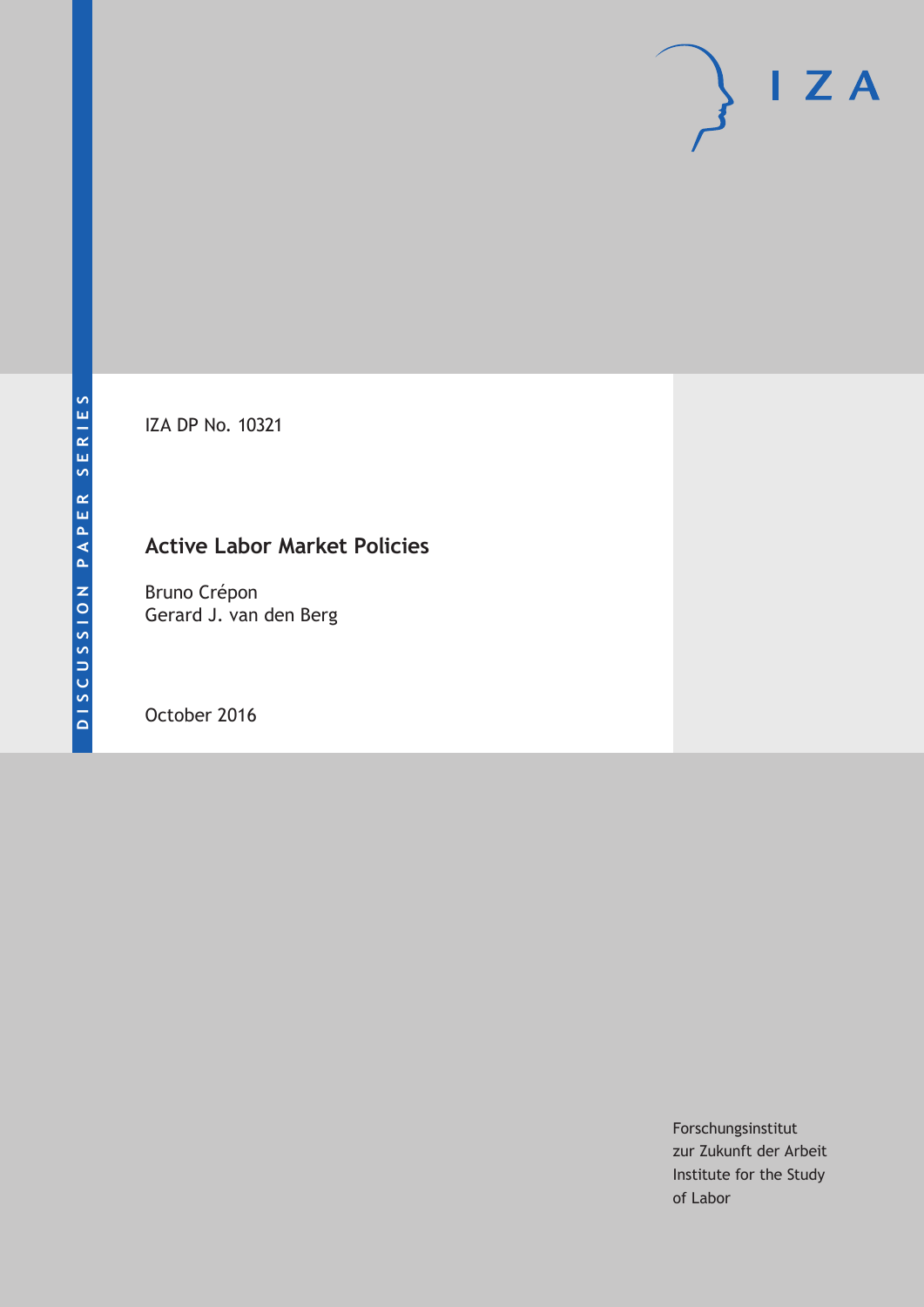# **Active Labor Market Policies**

### **Bruno Crépon**

*CREST, IZA, J-PAL and CEPR* 

### **Gerard J. van den Berg**

*University of Bristol, IFAU Uppsala, IZA, ZEW, CEPR and J-PAL* 

### Discussion Paper No. 10321 October 2016

IZA

P.O. Box 7240 53072 Bonn **Germany** 

Phone: +49-228-3894-0 Fax: +49-228-3894-180 E-mail: iza@iza.org

Any opinions expressed here are those of the author(s) and not those of IZA. Research published in this series may include views on policy, but the institute itself takes no institutional policy positions. The IZA research network is committed to the IZA Guiding Principles of Research Integrity.

The Institute for the Study of Labor (IZA) in Bonn is a local and virtual international research center and a place of communication between science, politics and business. IZA is an independent nonprofit organization supported by Deutsche Post Foundation. The center is associated with the University of Bonn and offers a stimulating research environment through its international network, workshops and conferences, data service, project support, research visits and doctoral program. IZA engages in (i) original and internationally competitive research in all fields of labor economics, (ii) development of policy concepts, and (iii) dissemination of research results and concepts to the interested public.

IZA Discussion Papers often represent preliminary work and are circulated to encourage discussion. Citation of such a paper should account for its provisional character. A revised version may be available directly from the author.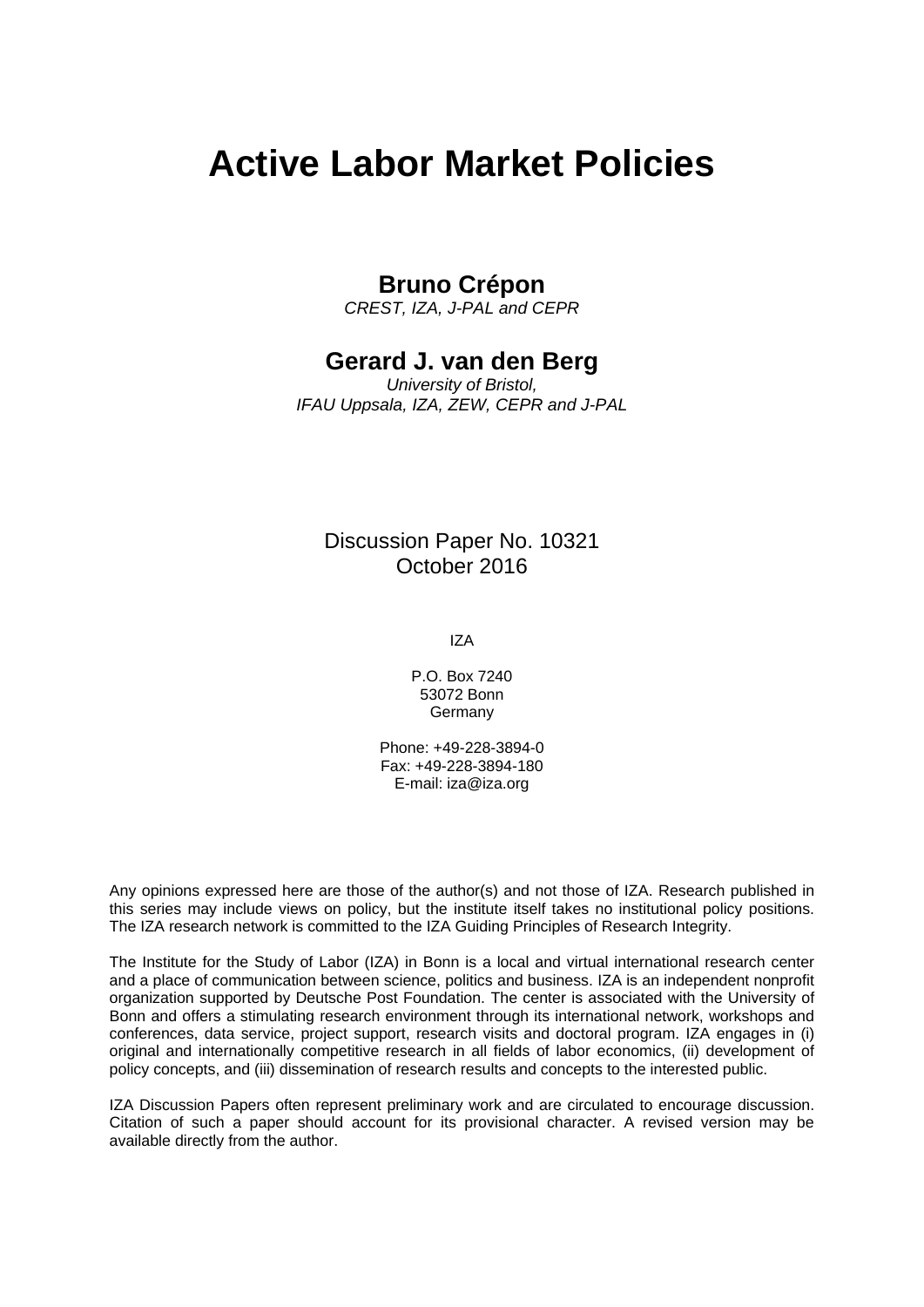IZA Discussion Paper No. 10321 October 2016

# **ABSTRACT**

# **Active Labor Market Policies\***

Active labor market policies are massively used with the objective being to improve labor market outcomes of individuals out of work. Many observational evaluation studies have been published. In this review, we critically assess policy effectiveness. We emphasize insights from recent randomized controlled trials. In addition, we examine policy effects that have not been the primary object of most of the past evaluations, such as anticipatory effects of advance knowledge of future treatments and equilibrium effects, and we discuss the actual implementation of policies. We discuss the importance of heterogeneity of programs and effects and examine the extent to which potential participants are interested in enrollment. We also discuss the assessment of costs and benefits of programs.

JEL Classification: J08, J64

Keywords: active labor market program, evaluation, job search assistance, matching, subsidized jobs, training, unemployment, wages

Corresponding author:

 $\overline{a}$ 

Gerard J. van den Berg School of Economics, Finance and Management University of Bristol 2C3, The Priory Road Complex Priory Road, Clifton Bristol, BS8 1TU United Kingdom E-mail: gerard.vandenberg@bristol.ac.uk

<sup>\*</sup> We thank participants at the IZA Policy Evaluation Conference 2015, especially Jeffrey Smith, for feedback. We also thank Anders Forslund, Helène Turon, Annette Bergemann, and Arne Uhlendorff for helpful comments and Anna Hammerschmid and Gabrielle Varro for their assistance. Gerard van den Berg thanks the Humboldt Foundation for financial support. Posted with permission from the Annual Review of Economics, Volume 8 (c) 2016 by Annual Reviews, http://www.annualreviews.org. When citing this paper, please follow doi: 10.1146/annurev-economics-080614-115738.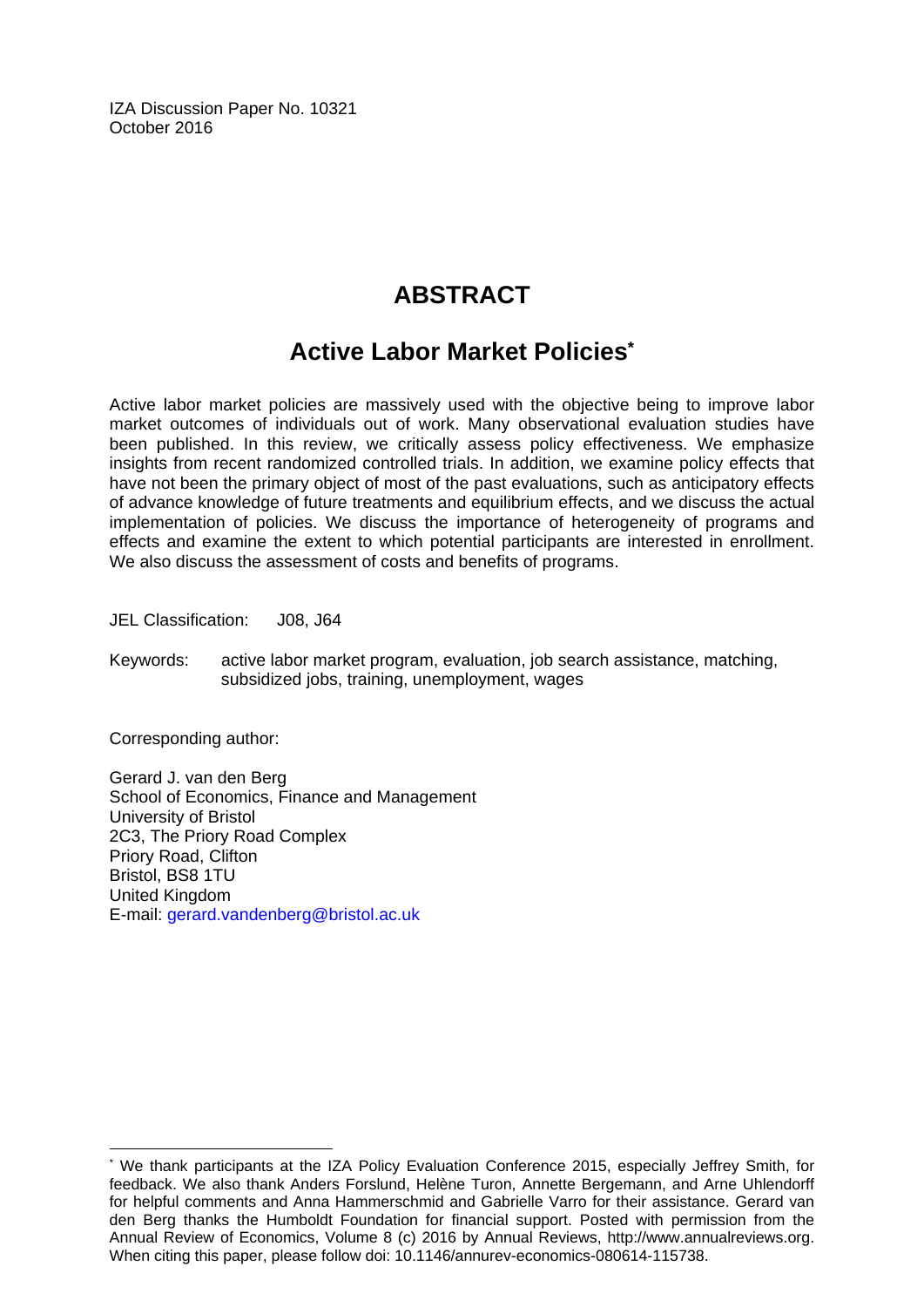#### **1. INTRODUCTION**

Active labor market policies (ALMPs) are massively used to improve labor market outcomes of individuals out of work. Table 1 lists the percentage of Gross Domestic Product that is allocated toward ALMPs in various OECD countries in 2011 (see [OECD](#page-41-0)  [2013\)](#page-41-0). In addition, it lists the fraction of the labor force enrolled in ALMP programs in 2011. These programs include job search assistance measures, training programs, and subsidized jobs. Unemployment benefits, youth apprenticeships, and adult education measures are excluded. As is clear from the table, there is substantial variation across countries, and some of this reflects variation in institutional designs and in definitions of what constitutes an ALMP and what constitutes ALMP participation or exposure (for details, see Grubb & Puymoyen 2008). However, it is clear that ALMPs take up a substantial fraction of public expenditure and that sizeable fractions of unemployed individuals are enrolled at some point in their spell out of work.

During the past decades, studies have been published in which specific programs were evaluated. The prototype evaluation study uses individual-level observational data to compare labor market outcomes of ALMP participants (or those treated) to nonparticipants (or controls), in order to assess the effectiveness of ALMP participation. Many surveys and overviews have been published in which the available empirical evidence is summarized (see, e.g., Bergemann  $\&$ [Van den Berg 2008,](#page-36-0) [Carcillo & Grubb 2006,](#page-37-0) [Card et al. 2010,](#page-37-1) [Fay 1996,](#page-38-0) [Heckman et al. 1999,](#page-39-0) and [Martin & Grubb 2001\)](#page-41-1). Aggregating over all the findings, it seems that job search assistance measures have somewhat positive effects on the probability of becoming employed, whereas the evidence for positive effects of training is rather slim. Subsidized jobs seem to have positive effects, but it is generally acknowledged that this measure is costly and may have negative crowding-out effects on other individuals.

In this review article, we reconsider where we stand in terms of our knowledge on ALMP effectiveness. We discuss recent insights from experimental evaluation studies. Recent studies have also examined policy effects that are not straightforward treatment effects on individual outcomes but rather side effects or external effects, such as anticipatory effects of advance knowledge of future treatments and equilibrium effects. We also discuss recent evidence on the discretionary role of case workers. We highlight the need for cost-benefit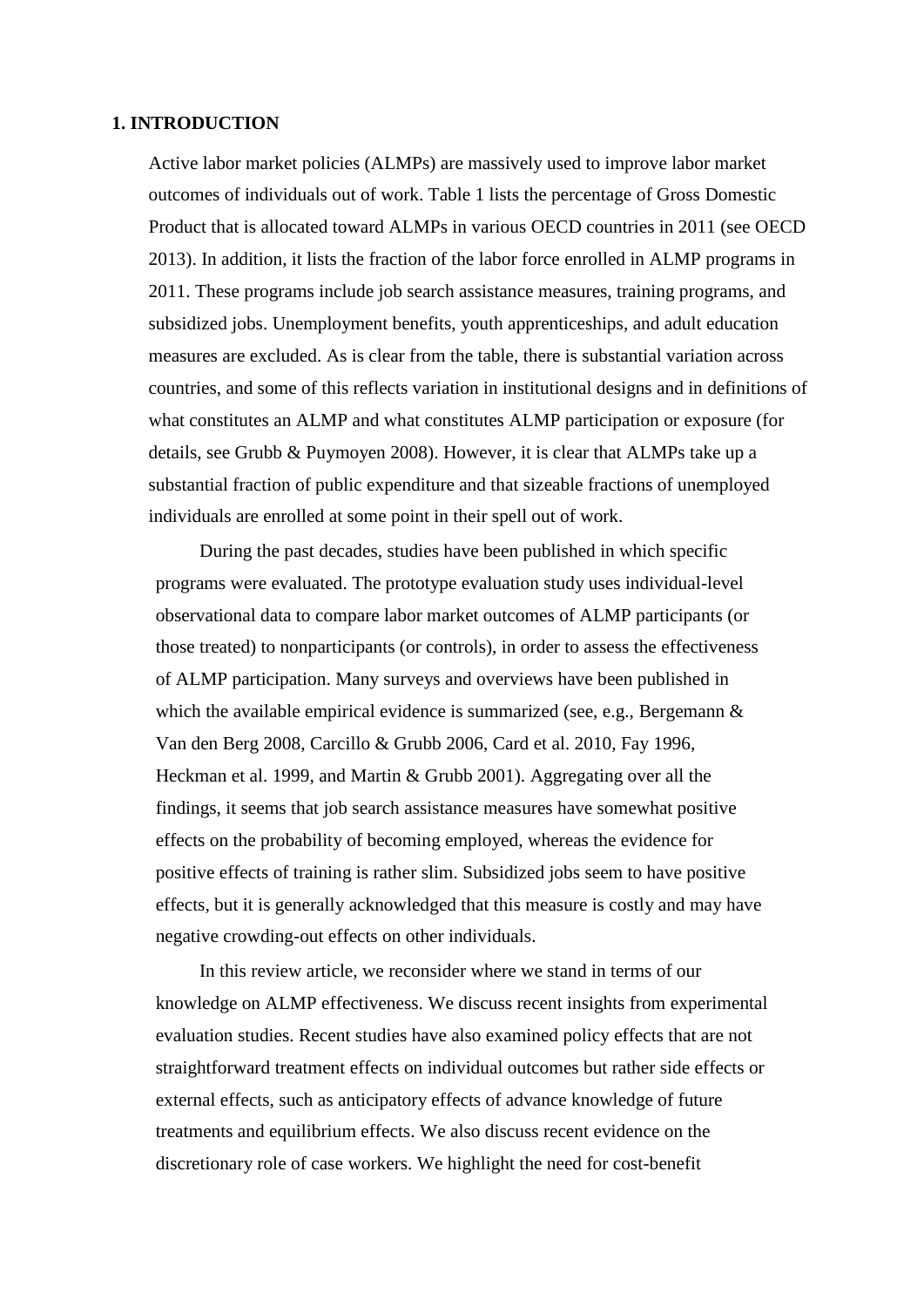analysis, and we discuss the issue of how to choose the appropriate target population for a program. In addition, we examine the relatively scarce evidence on the pathway from ALMP to individual effect. Notably, to what extent does ALMP participation affect the attitudes of unemployed individuals and how does this affect their labor market behavior?

Throughout the article, we use a dynamic perspective. That is, we acknowledge that individuals who are not treated today may be treated later, and that certain post-unemployment outcomes can only be observed if other outcomes (notably, a transition into employment) have been realized. A dynamic perspective enables the distinction between ex ante and ex post effects as well as the discussion of lock-in effects; definitions are given in Section 2, where we outline the basic economic framework around which various possible program effects are discussed.

Throughout the article, we structure the discussion of empirical evidence on ALMP effects along the lines of the primary intention of the ALMP program. The basic distinction is between ALMPs that are supposed to improve the individual matching process and ALMPs that are supposed to improve individual productivity. Roughly speaking, the former constitute job search assistance programs whereas the latter include training programs and workfare and subsidized work. In Section 3, we examine matching ALMPs in detail, and in Section 4 we focus on productivity ALMPs. (Of course, with equilibrium effects, this distinction is blurred.) A third type of ALMP is aimed at improving the knowledge of the worker about his or her labor market conditions, either concerning matching or concerning productivity. Here, we do not mean the knowledge about the whereabouts and properties of a specific vacancy but rather the knowledge about the actual range of opportunities. It has been argued that displaced workers may have an unusually rosy view of their market value and hence tend to reject too many offers. We discuss this briefly in Section 2.

Nowadays, many non-employed individuals are effectively at a great distance from the labor market, in that they have accommodated to a life without regular work and they experience very long spells of joblessness. Among groups of young, elderly, and low-skilled individuals, median durations of joblessness can be as high as seven years. These individuals may feel rejected by society and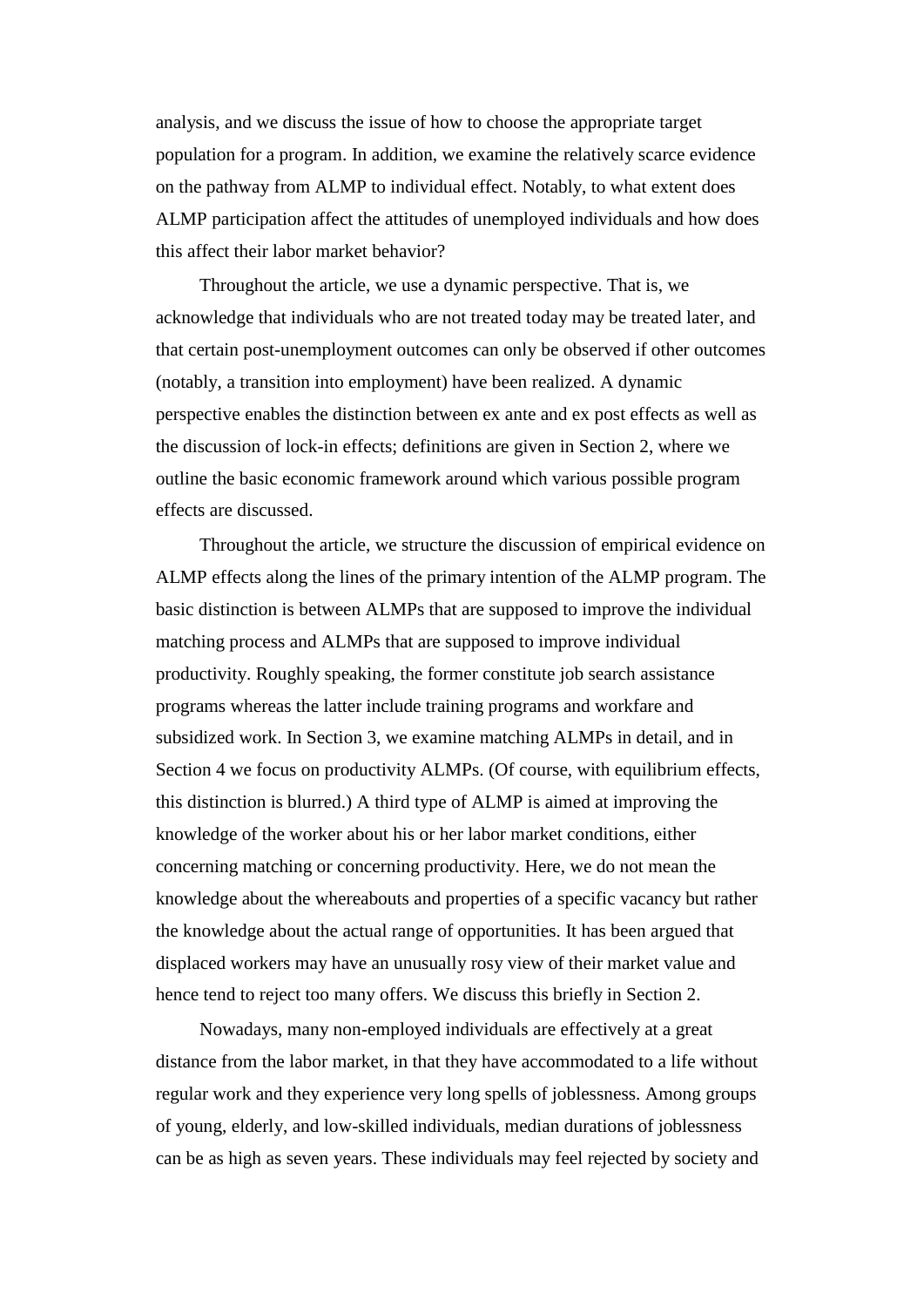subsequently reject society in turn. Helping such individuals may require innovative policy measures and a focus on intermediate outcomes on the pathway toward regular work. After all, if the monthly transition rate to work equals approximately 1%, an ALMP-induced increase by 10% does not translate into a large number of job acceptances. Moreover, it will not affect the tendency to feel excluded from society. Therefore, it may be more sensible to focus on programs that boost self-esteem and other personality traits, as these may foster reintegration into society, which in turn may be necessary to obtain gainful regular employment. Traditional ALMPs may be ill-designed for this, and one may consider alternatives such as mentoring, therapy, and group treatments in which similarly disadvantaged individuals may stimulate each other. Throughout the review, we pay attention to such novel types of ALMPs aimed at disadvantaged individuals.

After Section 4, the review is structured along the lines of a number of issues that we view as pressing for future research. In each case, we summarize the available evidence and outline gaps in our knowledge of program effects. Section 5 discusses cost-benefit analysis, and Section 6 addresses the choice of target populations. In Section 7, we examine equilibrium effects, and in Section 8 we discuss the underlying mechanisms of ALMP effects. Section 9 examines the demand and supply for programs and program participation. Here, we return to the issue of ex ante program effects of individuals not yet treated (defined in Section 2), as these effects may involve attempts to prevent program participation either by leaving unemployment before the treatment starts or by influencing the treatment rate. Section 10 concludes.

#### **2. BASIC FRAMEWORK**

It is useful to think of ALMPs as opportunities, or treatments, for unemployed individuals who search for jobs in a labor market with informational (or search) frictions. The literature (mentioned below) provides examples of job search models with ALMP, that can be used to examine comparative-statics ALMP effects. Here, we merely mention that the signs of the effects are often not unambiguous. Often, the advantage of participation is mitigated by an increase among treated unemployed workers in the degree that they are selective with respect to job offers. Moreover, each of the usual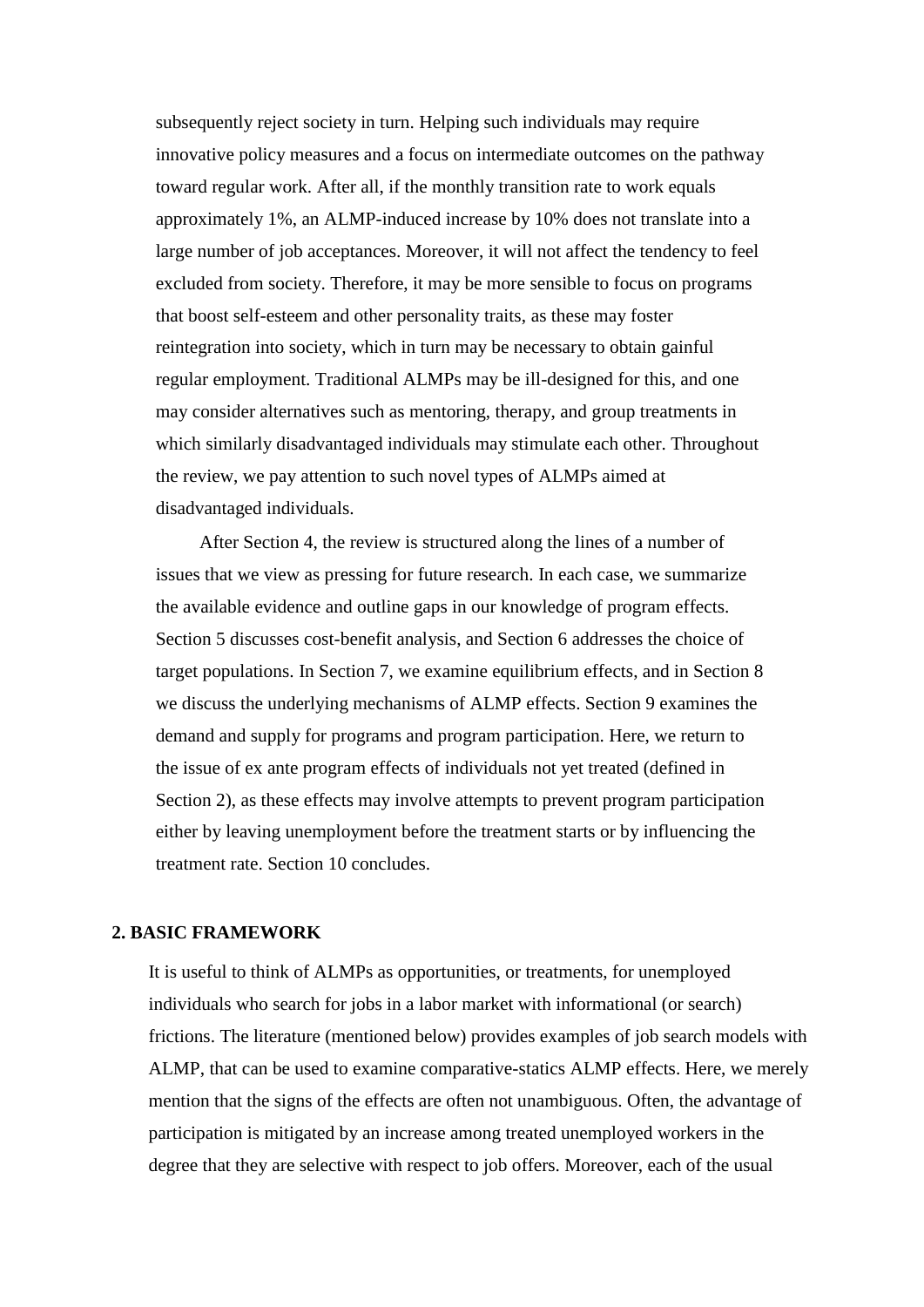outcome measures (unemployment duration, post-unemployment wage, etc.) taken separately only captures part of the total effect on the expected present value.

The current review pays particular attention to so-called ex ante program effects (see, e.g., [Abbring & Van den Berg 2003\)](#page-35-0). The prospect of a future beneficial treatment causes the individual to be more selective regarding job offers before the treatment takes place, compared to a setting in which the program does not exist. Likewise, the prospect of an unpleasant treatment creates an incentive to leave unemployment before the treatment. Ex ante effects can be contrasted to the treatment effects relative to the pretreatment situation; the latter effects could therefore be called ex post treatment effects. It matters which comparison group is used to evaluate treatment effects. If the comparison group is observed in a period in which the program was absent, then the counterfactual outcomes for the treated differ from the case where the comparison group consists of the not-yet-treated in a market where the program exists. The former approach is in line with regression discontinuity designs. The latter approach is in line with dynamic matching (see, e.g., [Vikström 2014\)](#page-42-0), and with the timing-of-events evaluation method [\(Abbring & Van den Berg 2003\)](#page-35-0). Notice that in these cases, determinants of the treatment rate affect the outcome before the treatment is realized, thus violating any exclusion restriction for those determinants as potential instrumental variables for the treatment effect.

It has been recognized in the literature that being enrolled in an ALMP program may be disliked by participants despite any positive effects of program participation on the job search process and/or on productivity (Van den Berg, Bergemann & Caliendo 2009). The ex ante effect of a treatment may then reflect both the threat of participation and the future benefits incurred from a treatment. Indeed, threat effects may dominate the total ex ante effects of training. Effectively, the threat of participation then drives people out of unemployment into low-paid jobs before the actual program participation. As a side effect, the number of actual participants will be reduced.

In reality, treatments take time away from other activities. This is especially true for productivity-enhancing treatments like vocational training. These time costs are made up front and may annihilate any positive effect of the treatment on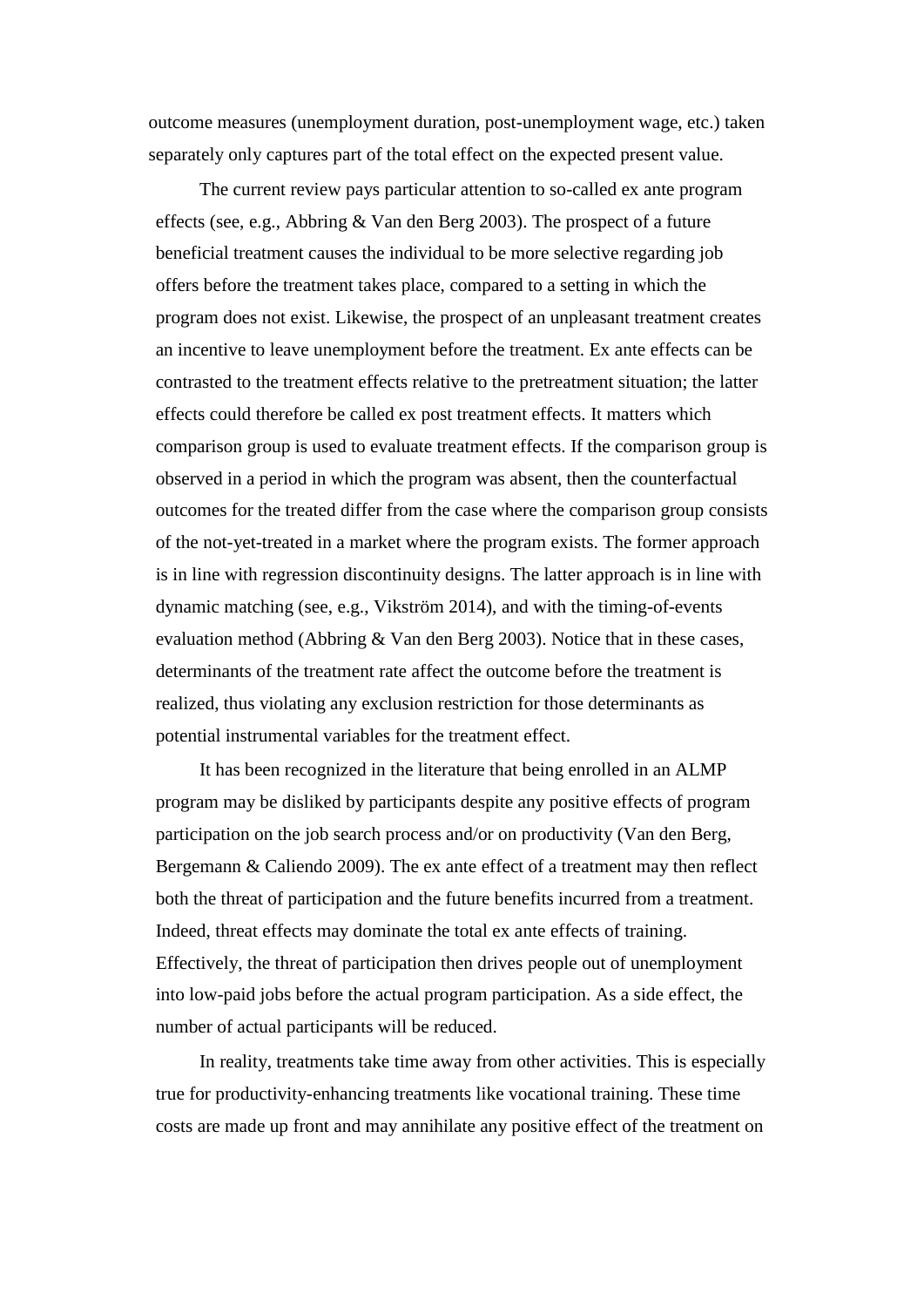the mean unemployment duration. The effect of these time costs is called the lock-in effect.

A rather novel type of ALMP is aimed at improving the knowledge of the worker about his or her labor market conditions, either concerning matching or concerning productivity. This may be relevant for a range of different unemployed workers. Displaced workers may have an unrealistically rosy view of their chances in the labor market, and a signal about their actual chances may act as a wake-up call for them to reconsider their search strategy (see, e.g., [Van den](#page-42-0)  [Berg & Vikström 2014\)](#page-42-0). Alternatively, many unemployed workers may not be aware of the extent of variation in wage offers in their occupation. By incorporating information on wage offers from other occupations, they may overestimate the variance of their relevant wage offer distribution *F*. Ex ante effects are less natural in this case because if individuals assume that there is a rate at which the knowledge about the shape of *F* will be updated in the future, then they have an incentive to obtain that information immediately.

#### **3. THE MATCHING FUNCTION**

There are several types of programs devoted to matching job seekers with job vacancies. Their purpose is to speed up the return to employment and enhance the quality of new jobs. First, there are the services aimed at improving the techniques of the job search. During their search, job seekers may encounter personal difficulties or have difficulties finding information about the labor market. They can use the services set up to assist them in their job search and receive training on how to use them by meeting with a counselor. Sometimes, this involves only a workshop lasting a few hours, but it can also involve regular meetings over long periods. The intensity of the assistance received is linked to the number and frequency of the appointments. Sometimes, these services also provide direct job search assistance and involve direct matches of job seekers with existing vacancies. Nevertheless, such assistance does not always come alone. Sometimes it is accompanied by an element of monitoring of the job seeker's efforts to find work. Appointments between counselor and job seeker also serve to check if the latter is trying hard enough; active job search is a prerequisite for the benefits that job seekers receive. Monitoring involves the threat of sanctions. These may be triggered by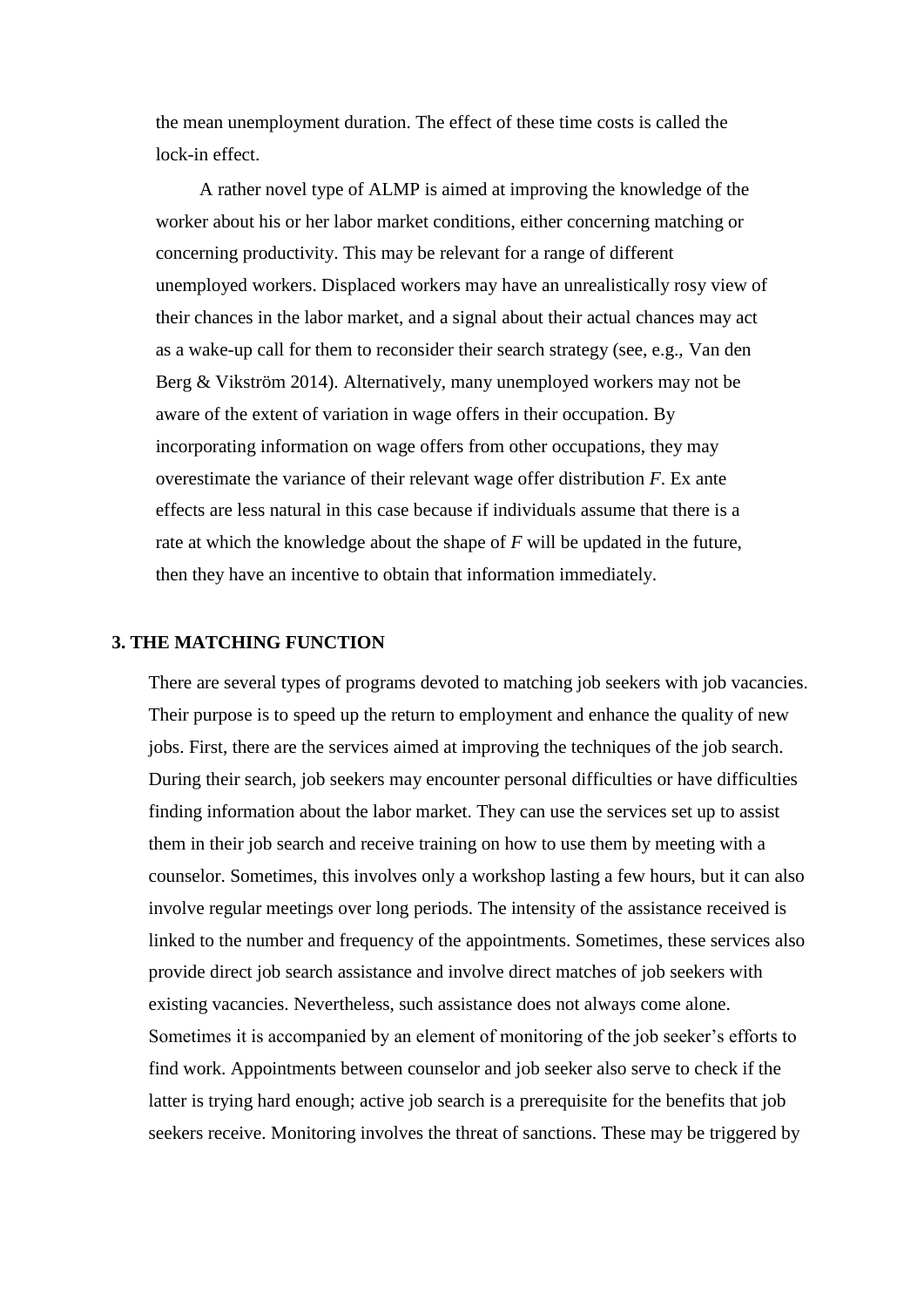a missed appointment, by an effort considered lackadaisical (such as a low rate of applications), or by yet again rejecting a job offer the counselor deemed acceptable.

#### **3.1. The Programs' Impact**

1

Job search assistance services have been assessed on many occasions and their impact is well known today. Globally, results show that the impact on the return to employment is positive. The meta-analyses by [Card et al. \(2010,](#page-37-1) [2015\)](#page-37-2), reviewing evaluations carried out since 1997, reveal a general tendency in favor of job seekers' return to employment. Most studies focus on employment outcome.

[Blundell et al. \(2004\),](#page-36-1) for example, looked at the New Deal for Young People program in the United Kingdom. A first phase lasts four months and commences upon an elapsed period of unemployment of six months. During this initial phase, recipients are given intensive assistance in the job search, that is, an appointment with a counselor every two weeks.<sup>1</sup> The program is aimed at 18- to 24-year-olds and was first implemented as a pilot in a few regions. This sort of configuration generates the exclusion of a portion of the job seekers per region or per age group, which taken together with the date the program was initiated makes it possible to identify its impact. The authors compared the probability of the young beneficiaries moving into employment after the four-month phase with that of a control group, using the difference-in-difference method. They found that the program improved beneficiaries' chances of moving into work by 5 percentage points with a baseline transition probability of 26%. Many evaluations were also carried out using randomized experiments. [Meyer \(1995\)](#page-41-2) reports the results of several randomized evaluations in the United States that showed that all job search assistance programs reduce the period during which job seekers can claim unemployment benefits.

It is difficult to distinguish in these evaluations what concerns job search assistance and what concerns the monitoring of job seekers' efforts, a question to which we shall return. Effects of punitive sanctions have been studied since the work of [Van den Berg et al. \(2004\).](#page-42-1) The empirical literature invariably finds that sanctions increase the reemployment rate, sometimes stretching beyond the

<sup>&</sup>lt;sup>1</sup>After the four-month period, those participating in the program who were still jobless were offered various options: a subsidized job in the private or public sector, or training.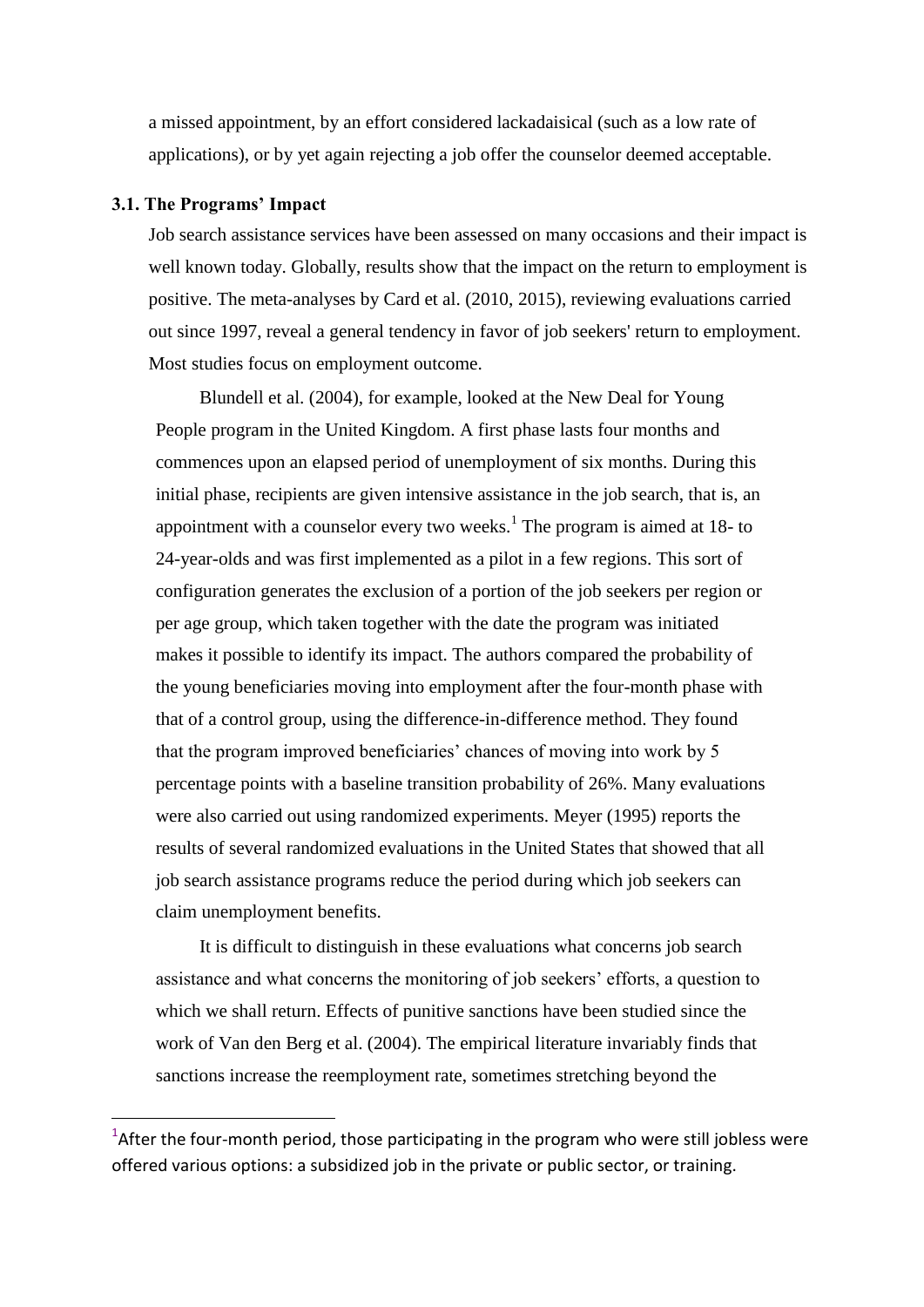period in which benefits are reduced, which suggests that the punished individuals are subject to intensified monitoring after the violation.<sup>2</sup>

Available studies on the impact of matching services most often examine effects in the short and medium run, rarely exceeding one year. [Dolton & O'Neill](#page-38-1)  [\(2002\)](#page-38-1) is a rare exception. It examines the long-term impact of programs. Their conclusion is that it confers a lasting gain in terms of the unemployment rate over a five-year period for male beneficiaries.

A side objective of job search assistance is to enhance the quality of the newfound jobs. Fewer results are available concerning the impact of assistance programs on that count;<sup>3</sup> indeed, measuring such an impact is difficult on a conceptual level. Even when one starts out with a random evaluation, comparing newly found jobs in a finite observation window is tricky, as the interventions under consideration generally have an impact on entry into employment itself (see [Ham & LaLonde 1996\)](#page-39-1). This led D.S. [Lee \(2009\)](#page-40-0) to propose bounds on the effect of the programs. As proposed by [Ham & LaLonde \(1996\),](#page-39-1) an alternative consists in modeling the heterogeneity within a duration model. In a randomized evaluation of an assistance program in Denmark, [Blasco & Rosholm \(2011\)](#page-36-2) show that the stability of newly found jobs improves for those who participated in the program (for an observational study, see [Crépon et al. 2005\).](#page-38-2) [Van den Berg &](#page-42-0)  [Van der Klaauw \(2013\)](#page-42-0) combine a randomized controlled trial with a structural analysis and find that wages are lower among those who were monitored more intensively.

1

<sup>&</sup>lt;sup>2</sup>Some evaluations on job search assistance and monitoring were carried out within the framework of controlled experiments; [Van den Berg & Van der Klaauw \(2006\)](#page-42-0) provide an overview and [Behaghel et al. \(2014\)](#page-35-1) a recent evaluation. All of these evaluations found positive effects on the transition into employment although the effects are sometimes not significantly different from zero and may depend on labor market conditions.

<sup>&</sup>lt;sup>3</sup>Studies conducted in Europe have most often dealt with the rate of return to employment. Few of them bear on the number of days worked or on the different types of revenue paid out over a particular period.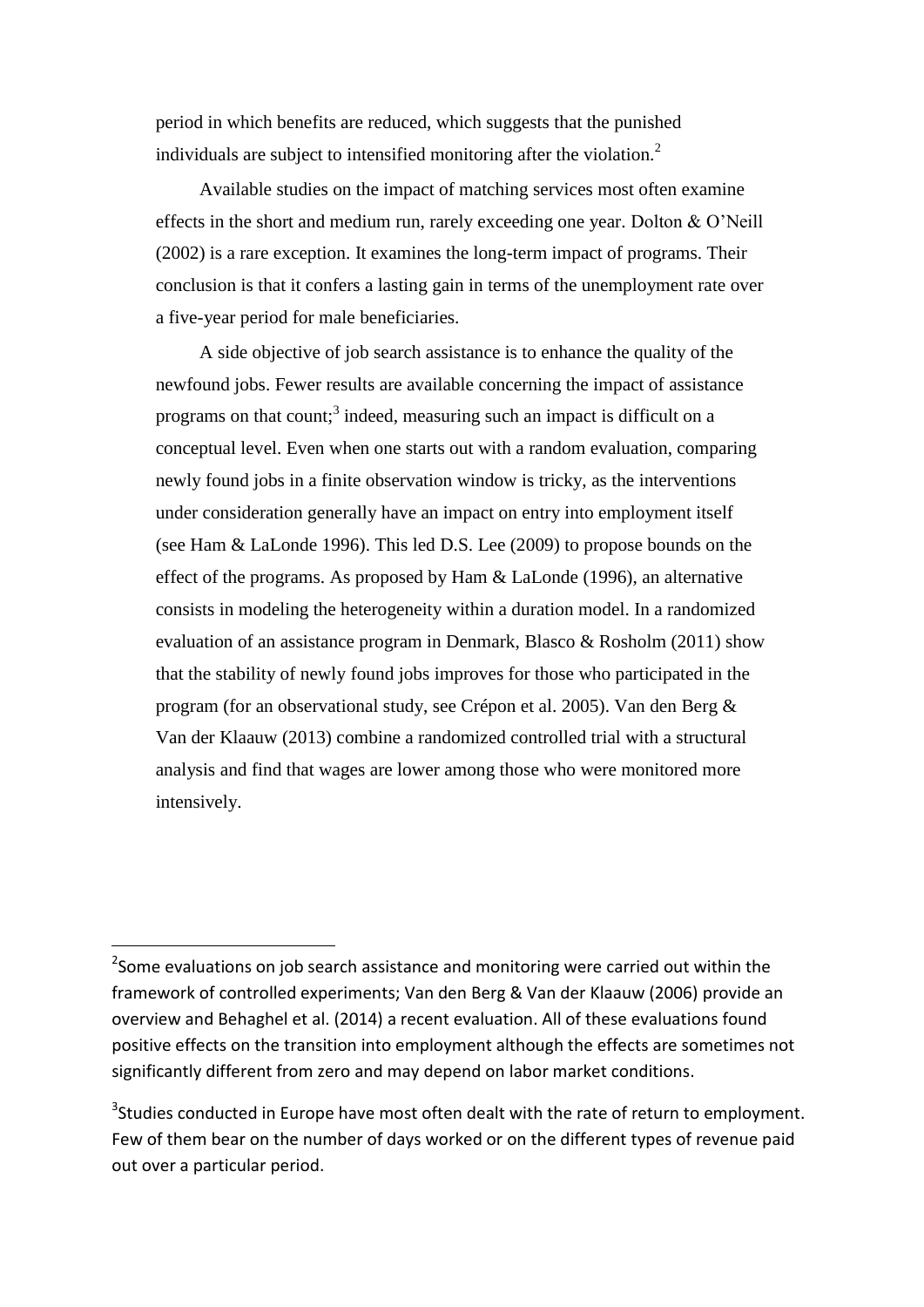#### **4. PRODUCTIVITY-ENHANCING MEASURES**

A different type of ALMP programs aims at improving job seekers' productivities and wages. Textbook examples of this are skill-enhancing training programs. The distinction between the types of interventions discussed in the previous section and the productivity-enhancing interventions of the current section is often motivated by the difference between giving priority to accessing employment and giving priority to skill acquisition. For convenience the current section also includes a discussion of employment subsidies and subsidized jobs. Subsidized employment is sometimes called on-the-job training. Admittedly, this is somewhat misleading. After all, many nonsubsidized jobs also involve training, whereas subsidized work does not necessarily involve skill accumulation. Indeed, a subsidy may simply make an employer willing to take the risk to hire a long-term unemployed who may (or may not) have a low productivity.

#### **4.1. Subsidizing Employers**

<u>.</u>

Although the idea of employment subsidies is simple, a salient factor is the great variety of forms such programs can take. They may mean a direct transfer to or a tax rebate for the employer or also payroll tax subsidies for low-wage workers. Subsidies can be applied to the entire category of employees concerned or only to newly minted jobs. Subsidy schemes can therefore become rather intricate. Certain interventions also take the form of vouchers attributed to the eligible public, who hand them over to the potential employer, who in turn must claim his or her rights in order to actually pocket the subsidy. In the case of the Job Training Partnership Act (JTPA) of 1982, firms had to employ the beneficiary for a certain amount of time to avoid the risk of becoming ineligible for further subsidies (see [Katz 1998\).](#page-40-1) In other cases, firms create positions specifically for the people targeted by a subsidy. These systems usually target specific populations. Targeting generally means combining a criterion linked to the technology of production (e.g., low-skilled workers) and a social criterion (e.g., young people with social integration problems, or the long-term unemployed).<sup>4</sup>

 $4$ Many programs evaluated in the United States concern marginal groups such as populations who have received social benefits over long periods, people suffering from depression, former inmates (see [Butler et al. 2012\)](#page-37-3).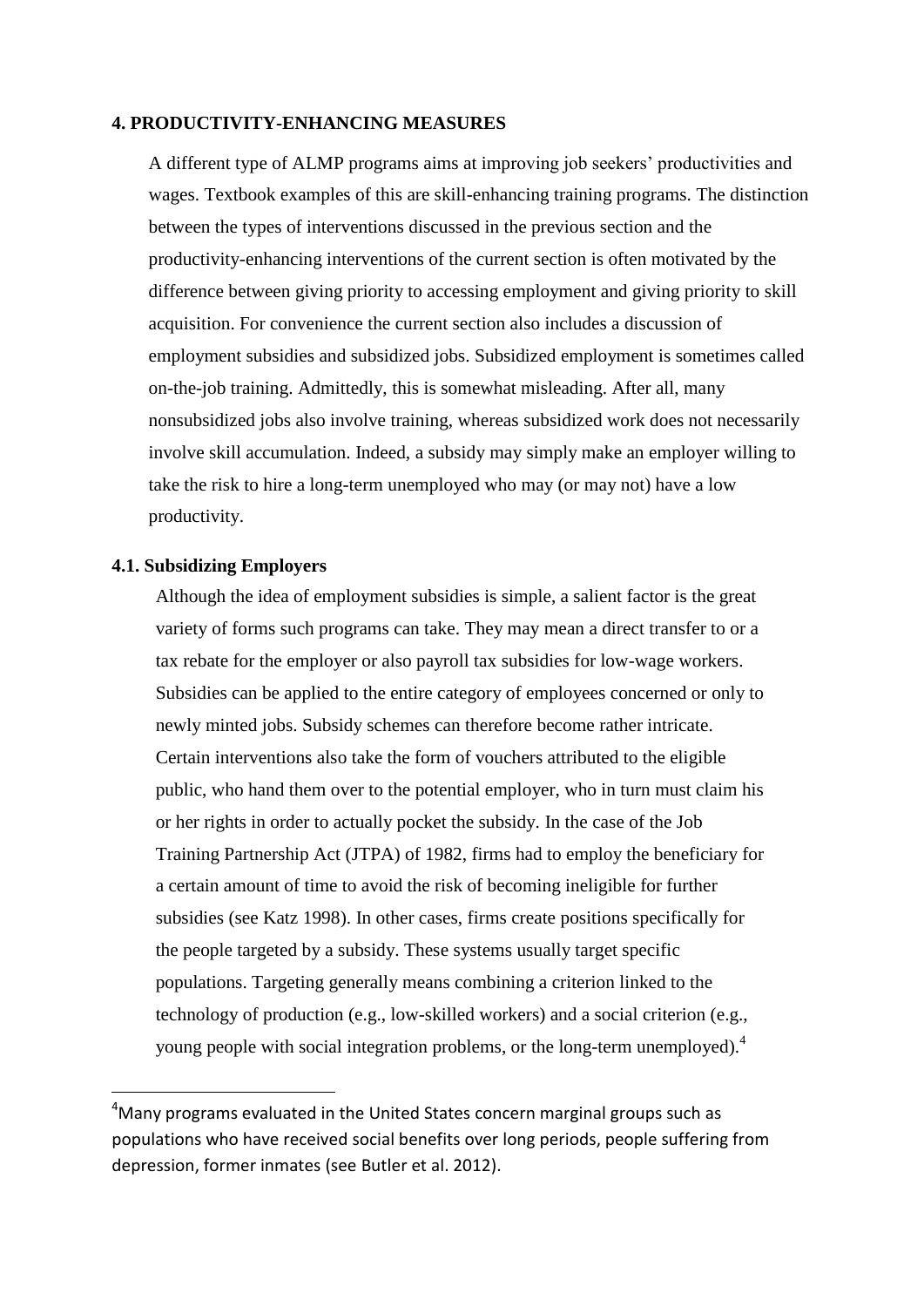The rate of subsidies may vary as well as the length of contracts: [Caliendo et al.](#page-37-4)  [\(2005\)](#page-37-4) quote subsidy rates that vary from 30% to 75% of the total cost and periods that vary from 6 to 12 months. All told, the programs provide a rather complex set of incentives for the firms and the beneficiaries and are the outcomes of processes that are also complex and heterogeneous. We have little information on how the details of a program affect its implementation and how beneficiaries enter it in the first place. Several studies mention a very low take-up rate: Many filled jobs generate a bonus for the employers, but they never claim it.<sup>5</sup>

#### **4.2. The Moderate Impact of Employment Subsidies**

1

Many studies have dealt with the impact of employer-based employment subsidies on labor market outcomes for job seekers. From the overviews and meta-analyses carried out by [\(Card et al. 2010,](#page-37-1) [2015\)](#page-37-2), it appears that employment subsidies constitute a moderately effective policy. Overall, they seem to have an impact while job seekers are in the program, but that employment effect fades quickly after the subsidized contract ends. On one side, there are a great many studies in Europe, most often bearing on periods of employment and unemployment and often based on administrative databases listing the types of employment experienced. Here, again, it is worth noting that most studies have focused on employment rates. Results are typically obtained using matching methods.<sup>6</sup> On the other side, an abundant literature exists in North America based on research most often carried out by large, nonacademic research institutes in response to official directives. These studies frequently use randomized evaluations and place the accent on employment but also on the various types of earnings. The National Supported Work Demonstration (NSWD) project is an example of such programs. It consisted of subsidizing paid work experience in the United States for a maximum length of 18 months. [Hollister et al. \(1984\)](#page-40-2) present results over the first three years of the program. It shows a positive and durable impact on jobs, schedules, income, and global revenue as well as a drop in transfer revenue. The seniority of these experimental

<sup>&</sup>lt;sup>5</sup>[Katz \(1998\)](#page-40-1) discusses such programs in the United States and [Galasso et al. \(2004\)](#page-39-2) as well as [Levinsohn et al. \(2014\)](#page-40-3) discuss programs based on vouchers in South Africa.

<sup>&</sup>lt;sup>6</sup>These methods are implicitly based on a static underlying model and are not well adapted to the analysis of the process of dynamic assignment (see [Abbring & Van den Berg 2005,](#page-35-2) [Abbring & Heckman 2007,](#page-35-3) [Crépon et al. 2009,](#page-37-5) an[d Vikström 2014\).](#page-42-0)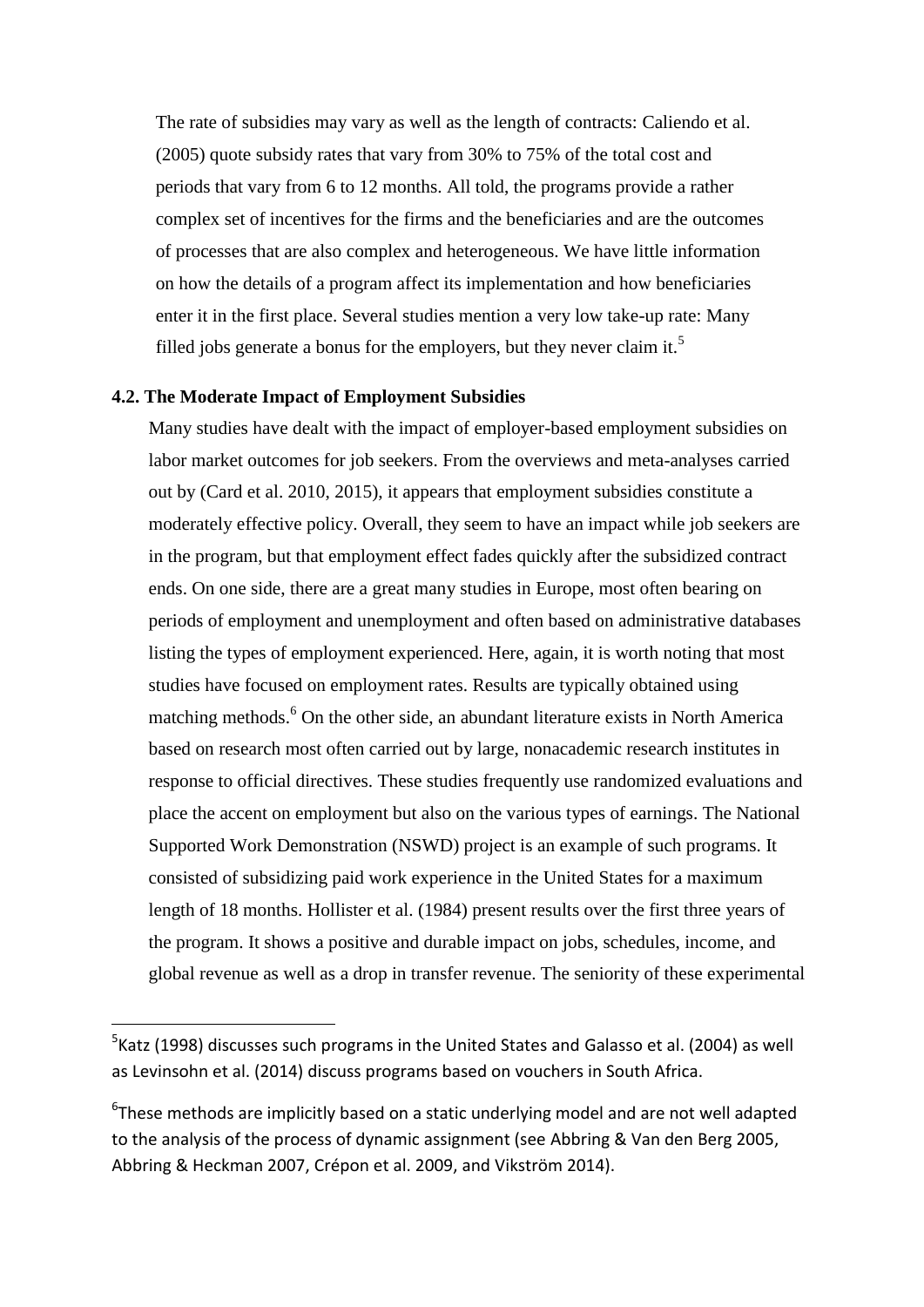programs makes it possible to examine their impact over the long term. [Couch \(1992\)](#page-37-6) examines the impact on income after eight years and shows a positive and significant impact for women receiving benefits as a result of Aid to Families with Dependent Children (AFDC) during the first eight years - that is, an overall rise of \$2,728 since 1978. The type of employer involved may vary substantially across programs. One important issue concerns the difference between subsidized jobs in the private and public sectors (including, broadly speaking, volunteer and nonprofit associations). The studies available almost unanimously show that subsidized employment in the public sector has less impact than in the private sector;<sup>7</sup> this is particularly true of long-term impacts, which totally disappear.<sup>8</sup> However, a complicating factor in such a comparison is that job seekers are usually quite different between the two sectors. The population assigned to subsidized jobs in the public sector has usually been excluded from the regular labor market for some time (although some large programs in Europe aim at creating jobs for broad categories of job seekers, such as the young). There is an important aspect of self-selection present in these programs. Although no studies exist on such a topic, it might be possible that most job seekers who take a subsidized job in the private sector would turn down an offer of a subsidized job in the public sector. Intermediate outcome variables, however, are likely to be affected by participation in subsidized labor: self-esteem and mental health, family stability, children's education. On a different score, employment subsidies do not aim exclusively to improve the tradeoff between employment and the job search. Sometimes, they also aim to improve the trade-off between active and nonactive status. By offering short-term employment and increasing the perceived chances of getting a well-paid job later, they allow some to remain active in the labor market. Employment subsidies are therefore sometimes a way of staving off criminality or violence, a threat that occurs particularly in postconflict situations in developing countries, where many young people affected by war remain

1

 $<sup>7</sup>$ For example, [Caliendo et al. \(2005\),](#page-37-4) [Brodaty et al. \(2002\),](#page-36-3) and [Gerfin et al. \(2005\)](#page-39-3)</sup> simultaneously evaluate both types of programs [Bloom \(2010\)](#page-36-4) provides information on socalled transitional jobs.

<sup>&</sup>lt;sup>8</sup>Some studies even report negative impacts in the long term, but these are based on matching methods. The fact that this population had spent a long time excluded from the job market, with many specific unobservable characteristics, casts doubt on the usefulness of such methods in such a context.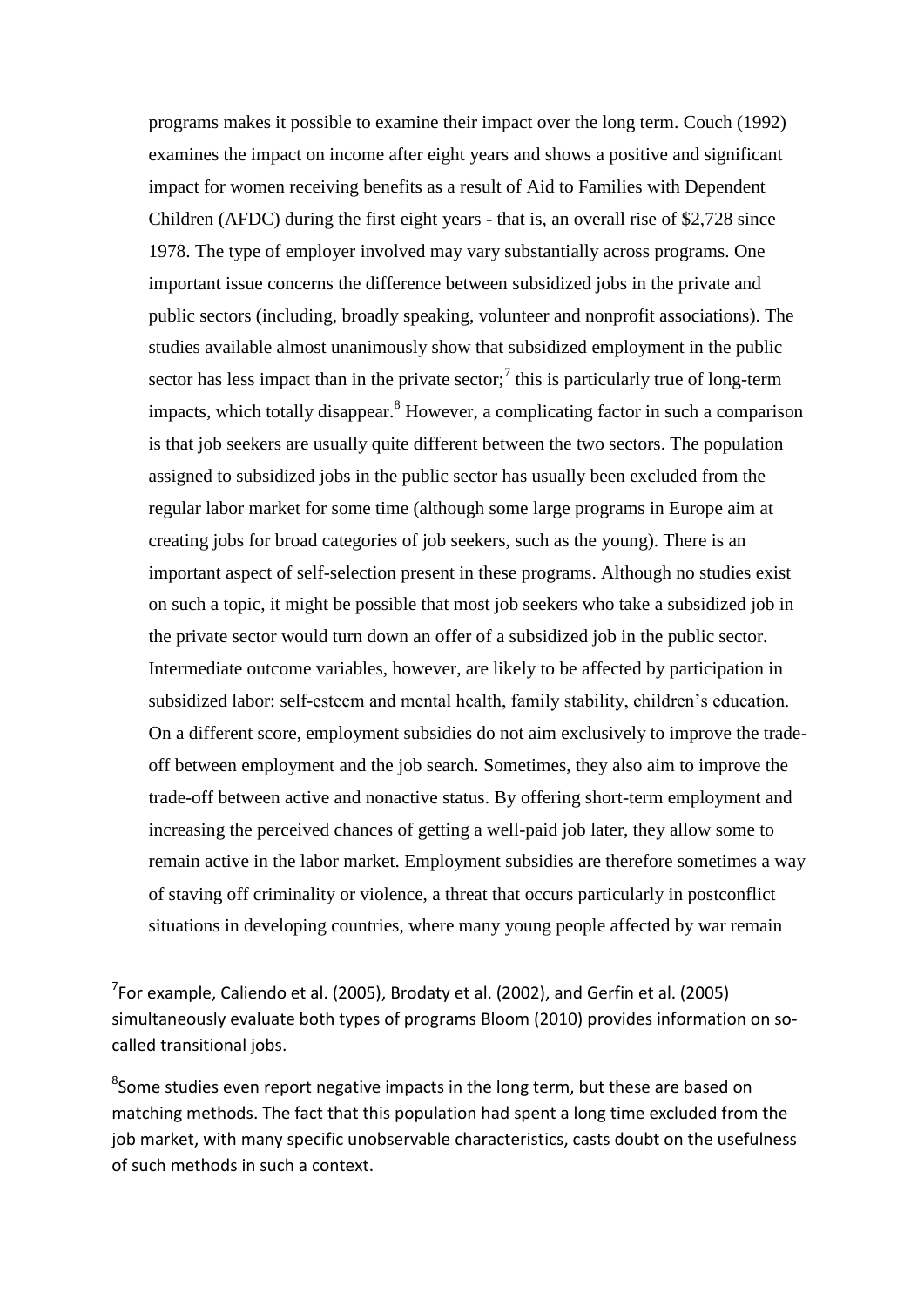jobless in an environment still marked by potential violence. This is equally the case for employment programs directly aimed at former prisoners with the objective of avoiding a repeated offense. We have little information on these elements. Large demonstration projects in the United States, however, frequently report results along these lines. [Bloom](#page-36-4)  [\(2010\),](#page-36-4) for example, reports negative impacts on criminality among certain categories of beneficiaries (particularly former drug addicts in the NSWD project) and positive impacts on children's education. In our view, this is an area in which further research is warranted.

#### **4.3. Subsidizing Job Seekers' Return into Employment**

A subsidy for job seekers who take a new job constitutes another type of employment subsidy program. These have also been widely studied. Several types exist: a bonus for reemployment that allocates a lump sum if the job seeker finds a job in a given lapse of time, or negative taxation consisting of a transfer of income earned from employment. The Earned Income Tax Credit (EITC) was a pioneering scheme, and many countries have progressively adopted systems based on the same make-work-pay principle.

Reemployment bonuses have been evaluated several times, including by [Meyer \(1995\).](#page-41-2) These programs consist of awarding a bonus approximately equivalent to several weeks of transfers. Results have shown that beneficiaries exited unemployment more rapidly - three to seven days earlier - and above all that the savings realized in terms of benefits were greater than the dollar amount of bonuses paid out.

Negative taxes also have been evaluated. Using the difference-in-difference method, for example, [Eissa & Liebman \(1996\)](#page-38-3) showed that in the United States, the EITC had a positive impact of four percentage points on the return to employment for single women with children.<sup>9</sup>

The Self-Sufficiency Project (SSP) in Canada proposed another transfer mechanism consisting of awarding a three-year bonus depending on the employment situation (working at least 30 hours a week). Job seekers who had received welfare benefits for at least one year were eligible. [Card & Hyslop](#page-37-7)  [\(2005\)](#page-37-7) evaluated this program using a randomized control trial and showed that

1

 $9$ There is also much literature (that we cannot address here) on the impact of program incentives on the number of hours of work.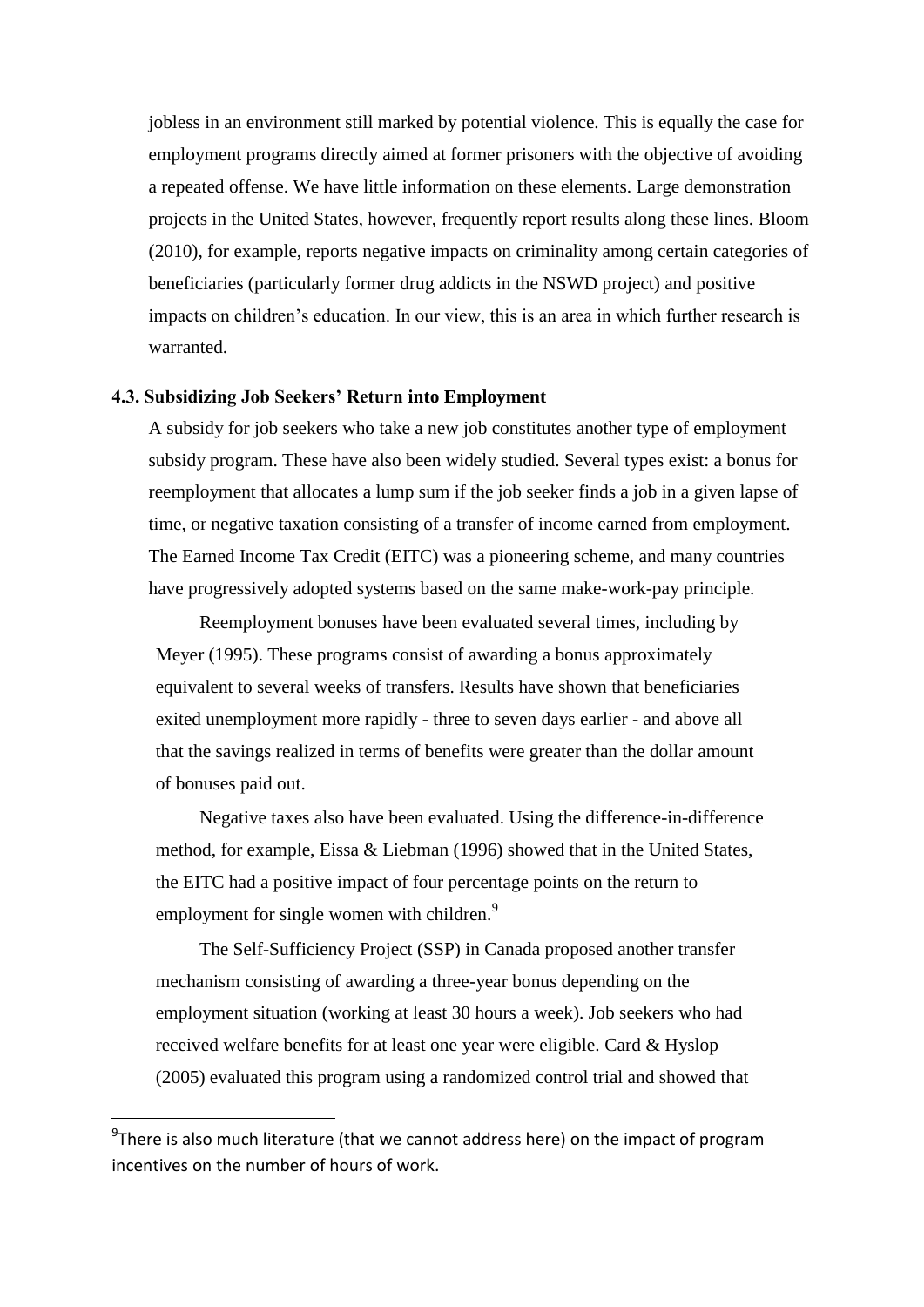the program had a large initial impact on employment that diminished little by little and disappeared after four years.<sup>10</sup> Studying the income of this same program over the first three years of its implementation, [Michalopoulos et al.](#page-41-3)  [\(2005\)](#page-41-3) showed that the system greatly improved beneficiaries' income. Earnings in particular increased considerably, whereas the income from transfers increased only marginally. The authors also showed that gains in terms of taxes linked to the progression of labor market earnings largely exceeded the extra transfer income.

Normally, subsidizing job seekers who find a new job (i.e., the supply) or firms when they take on the job seeker (i.e., the demand) should amount to the same thing, if the wages offered and demanded are flexible enough to adjust to the subsidy schemes. Nevertheless, when salaries are not flexible, as is the case for employees whose productivity is close to the minimum wage, for example, adjustments cannot take place and the two modes of subsidy diverge. Although not recent, the study by [Woodbury & Spiegelman \(1987\)](#page-42-2) is typical of what randomized controlled trials can potentially contribute to our knowledge of the mechanisms underlying the programs. They tested the two systems simultaneously through an experiment in which beneficiaries were assigned at random to a control group or to one of two treatment groups. In the first treatment group, beneficiaries received a voucher entitling them to a bonus if they were reemployed and in the second group a voucher to give the potential employer, who in turn would be entitled to a bonus of the same amount in the case of employment. Results showed that giving the bonus to the job seekers had a positive effect on the return to employment, whereas giving it to a firm in this case did not.

#### **4.4. Training**

1

Training is the cornerstone of active labor market policy. Expectations surrounding the potential of training to give access to employment and lead to better-quality jobs are enormous. There is considerable variety in the systems that are supposed to provide training. Training programs differ in the priority given to acquiring a general education,

 $10$ They also showed that beneficiaries respond eagerly to the incentive to return to employment as eligibility for a transfer depends on finding a new job in the first 12 months.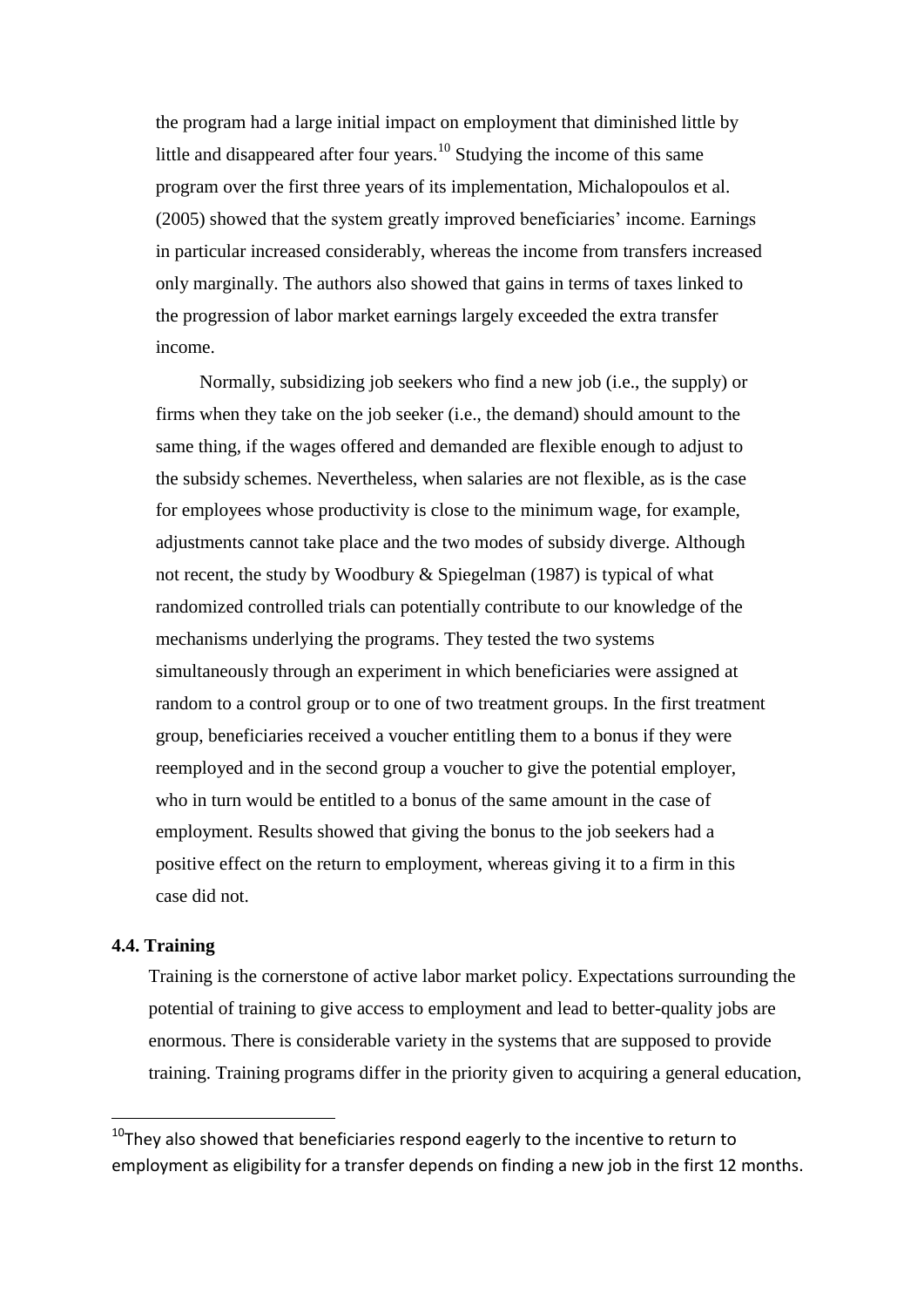to acquiring skills, to the distinction between soft and hard skills, and to the type of apprenticeship, whether in the classroom, on the job, or alternating. They differ also by the investment they represent in terms of money or time. [Lechner et al. \(2011\)](#page-40-4) define a short training period as lasting less than six months, and a long one as lasting more. The incentive for training is also likely to be very different depending on the individual. Training may be meant to consolidate a skill, improve it, or reorient it.

Much literature exists on the impact of such training programs. [Card et al.](#page-37-1)  [\(2010,](#page-37-1) [2015\)](#page-37-2) show that on the whole, they have small or even negative impacts in the short run but that this improves over time and impacts become positive or even substantial and significant in the long run. [Bergemann & Van den Berg](#page-36-0)  [\(2008\)](#page-36-0) were the first to provide a large-scale overview of evaluation results (for all ALMP types) by gender. They find that effects are greater for women than for men, and that the difference is larger if the economy has many unemployed women. Apparently, the larger the latter fraction, the higher the potential for programs that update the women's skills.

[Lechner et al. \(2011\)](#page-40-4) analyzed the impact of training programs in Germany. Their study was based on matching methods and programs that were divided according to duration (long, short, retraining, based on simulations in real-world work contexts); its special feature was that it followed job seekers over an eightyear period. Results showed considerable long-term impact on employment situations for all types of training programs: approximately 10 percentage points for short or long training programs and approximately 20 percentage points for retraining. Also, positive effects appear quite rapidly: within 6 months for the short and 12 months for the long training periods, and much later (24 months) for retraining programs.

Several evaluations were based on randomized experiments, mainly in the United States.<sup>11</sup> [Bloom et al. \(1997\),](#page-36-5) for example, evaluated the JTPA and found

<u>.</u>

 $11$ No evaluation in Europe applied this type of method. A few studies exist on developing countries; [Card et al. \(2011\)](#page-37-1) found no effect on employment one year after the end of the program in the Dominican Republic. [Hirshleifer et al. \(2014\)](#page-40-5) found no impact for a professional training program in Turkey evaluated over three years on a large scale. [Attanasio et al. \(2011\)](#page-35-4) is a notable exception : they found positive but limited impacts of professional training on young people in Colombia in the short run. Attanasio et al. 2015 and Kugler et al. 2015 have both examined impacts at 10 years on formal employment and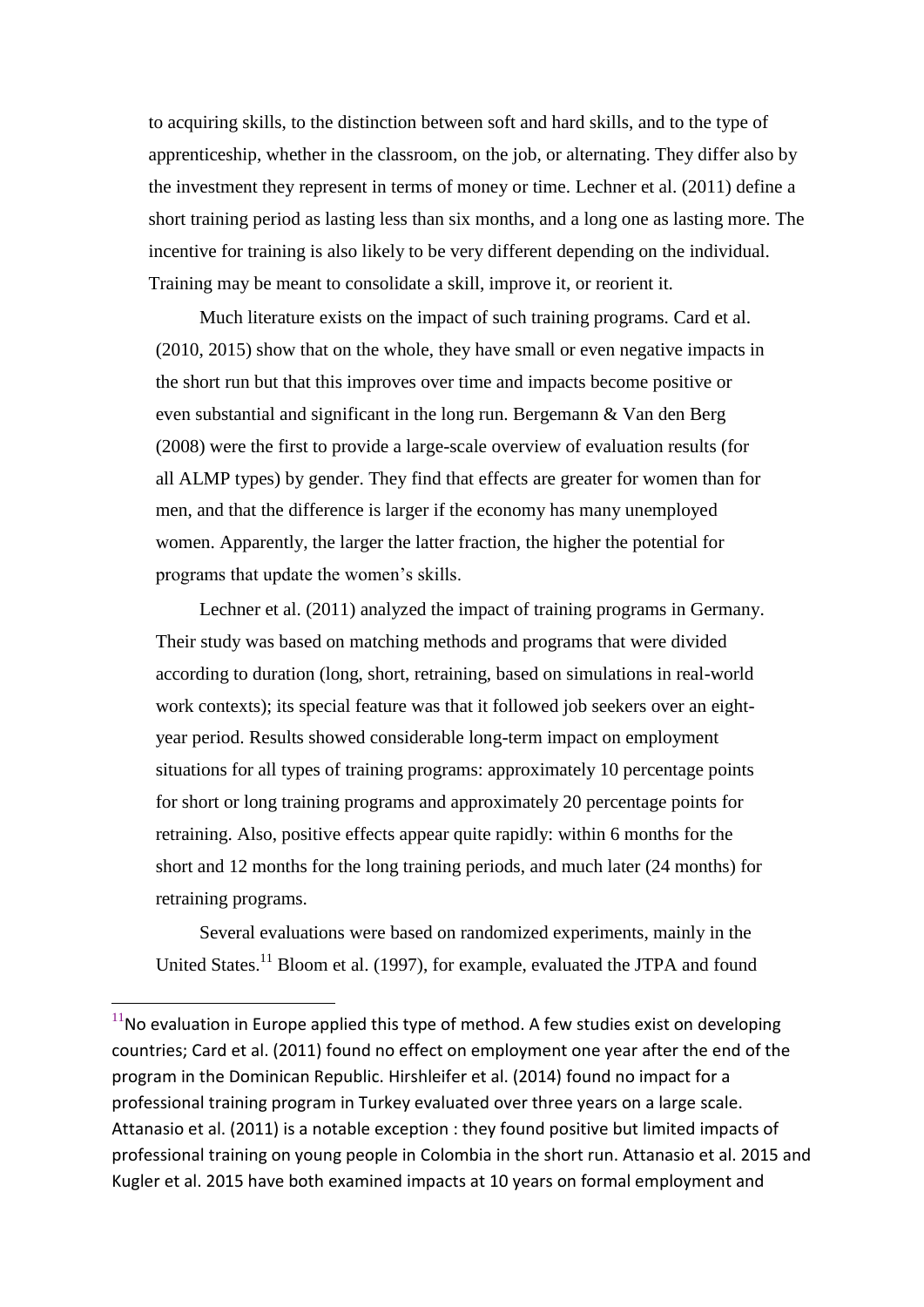positive impacts on income cumulated over 30 months, mainly for women. One persistent feature seems to be the absence of results for young job seekers. Yet, it is on them, particularly on the unskilled among them, that a good deal of the expectations in matters of training are placed. Very intensive programs could have positive impacts. The Job Corps program first places its young participants in a residence under strict surveillance. They are given a general education, professional training, health education, and courses in social skills. At the end of the first phase, beneficiaries receive job placement services. The program was evaluated through a large-scale experiment that included up to 15,000 young people [\(Schochet et al. 2008\)](#page-41-4). Its impact on the acquisition of general education and professional skills was very positive. Impact on income was initially negative for two years before becoming positive and significant for two more years and then disappearing. The impact on employment was initially strong but progressively dwindled and disappeared after four years. The authors also note a significant drop in criminality. Impacts were most significant among the oldest group (aged 20 to 24 years).<sup>12</sup>

#### **5. FEW COST-BENEFIT EVALUATIONS**

1

[Meyer \(1995\)](#page-41-2) has developed a simple framework to conduct a cost-benefit analysis. Surprisingly, only a few evaluations have implemented such analyses. They are needed to learn more about gains in terms of benefits paid out and salaries earned by job seekers and gains in terms of social security contributions paid to the State, as well as the costs of the program. Generally speaking, evaluations carried out in North America in the form of demonstrations have been the only ones capable of mobilizing the administrative means necessary to collect the information for the cost-benefit analyses

earnings as well as on tertiary education. Results are highly encouraging, showing important impacts on earnings, larger for women. It is worth to note that the vocational training programs also includes an on the job training component and that incentives are given to the training center to improve the link with firms.

 $12$ The Challenge program [\(Millenky et al. 2011\)](#page-41-3) is based on a similar concept. Results after three years show that skills progress as well as employment and income, but there is no improvement on criminality.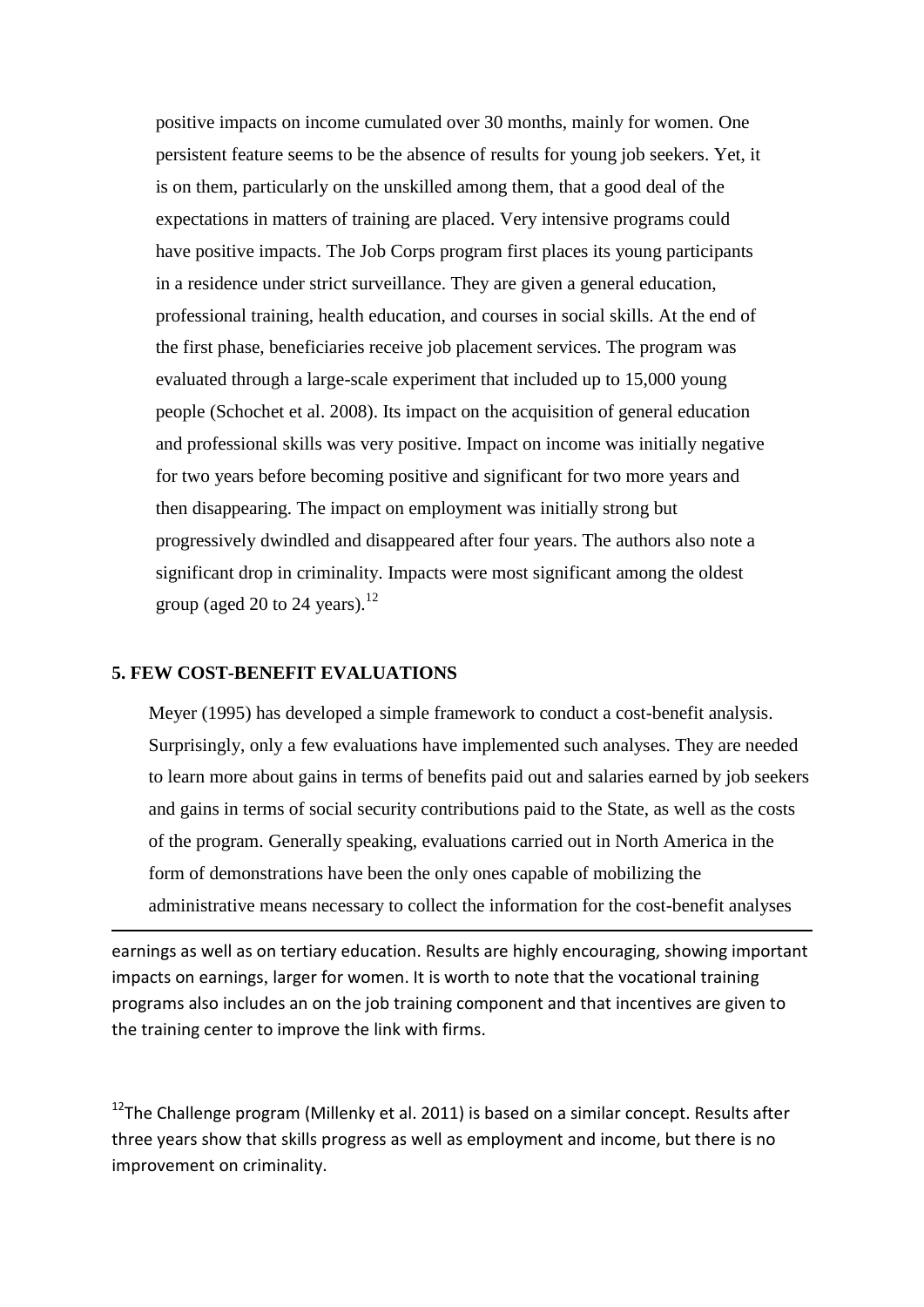[\(Bell & Orr 1994,](#page-36-6) [Cave et al. 1993\)](#page-37-8); however, [Forslund et al. \(2011\)](#page-39-4) provide an analysis for a program in Sweden. [Cave et al. \(1993\)](#page-37-8) show that the JOBSTART subsidized employment program had a weak positive impact on total earnings for participants but led to a large increase in taxpayer expense and represented a net loss for society as a whole  $^{13}$ 

In order to carry out such analysis, it is necessary to have access to a larger set of outcome variables--more than a person's employment status, which remains most frequently the only variable considered. Access to paid unemployment and social transfer benefits would be needed, along with wages and other earnings, social security contributions, and other taxes paid to the State, as well as the costs of the program and of the job seeker assistance. Not only do we lack information on the sorts of new jobs found by job seekers, but we also lack general information about gains for the beneficiaries. Often, existing costbenefit analyses only consider the point of view of the government and compare the cost of the programs to gains in terms of the benefits paid out to the recipients; these gains themselves are frequently imputed (see [Behaghel et al.](#page-35-1)  [2014\)](#page-35-1). In the end, it has not been possible to fully explore the potential of randomized evaluations to measure the impact of participation in assistance programs on the various sources of income and their contribution to overall production rates in the community.<sup>14</sup> The information exists but is often mainly administrative and would require rather complicated and constrained matching procedures.

In general, costs are not well known either. Frequently, they are imputed. For example, in the case of assistance programs, costs may be imputed by estimating the counselor's time and hourly rate. This is a serious drawback, for knowing the cost of a program is an absolute necessity when implementing costeffectiveness analyses, which have proved very instructive with regard to educational policies in developing countries [\(Dhaliwal et al. 2011\)](#page-38-4). Actually,

1

 $14$ An exception is [Van den Berg & Van der Klaauw \(2013\),](#page-42-0) who observe various individual duration and wage outcomes as well as the administrative costs of a monitoring program.

<sup>&</sup>lt;sup>13</sup>The studies reported by [Bloom & Michalopoulos \(2001\)](#page-36-7) on the transitional welfare-towork programs also report gains in terms of earnings for the beneficiaries as well as reductions in terms of transfer, but as a whole, participant income was almost unchanged.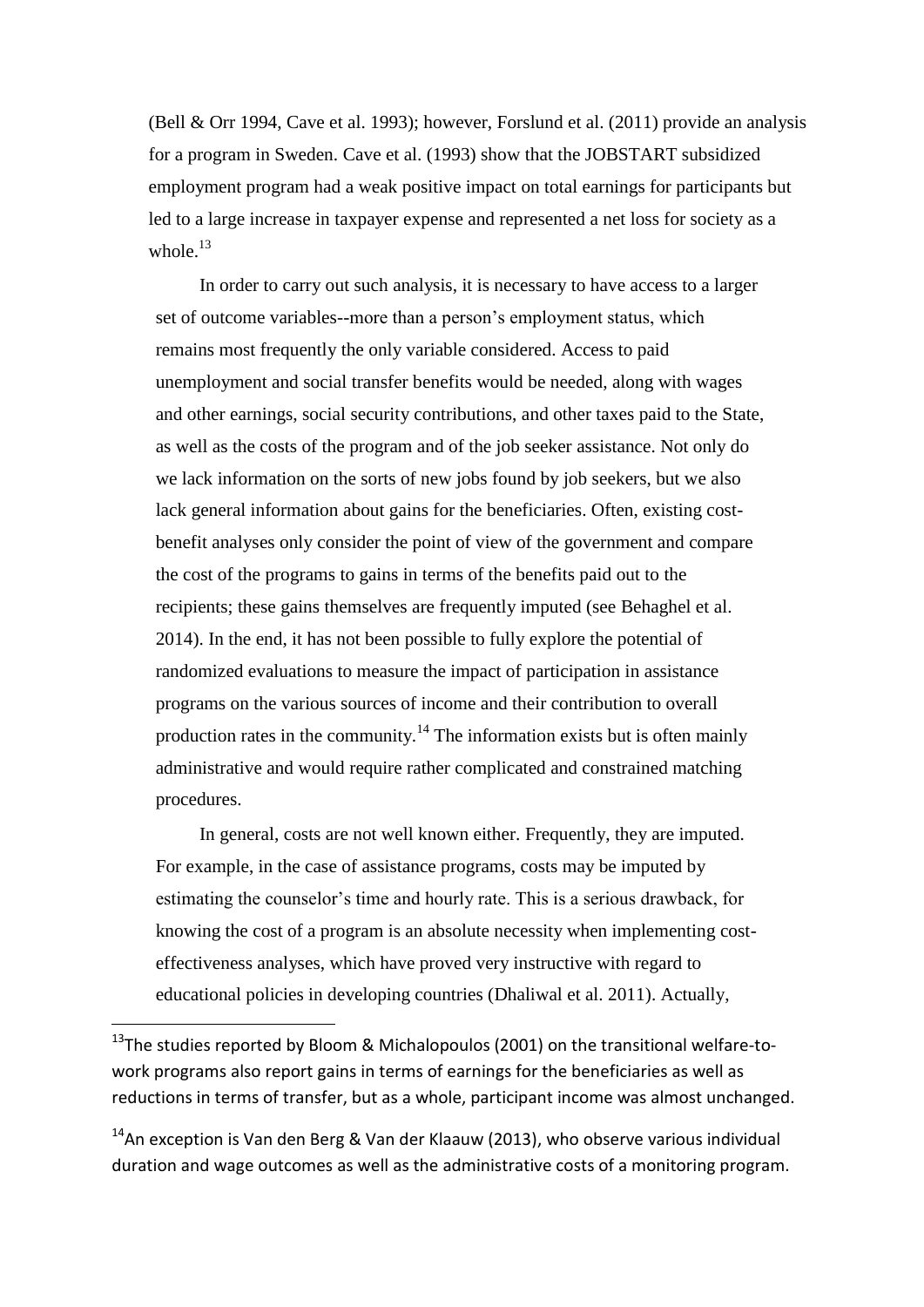undertaking such cost-effectiveness analysis would be extremely useful. One striking point is the strong heterogeneity of programs with respect to their content or intensity. In addition to finding positive effects, it would be beneficial to have a better idea of whether or not the extent of the exposure matters. Given the strong heterogeneity of programs, this exercise is difficult, but scaling program impacts by their cost would be a nice addition in this sense.

One factor that has consistently remained on the sidelines of cost-benefit analyses is the value of services and goods produced thanks to a program, for example, when employment subsidies are involved and earnings are not observed. Subsidized jobs in the public sector are quite common in many countries, to provide an alternative and an income for very marginal populations. Aside from the eventually sustainable upgrade of beneficiaries' situations, public employment produces goods whose value should be included in a cost-benefit analysis. The study by [Bell & Orr \(1994\)](#page-36-6) on the AFDC subsidized employment program Homemaker-Home Health Aide Demonstration is one of the few to have included the value of the services produced. Similarly, subsidized employment programs in the public sector can also reduce criminality among vulnerable populations. The cost-benefit analysis of the Job Corps program [\(Schochet et al.](#page-41-5)  [2006\)](#page-41-5) accounts for the gains related to young people not being incarcerated as well as the gains for the collectivity of crimes not committed.

With large-scale training programs, an additional source of costs comes from the flow of teachers from regular education to the training program. Such programs may therefore generate negative external effects on the quality of regular education (for empirical evidence with data from Sweden, see [Björklund](#page-36-8)  [et al. 2005\)](#page-36-8).

#### **6. THE CENTRAL QUESTION OF TARGETING**

It is not always clear what is the optimal target population of a program. It is well known that estimated impacts are often heterogeneous across subpopulations. [Heckman et al.](#page-39-0)  [\(1997\)](#page-39-0) developed a method to apprehend the variability of impacts even when they are caused by unobservable factors. Their approach consists in using bounds on the joint distribution of potential outcomes based on their identifiable joint distribution. Actually, the lower bound is obtained when assuming rank preservation, an assumption that also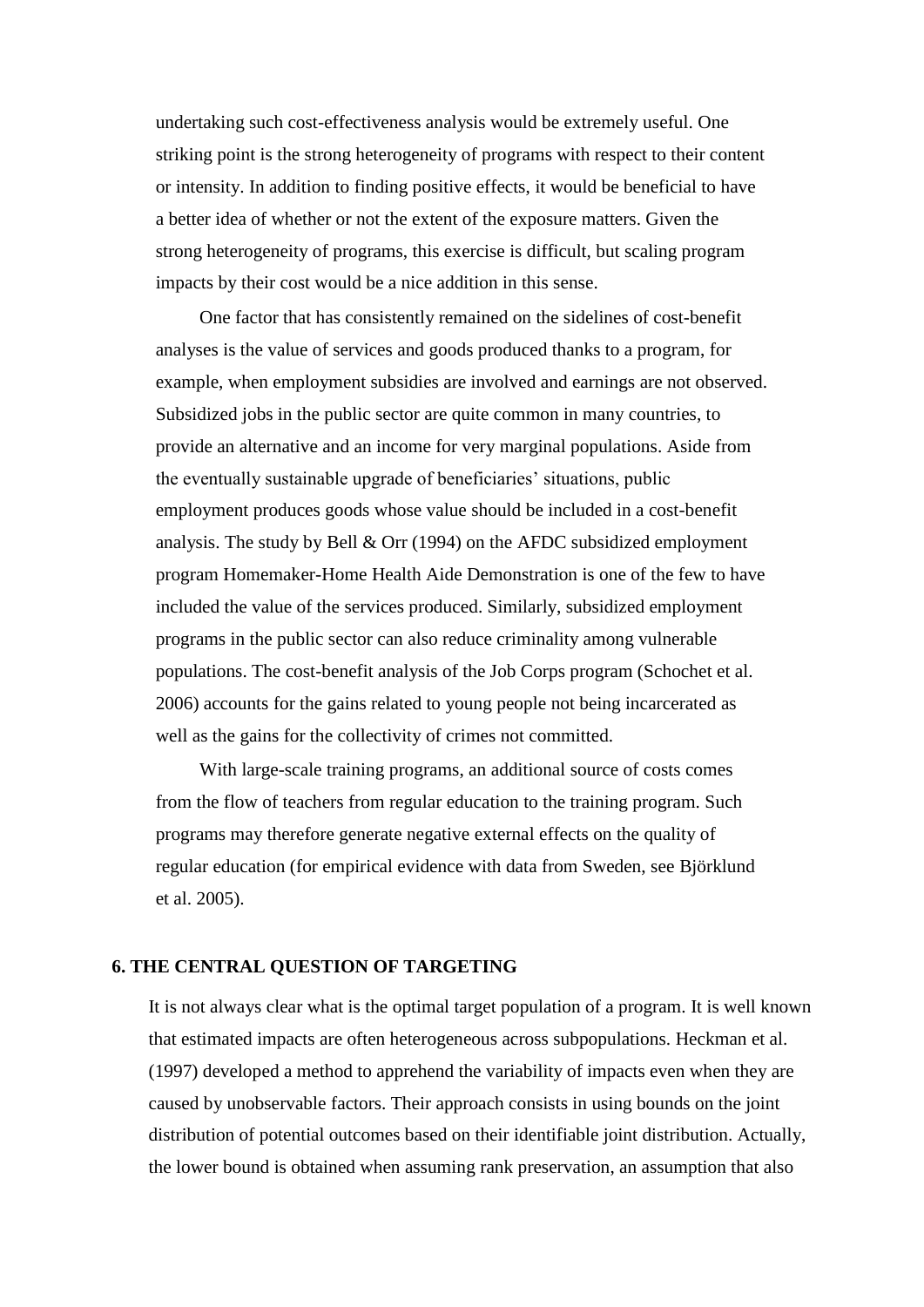makes it possible to interpret quantile treatment effects (the difference in quantiles of the outcome variable distribution in treatment and control groups) as treatment effects for those at a specific quantile. This is the way [Bitler et al. \(2006\)](#page-36-9) address the impact heterogeneity issue of the Jobs First program. Using quantile treatment effects, they show how large heterogeneity can be and that behind a modest average impact, large negative and large positive impacts actually exist at various quantiles, as well as zero impact for a large range of quantiles.

Most of the results nevertheless examine variability corresponding to observable characteristics and frequently show that a good deal of variability exists. Programs sometimes target a particular population, but often they are open to a broad eligible population. Their impact in this case can be different depending on the characteristics of the beneficiaries. A particularly important heterogeneous dimension is that linked to age: Few assistance programs prove effective for young people. [Bergemann & Van den Berg \(2008\)](#page-36-0) in particular bring to light a strong degree of variability across gender. [Behaghel et al. \(2014\)](#page-35-1) show that the impact of the program of reinforced assistance they looked at varies significantly according to the degree of employability of the beneficiaries. These observable characteristics, however, do not account for impact variability: [Djebbari & Smith \(2008\)](#page-38-5) expanded methods based on [Heckman et al. \(1997\)](#page-39-0) and showed that a large variability in impacts remains even when controlling with a large set of covariates. Some of the large programs in the United States evaluated through demonstration projects were also analyzed based on beneficiary type, often revealing a high level of variability. For example, the NSWD [\(Hollister et](#page-40-2)  [al. 1984\)](#page-40-2) has been examined by specifically looking at male and female adults, young people, ex-offenders, and ex-addicts. Examining the impact of welfare-towork transition programs, [Friedlander \(1988\)](#page-39-5) showed that such programs had an impact, especially on beneficiaries within the eligible populations who were averagely disadvantaged but had little impact on the most disadvantaged populations. In the systematic analyses carried out by [Michalopoulos & Schwartz](#page-41-6)  [\(2001\)](#page-41-6) and [Michalopoulos \(2004\),](#page-41-7) a high level of variability of impact was also highlighted, depending on the characteristics of the population.

Friedlander's study was influential, for it led to a rethinking of the welfareto-work program to better meet the needs of the main population targeted by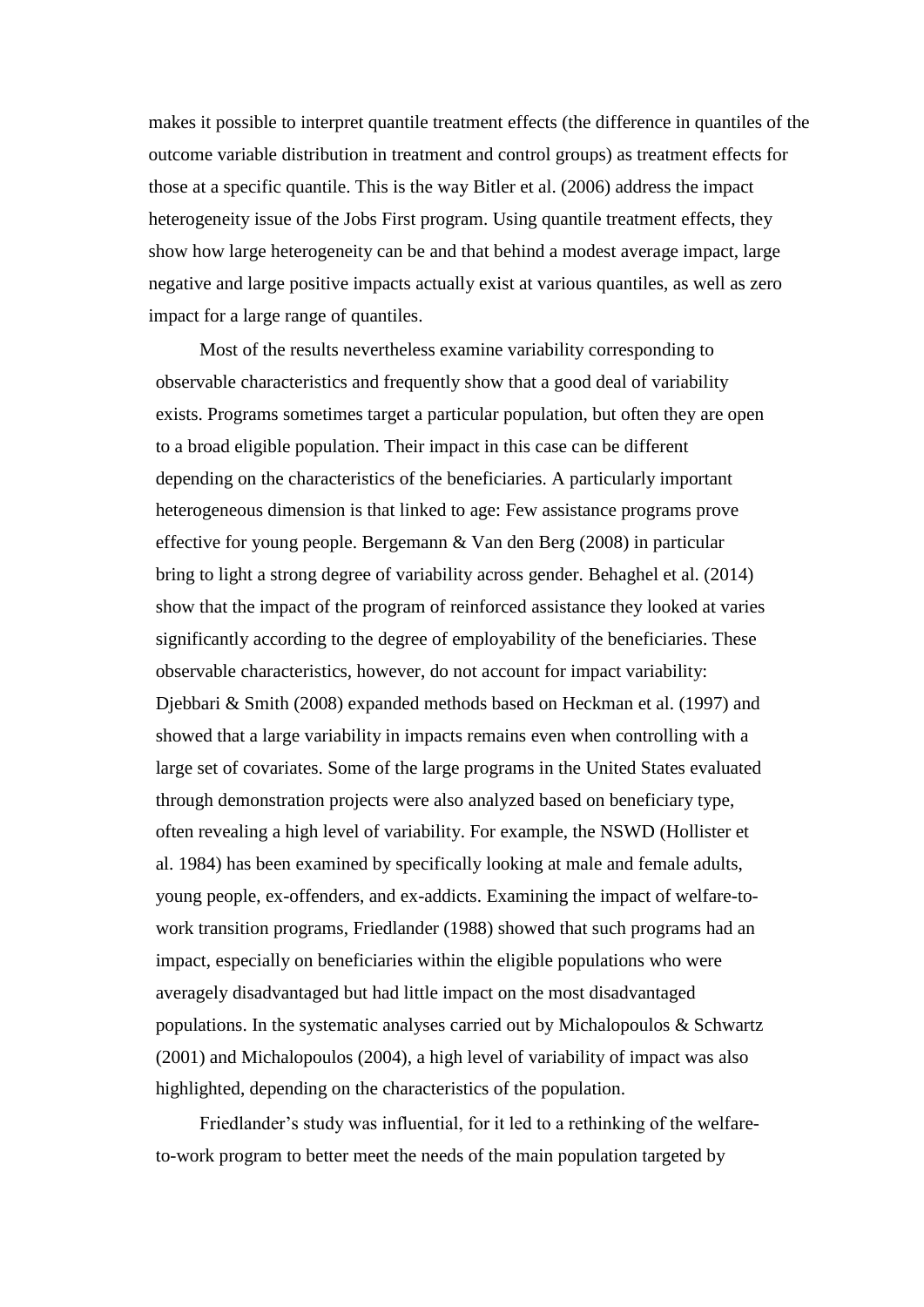these programs, that is, the most dependent. Another implication of heterogeneous impact is the question of targeting: Who should have access to interventions? Average impacts are rather small, but there is room for potential improvement through optimized targeting. Many contributions have considered the question of allocating job seekers to programs (see, especially, [Eberts et al.](#page-38-6)  [2002\)](#page-38-6). Driven by [Manski \(2004\),](#page-41-8) a substantial number of econometric studies have been published concerning the question of targeting and identifying the best rules for allocation. One question, for example, is which among a set of programs (e.g., job placement, employment subsidies, and training) various categories of job seekers should be assigned to so as to optimize the average employment situation. [Frölich \(2008\)](#page-39-6) developed a targeting method for that question aimed at maximizing the rate of return to employment. Unfortunately, there has been no implementation of such targeting devices.<sup>15</sup> Although they were unable to precisely evaluate the gains associated with optimal targeting, [Frölich et al.](#page-39-7)  [\(2003\)](#page-39-7) and [Lechner & Smith \(2007\)](#page-40-4) show that the assignments made by caseworkers are suboptimal on average.

A related question is who should have access to a program if the number of placements is restricted. Employment programs are frequently implemented with limited means. In the very different case of the distribution of mosquito nets to prevent the spread of malaria, [Bhattacharya & Dupas \(2012\)](#page-36-10) consider the question of maximizing a utilitarian objective by distributing a given number of nets to a large population. The innovation with regard to the settings, developed after [Manski \(2004\),](#page-41-8) is that a given number of mosquito nets were distributed rather than distributing nets to those for whom a positive impact was predicted. Their results are impressive. They examine the impact of a subsidy for nets and measure the impact of having a net hanging above the bed (which combines impacts of purchase and use). They consider the case where there is just enough means to give the subsidy to 50% of those eligible. They show that average impact on the population receiving a subsidy can be increased by as much as 17% compared to a situation in which subsidies are randomly allocated. However, the question of targeting cannot be addressed without having an idea of what the

1

 $15$ The study by [Behncke et al. \(2007\)](#page-35-5) was an attempt, but the practical implementation of targeting turned out to be problematic.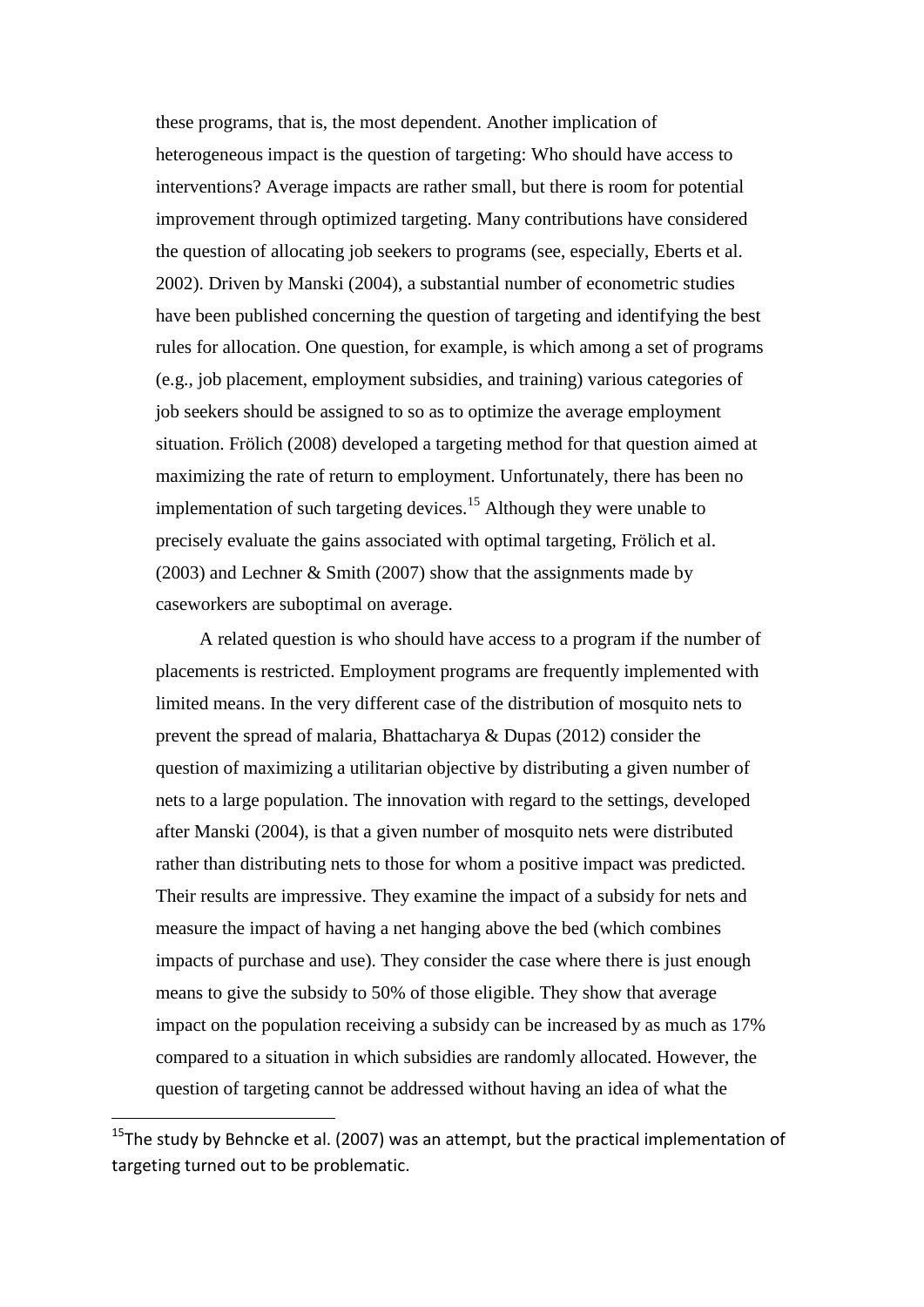official authorities' objectives are: maximizing the average rate of return to employment or income, or putting the accent on job seekers who are the most excluded from employment and have the most modest income.

#### **7. EQUILIBRIUM EFFECTS**

1

Setting up a program, and the impact it has on beneficiaries, may modify their economic environment. Equilibrium effects can have several appearances. One is that nonbeneficiaries or not-yet-beneficiaries are affected after a program is set up. Another is that the impact on beneficiaries may incorporate both a direct effect of the program and an indirect effect linked to the change in environment.

In terms of a simple job search model, equilibrium effects may appear in the job offer arrival rate  $\lambda$  and through the wage offer distribution *F*. We should point out that it is not necessarily the case that policies acting upon the arrival rate can only have equilibrium effects working through the arrival rate. The same applies to the wage offer distribution.

Along these lines, it is possible that ALMPs aimed at the matching process have equilibrium effects that affect *F*. For example, it has been recognized that job search assistance and mobility-enhancing measures that increase  $\lambda$  may cause firms in equilibrium to offer higher wages on average. [Cahuc & Le Barbanchon](#page-37-9)  [\(2010\)](#page-37-9) show, within a matching model, that for certain job seekers, an assistance program may be accompanied by a rise in salary, leading to a slower tempo of job creation. The slowdown affects the beneficiaries themselves as well as other job seekers.

In an even more schematic case, a given number of jobs are vacant. Assisting some job seekers in their search might increase their chances but commensurately diminish those of job seekers not receiving assistance. All of the programs aimed at improving matching are vulnerable to such effects.

These effects have long been recognized as a potentially important feature of the policy of job search assistance (see, e.g., discussions in [Heckman et al.](#page-39-0)  [1999\)](#page-39-0).<sup>16</sup> On the empirical side, there are several challenges. Comparing

 $16$ The analysis by [Calmfors \(1994\)](#page-37-10) provides a typology of the various types of effects to take into consideration.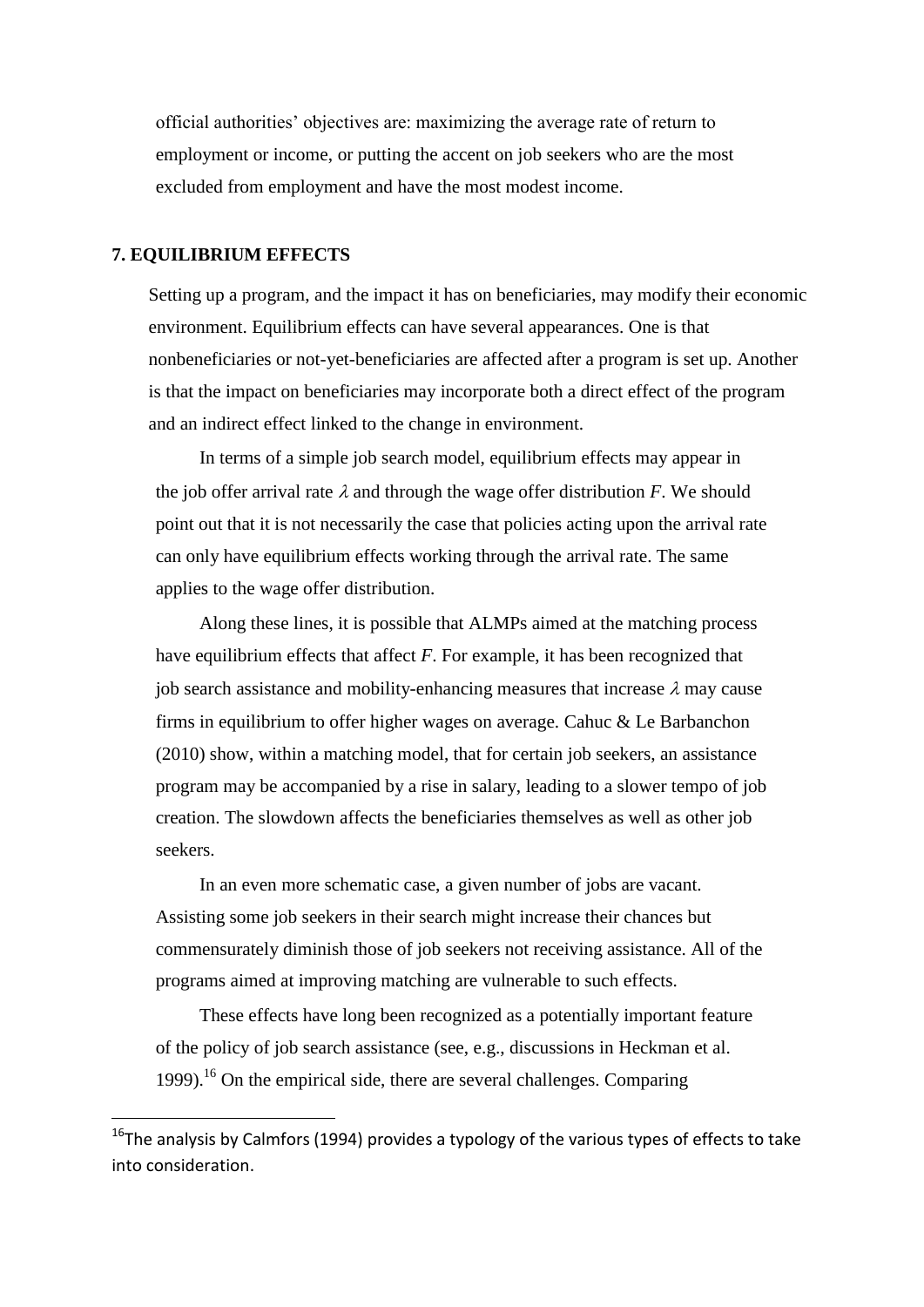beneficiaries and nonbeneficiaries may be misleading, even within a randomized evaluation, if the situation of the control group is itself affected by the implementation of the program. Besides, measuring the effects on nonbeneficiaries themselves is complex. Typically, it is expected that the effect on nonbeneficiaries should be slight. That is the case, for example, when the beneficiaries are a small proportion of the eligible population. But an effect that is small at the individual level may not be negligible on a larger scale, precisely because it applies to a large population.

This challenge is particularly important when a program's aim is to improve the overall employment situation. That is the case of subsidized employment policies, whose declared aim is often to increase the overall number of jobs. Providing job seekers with employer vouchers, thus diminishing labor costs for employers hiring them, may improve their chances at finding a new job, but it can also be to the detriment of other job seekers. That will be the case particularly if firms do not create more jobs. It is commonly thought that this type of employment program lowers the marginal cost of labor and should thus create employment. Nonetheless, if there are few beneficiaries, firms should logically decide first to fill the jobs they had counted on thanks to employment subsidies, before hiring nonsubsidized workers, and it is possible that for lack of subsidized workers, the cost of these marginal jobs is not lower. In such a configuration, the overall volume of employment remains unchanged. That is why subsidized employment subsidies may miss the mark by not creating jobs despite the gain they represent for the beneficiaries.

A second challenge is extrapolating the impacts measured on the basis of experimental, small-scale projects when a program is expanded. When equilibrium effects exist, the impact on beneficiaries and nonbeneficiaries alike may vary depending on the size of the program. What can be learned by applying a program on a small scale may not correspond to the effects obtained once it is brought up to scale. Following [Davidson & Woodbury \(1993\),](#page-38-7) many studies have dealt with the problem of scaling. These studies consider a theoretical model of the behaviors of firms, workers, job seekers, and the State and examine the impact of a program when the participating segment of the eligible population varies. [Lise et al. \(2015\)](#page-41-9) use experimental data to calibrate a model they devised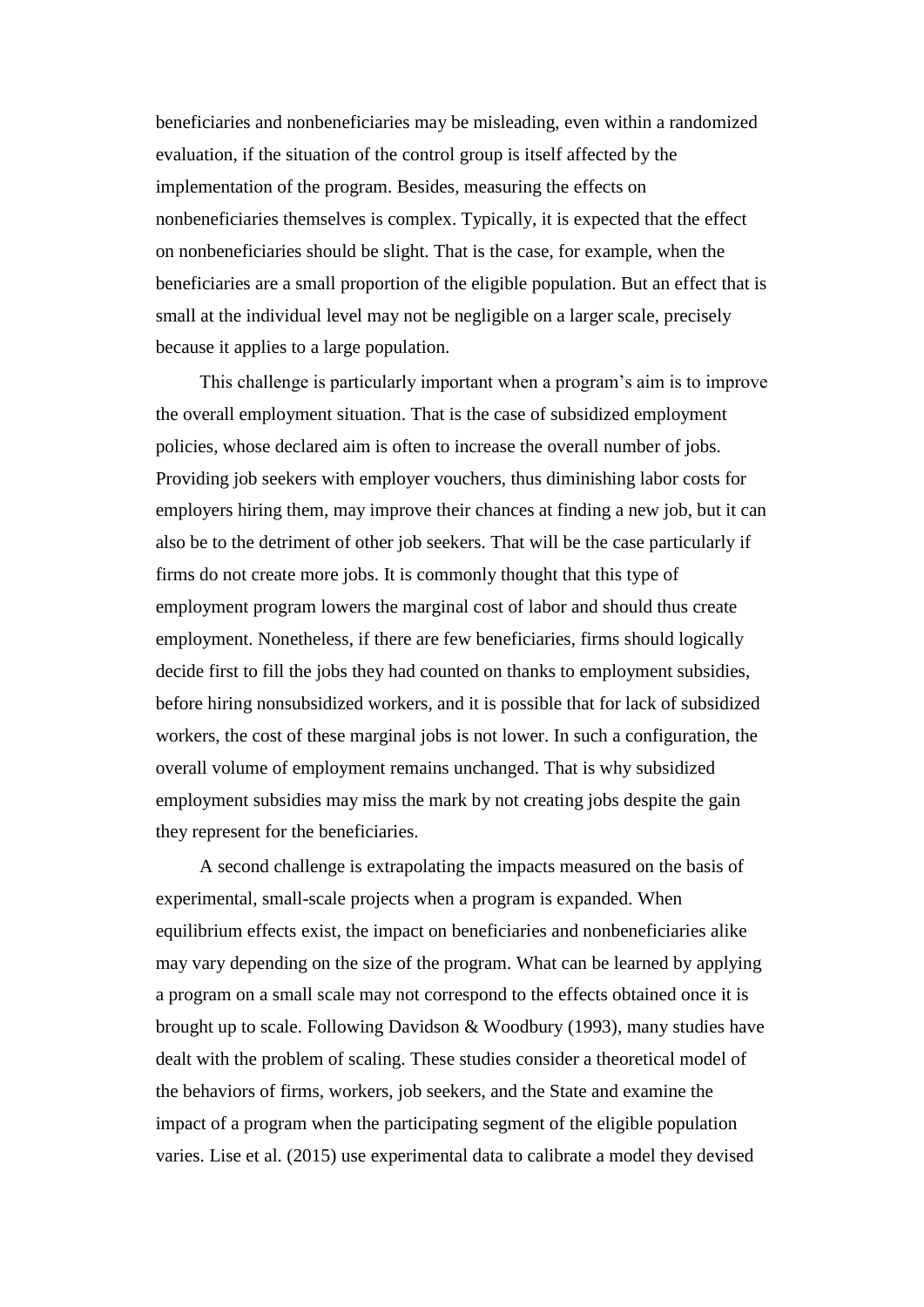to study the impact of the SSP in Canada. These various attempts have shown that the impacts of equilibrium effects can be large and can considerably modify the way a program is considered on the basis of the results of a small-scale evaluation. These extrapolations, however, rely on a hypothetical representation of the behavior of individuals that is supposed and neither tested nor validated by direct observation. As an example, [Lise et al. \(2015\)](#page-41-9) show that the results of a cost-benefit analysis would be reversed were the program generalized. Much empirical research has sought to directly measure the end results of programs, sometimes separating effects on beneficiaries from effects on nonbeneficiaries. The main idea is to compare two worlds in every aspect identical, one where the program is implemented and one where it is not. Several studies have followed the same tack, using a comparison of geographic regions. However, as discussed by [Forslund & Krueger \(1997\),](#page-38-8) public authorities have no reason to randomly choose the areas where the program is to be implemented. The comparison is therefore likely to confound equilibrium effects with the specificities of areas selected to develop the program. Several recent studies have attempted to overcome this difficulty using the same types of identification strategies as those used for the assessment of program impacts themselves. [Blundell et al. \(2004\),](#page-36-1) in the case of the evaluation of the New Deal for Young People, use the differencein-difference method to identify displacement effects. They use observations of eligible and noneligible individuals, before and after the implementation of the program, in regions where it was developed and in regions where it was not. They do not identify any equilibrium effect.

[Ferracci et al. \(2014\)](#page-38-9) present an original analysis based on a double matching method whereby markets are characterized by their rate of participation. They make a double conditional independent assumption, one for the intensity of program implementation at the local level and one for individual participation in the program. The study found that a training program has a greater impact if implemented at a low-intensity level. If a program is used for a large percentage of unemployed people, then crowding out results in lower average treatment effects.

[Albrecht et al. \(2009\)](#page-35-6) use a structural equilibrium model approach in combination with a major, nationwide skill-upgrade program in Sweden. Here,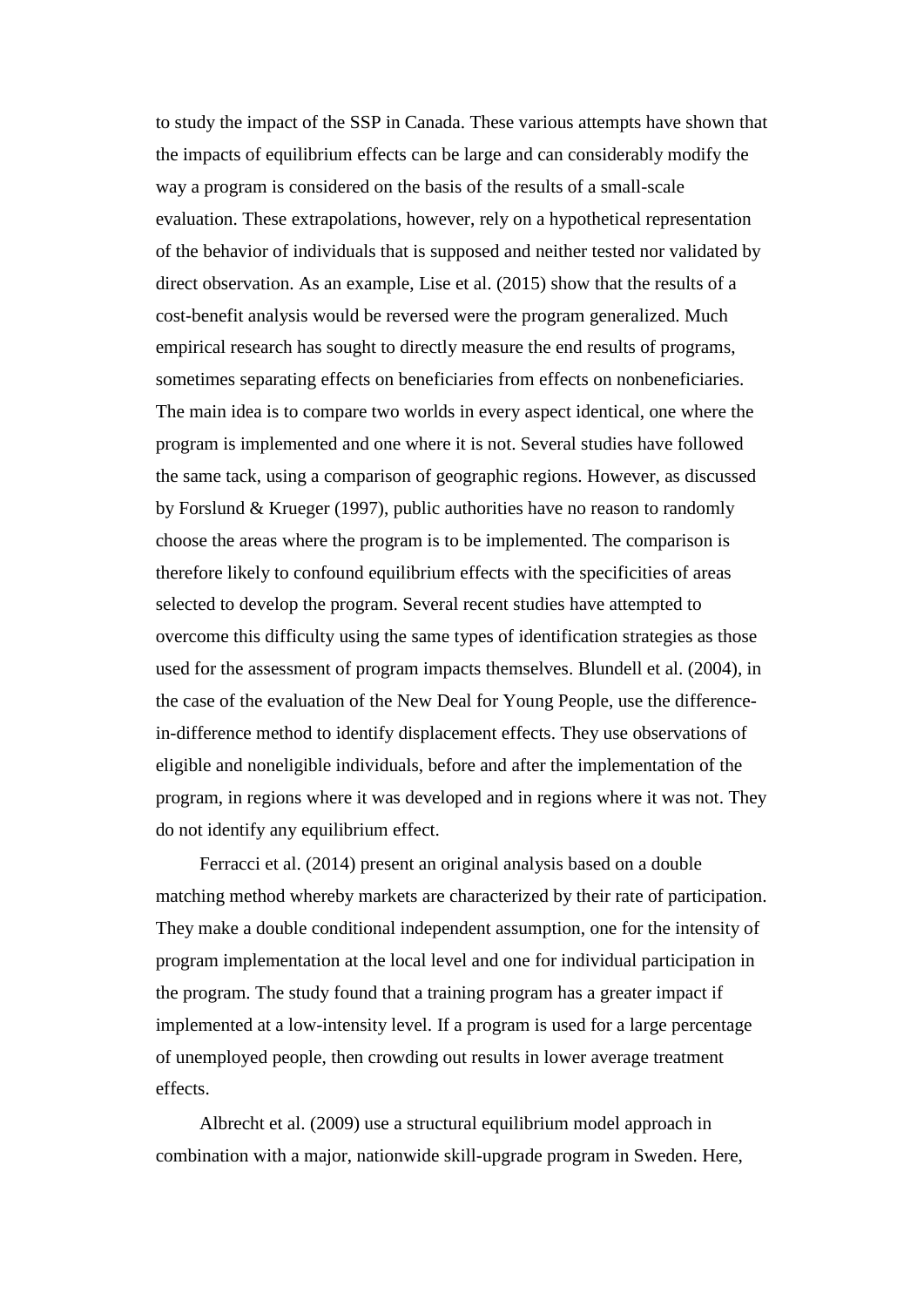the equilibrium effects act on wages as well as job offer arrival rates. The production technology of firms is such that they respond to the increasing supply of higher-skilled workers by increasing the number of vacancies tailored to them. [Heckman et al. \(1998\)](#page-39-8) offers a structural analysis with a different type of production function. In such analyses, it is important to consider that skills can also be obtained in regular education. If skills can be easily upgraded in adult education, this provides an incentive for young people to drop out of regular education and postpone further skill acquisition until later in life. It is questionable whether the latter is efficient from an economic point of view (see, e.g., [Björklund et al. 2005\)](#page-36-8).

[Crépon et al. \(2013\)](#page-38-2) present an original study based on a randomized controlled trial using double randomization.<sup>17</sup> They looked at a job search assistance program aimed at young university dropouts: They identified 235 geographic zones, akin to micro labor markets supposedly independent from one another, and in a first round of randomization, these micro markets were assigned to assign 0%, 25%, 50%, 75%, or 100% of their eligible population to the program (in a second round of randomization). The design produced two types of control groups, one so-called pure control group in zones where the program was not implemented, and one so-called competitive control group where it was (i.e., a zone with 25%, 50%, or 75% of the population assigned). Comparing the pure and competitive control groups identified displacement effects. Comparing a group assigned to the program to the pure control group identified the impact of the program. Comparing this impact with naive impact based on the traditional comparison of a treatment group to the competitive control group gives an idea of the size of potential errors when ignoring equilibrium effects. Lastly, concerning the use of different levels of assignment to the program as opposed to a fully assigned group, such a design also provides information about the effect of generalizing the program. Results show that the program had a significant and important impact on the beneficiaries but also that the totality of that effect was obtained to the detriment of nonbeneficiaries. On the whole, the program did not lead to any clear return to employment and consisted in giving a temporary advantage to participants to the detriment of the others. The authors also analyzed

<u>.</u>

 $17$ The idea of such a double randomization first appeared in [Moffitt \(2002\).](#page-41-10)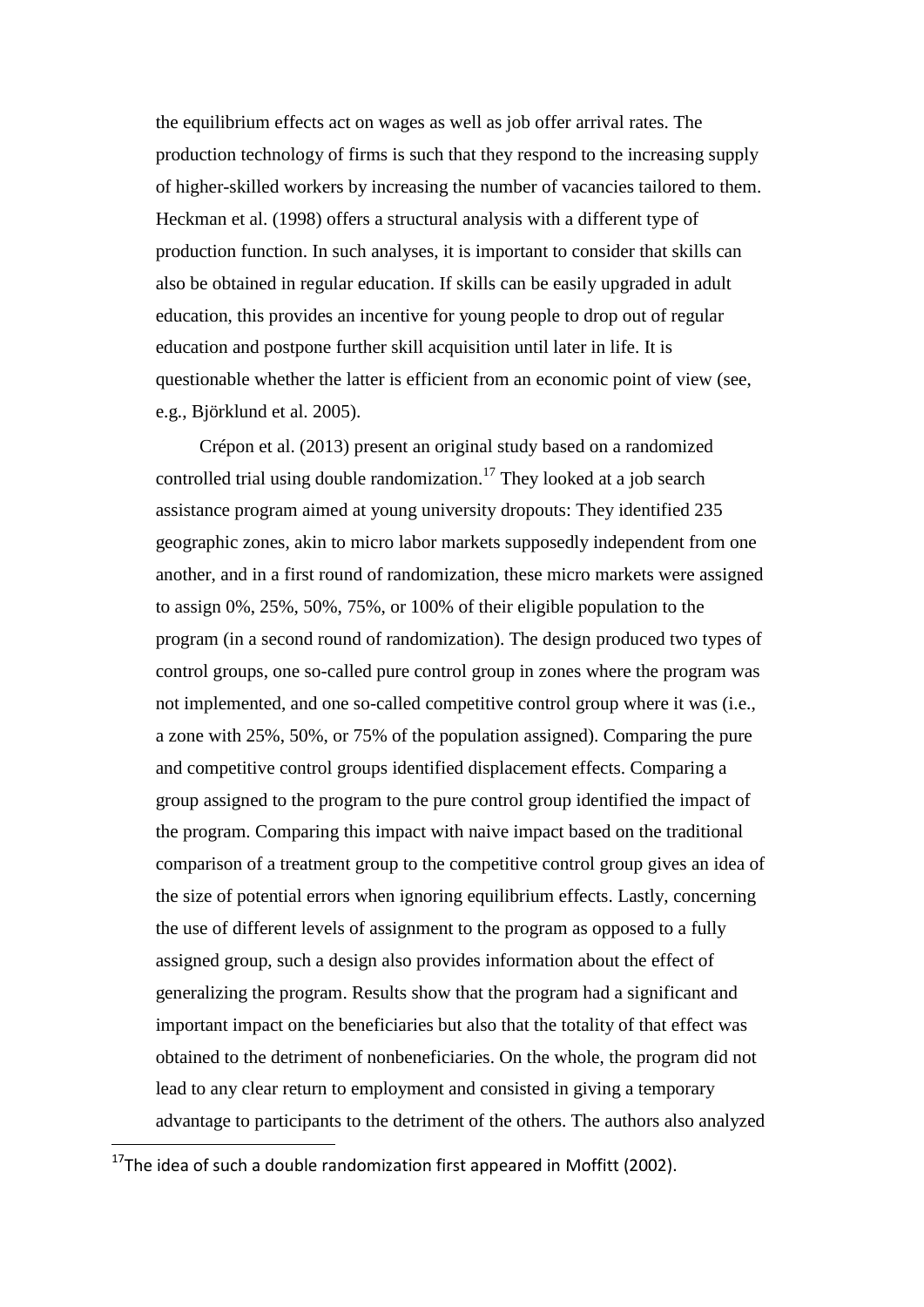heterogeneous impacts and displacement effects in relation to the state of the labor market. They found that both impacts and effects of displacement are greater in weak labor markets.<sup>18</sup>

#### **8. IDENTIFYING THE UNDERLYING MECHANISMS**

ALMPs provide means for beneficiaries as well as incentives; they also demand personal investment. Most research has considered programs as a whole without being able to disentangle factors contributing to final impacts. Frequently, too, programs operate as a combination of several programs. Nonetheless, some studies do identify key elements of underlying mechanisms.

#### **8.1. Monitoring Versus Counseling**

1

A first question concerns job search assistance programs. These are a mix of assistance and monitoring. It is important to know whether it is the nature of the program, the assistance, or the supervision of the job search that is responsible for an improvement in the return to employment. For example, all the interventions listed in [Meyer \(1995\)](#page-41-2) show a positive impact, but they all combine assistance and monitoring.

[Van den Berg & Van der Klaauw \(2006\)](#page-42-0) develop a model in which job seekers can look for work using an official channel as well as informal channels. They show that assistance and supervision of search along the official channel lead to a change in the overall search effort and to a substitution of the effort between channels. Job search programs lead to a global improvement of employment perspectives, although substitution between channels reduces their potential effects. On the other hand, monitoring policies may end up reducing the rate of exit if they force job seekers to increase their search efforts in a less productive channel. [Van den Berg & Van der Klaauw \(2006\)](#page-42-0) show that this is the case with monitoring programs that target job seekers who have a good chance of finding employment: At best, the programs are ineffective and can have negative consequences. On the other hand, when programs target job seekers whose

 $18$ The effect of the business cycle on treatment effects is relevant for many reasons. It is during periods when the economic environment is fragile that public authorities are most inclined to intervene and finance job search assistance programs (see discussion in [Card et](#page-37-2)  [al. 2015](#page-37-2) and results in [Forslund et al. 2011\).](#page-39-4)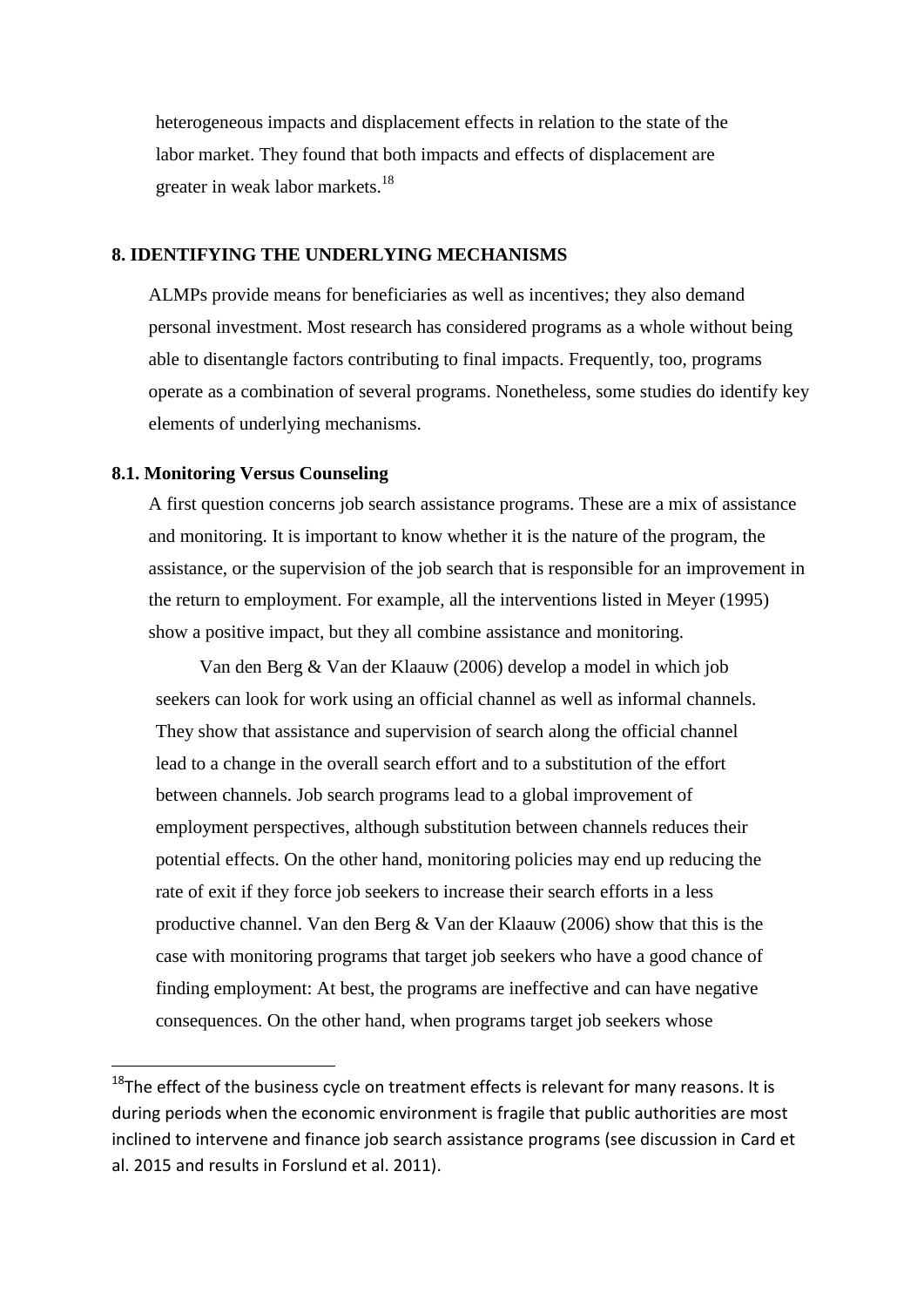chances are limited, they may lead to an improvement in the rate of exit toward employment.

[Ashenfelter et al. \(2005\)](#page-35-7) present the results of a unique experiment that casts light on the above question, in which only monitoring of the search effort is reinforced. In that contribution, the authors run a randomized experiment in which interventions are specifically designed to address the aforementioned issue. The hypothesis being tested was that increasing supervision of the search effort accelerates the return to employment and reduces the amount of unemployment benefits paid out. The controversy is widely debated in the United States and elsewhere and is based on the idea that paying indemnities leads to a reduction in search efforts and to extended periods of unemployment. The authors studied a population of job seekers eligible for unemployment benefits. Their main variable was the amount of unemployment benefits received by the job seekers. Two systems were tested. The first consisted in verifying that the conditions for unemployment benefit eligibility were checked. The second consisted in reinforcing the surveillance of the search effort at the beginning of the period of unemployment. The experimental design consisted of assigning the eligible population to either a control group or a test group for which conditions of eligibility for unemployment benefits were checked. The members of the test group were then randomly assigned again to two separate groups: In one, the search efforts declared during the habitual appointment with the counselor were checked. The authors concentrate their analysis on the impacts on the return to employment and benefits paid out. They conclude, first of all, that verifying the conditions of unemployment benefit eligibility does not lead to a significant reduction in the benefits allocated. Secondly, they conclude that supervising the search effort has no impact on the benefits and the length of time they are paid out, despite a large sample, which would guarantee the possibility of detecting even a small effect.

#### **8.2. Details Are Important**

As mentioned in our review of the different types of programs, there is a great deal of heterogeneity in the way a general idea surrounding a program is implemented. Another key feature is that most programs are actually quite complicated. They impose many conditions that can in turn create a range of incentives for individuals. These incentives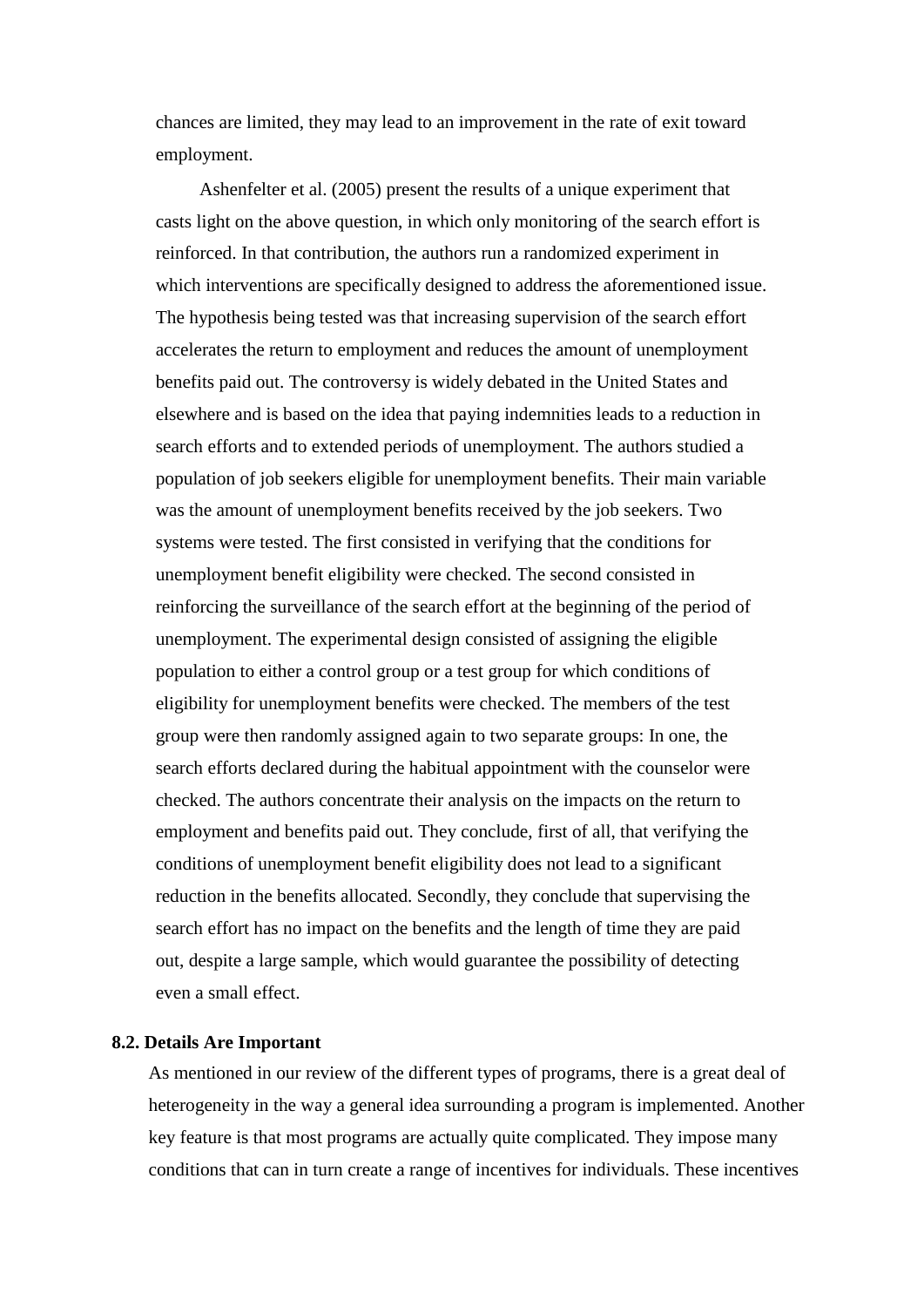can in fact play a strong role in overall impact. They can account for a large share of impact along with the core idea of the program. The SSP for welfare recipients, analyzed by [Card & Hyslop \(2005\),](#page-37-7) is an example. The SSP has two distinct phases. The second phase, lasting 36 months, is usually seen as the core of the program. During this phase, participants receive an earnings bonus as long as they work at least 30 hours a week. There is, however, a qualification phase to become eligible for the second phase: Eligible welfare recipients have to obtain their first payment within the first year. The program had a significant impact on welfare participation rates, although it quickly faded after the 36-month phase ended. However, this impact is the result of both the bonus and the qualification incentives. A key result obtained in Card  $&$  Hyslop (2005) is that half of the reduction seen at the peak of the welfare participation rate was due to the qualification incentive, meaning that just half was due to the incentive provided by the main idea of the program.

The analysis of the Job First program by [Bitler et al. \(2006\)](#page-36-9) is another example. The Job First program is another supplement income program. As shown in [Bitler et al. \(2006\),](#page-36-9) the subsidy scheme is quite complex and provides strong incentives when choosing hours of work. A simple static labor supply model clearly shows that impact on hours of work can be zero, positive, or negative, as can the impact on earnings and income. Using quantile treatment effects, the authors show that the mean impact of the program is small but that impacts at different quantiles are strong and can be either positive or negative. Moreover, the authors discuss the pattern of the impacts and find them to be broadly consistent with incentives provided by the subsidy scheme.

#### **8.3. The Role of Information on Job Market Opportunities**

Several studies have illustrated the important role played by access to information in economic opportunities and employment outcomes, particularly in developing countries. The study by [Jensen \(2012\)](#page-40-6) shows that making information available about the economic opportunities in some sectors in villages in India and proposing free job placement services have an impact on employment and on girls' thinking about future careers and marriage. Another study by [Franklin \(2015\)](#page-39-4) shows that in Ethiopia, subsidizing the transportation costs of unemployed youth facilitates travel to inner cities where most information on available jobs can be found has a large impact. For young people who were the least excluded from the labor market, there was an improvement in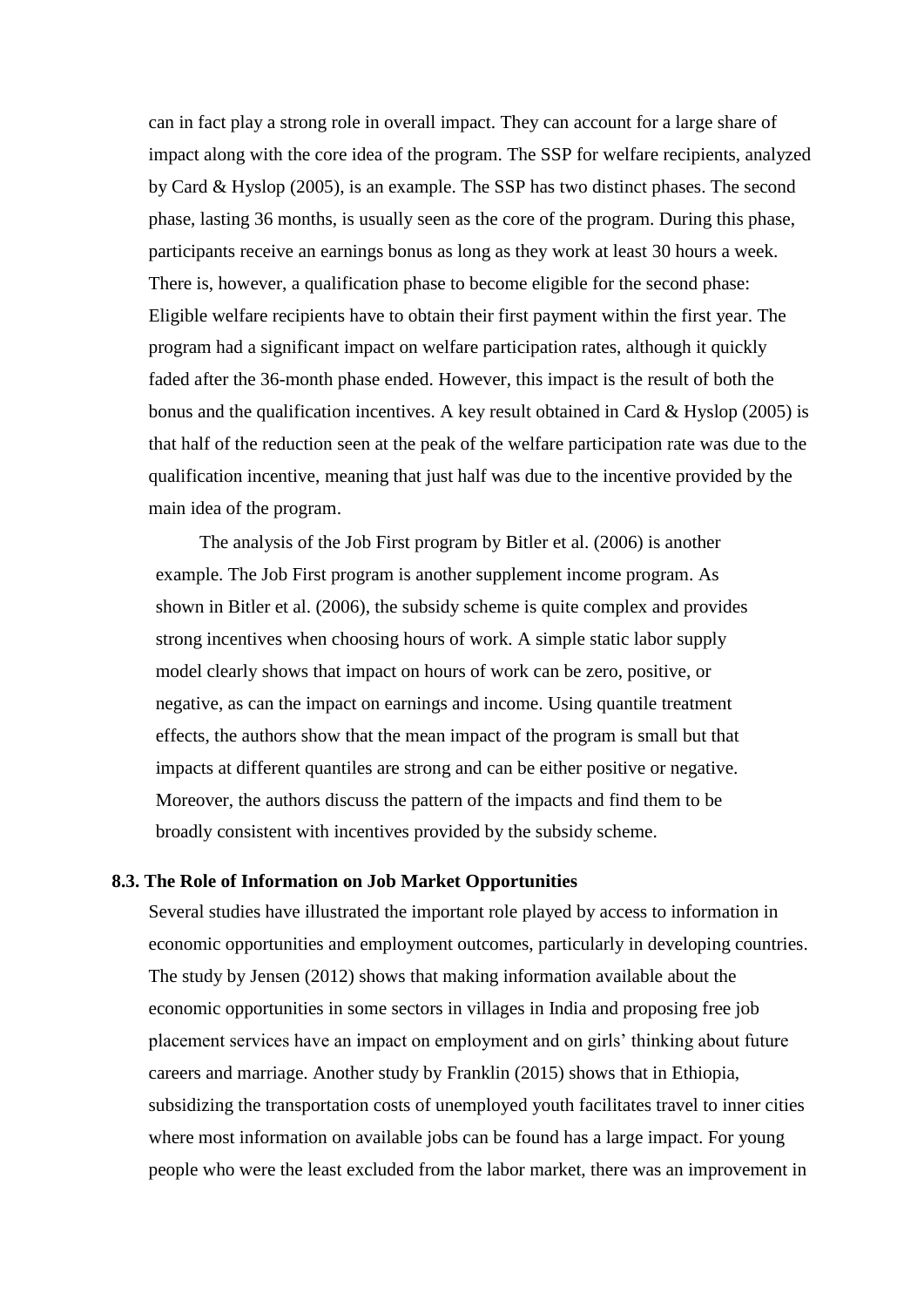both access to and stability of employment. For young people who were more excluded from the labor market, only impact on access to employment was noted. Other studies yield results that point in the same direction: [Beam \(2014\)](#page-35-8) shows that in the Philippines subsidizing participation in job fairs has a large impact on employment, and [Dammert et](#page-38-2)  [al. \(2013\)](#page-38-2) show that in Peru proposing jobs by telephone also has a significant impact on employment.

In developed countries, too, the role of information is central. But there is a focus on the difficulty for job seekers to analyze and use that information. Research in behavioral economics has shown that in general the available information is underexploited with regard to labor market perceptions. Job seekers may remain durably set in biased perceptions of their chances of finding a job and in less than optimal behavior. [Babcock et al. \(2012\)](#page-35-9) discuss this point extensively. They suggest ways of improving the content of the programs by stressing the individualization of information and how job seekers may use it. They particularly insist on the need to innovate and experiment with the ways information is presented to job seekers, to allow them to overcome the obstacle represented by references to their previous situation and to shape their expectations based on a rational analysis of their chances rather than on a projection of their past situation.

#### **8.4. Signaling, or Gains in Productivity for Programs of Employment Subsidies**

One objective of subsidized job programs is that beneficial effects on short-term employment and income should be transformed into long-term employment. Such longterm effects are liable to occur through several channels. On one hand, job seekers targeted by the program are generally low-productivity workers quite excluded from the labor market. Providing them with access to a job thanks to a subsidy is expected to also provide them with some valuable gain in experience. The job seekers involved should see their productivity progress and attain levels that make a subsidy unnecessary. The gains may take the form of improvements in hard skills but also in behavioral skills linked to being placed in a work situation.<sup>19</sup> This study involved young job seekers with

<u>.</u>

<sup>&</sup>lt;sup>19</sup> Acquiring soft skills when returning to work is often presented as one of the main mechanisms of subsidized employment. Some programs even associate training programs that give access to soft skills with subsidized jobs (see [Groh et al. 2012\).](#page-39-9)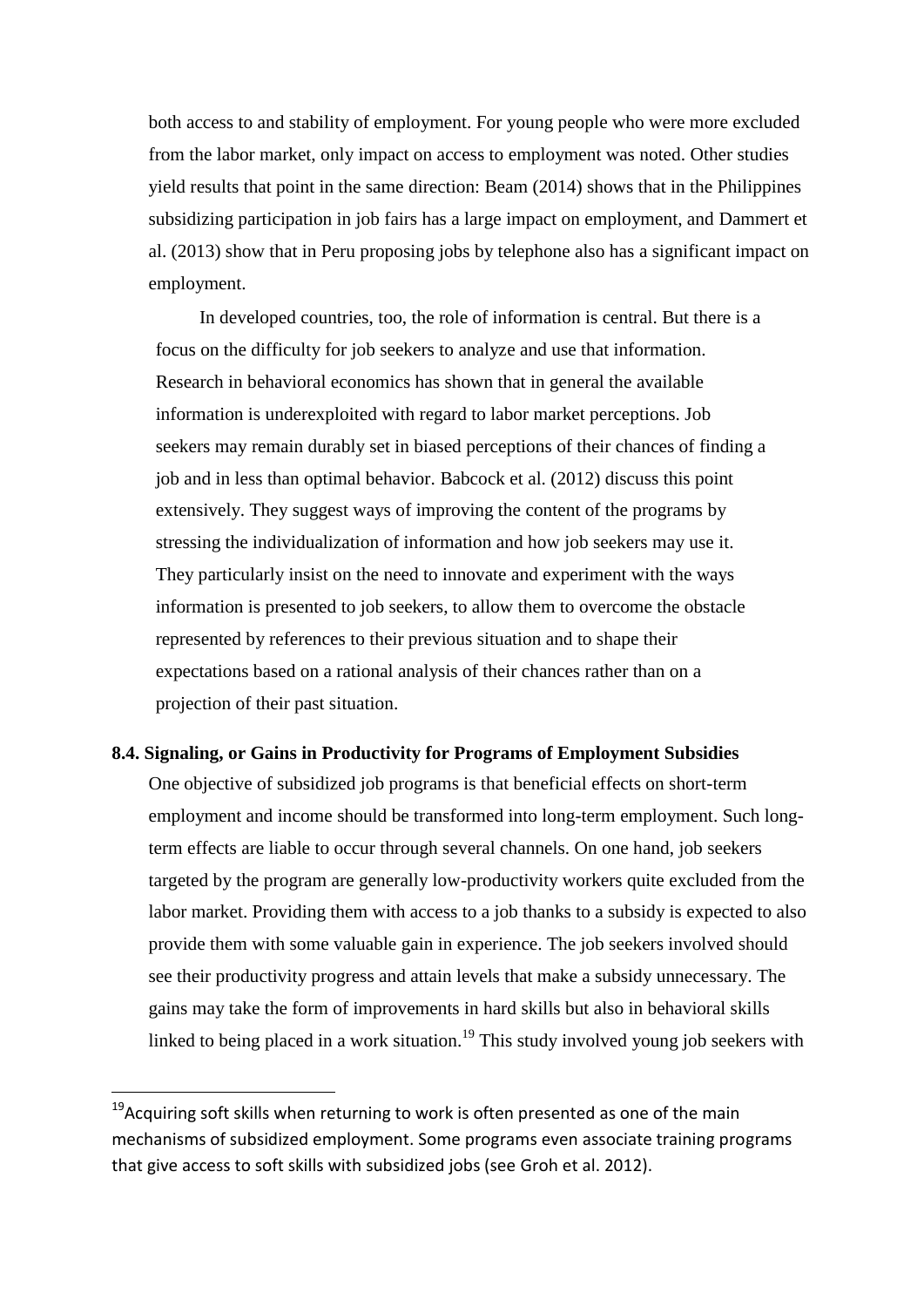little knowledge of the world of work and workers excluded from employment for a long period of time.

On the other hand, subsidized jobs may have a long-term impact if the obstacle to working is mainly connected to an asymmetry of information between job seekers and potential employers that translates into a fixed cost for hiring the job seekers targeted by the measure. Subsidy programs can, in that case, permit employers to evaluate the skills of potential job seekers whose lack of relevant experience makes the employer doubtful. Granting a subsidy, then, finances part of the set cost of hiring, which also includes the eventual costs of training as well as the risk inherent in hiring.

Nevertheless, we do not know if the impact of employment subsidy programs can be attributed to a signaling effect or to better productivity. One important piece of information is provided by [Pallais \(2014\).](#page-41-11) She shows the importance of asymmetrical information in the labor market and the impact of signals on productivity in the hiring process. She carried out a randomized experiment in which some job seekers registered on an online work site and were chosen at random to be hired and evaluated individually. Information on the skills thus measured was revealed to some of the job seekers hired and evaluated, also randomly chosen. Results show, first, that being hired once improves further performance on the labor market and, second, that when information on skills is revealed, on average, performance improves even more. One important conclusion of this study is to show that, without intervention, the market generates too little information about workers and that much hiring that would be profitable for the community does not take place. Giving a person his or her first employment experience reveals information that brings the person closer to optimal outcomes.

The study by [Autor & Houseman \(2010\)](#page-35-10) demonstrates the limits of the notion that having job experience is better than nothing and enables a sustainable trajectory toward social integration through employment. The authors show in particular that participants in the Work First program who had a real-world initial work experience through direct employment saw an improvement in their future situation, contrary to those whose first work experience was through a temp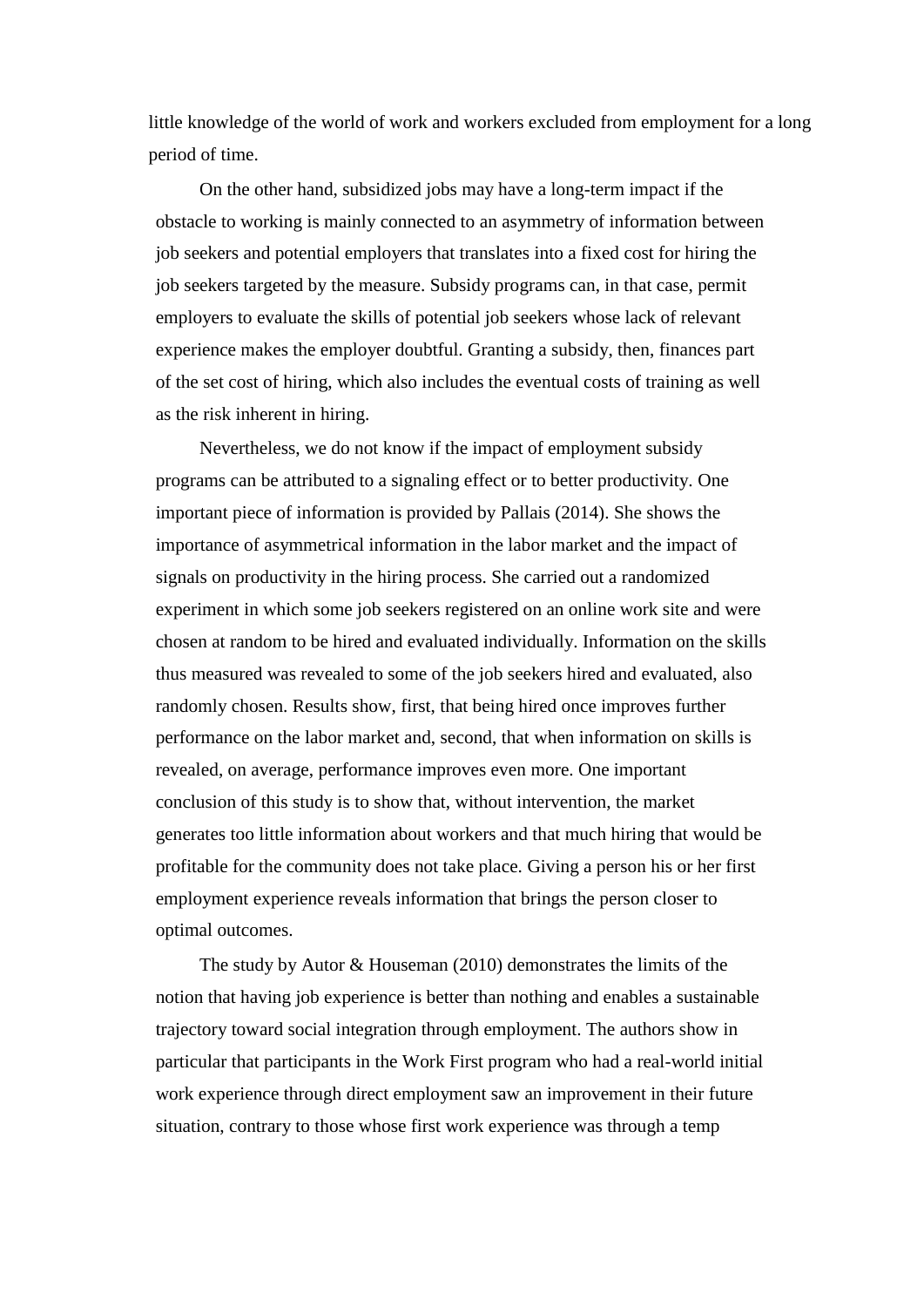agency; worse still, the trends show that the results of the latter employment category deteriorate with time.

The general design of the programs--assistance, employment subsidies, and training--can be carried out in several ways and also in combination. Certain studies have tried to test the variants of programs to see which combination was best.<sup>20</sup> [Robins et al. \(2008\),](#page-41-12) for example, tested a variant of the SSP (SSP+), where extra income was combined with access to job search assistance. The experiment incorporated three groups: a control group, a group enrolled in the SSP, and a group in SSP+. Results showed that being an SSP+ beneficiary led to durable added value compared to the control group, which lasted 52 months. Over the same period, the added value of the "simple" SSP had disappeared.

#### **8.5. Additional Unexpected Effects**

<u>.</u>

Surprising effects have been observed in some programs, leaving the impression that behind the main mechanism at work, other effects may also be present and carry the day. One possible effect is stigmatization: Choosing a given population for a subsidy singles them out as being less productive and devalues their application. In a study based on a famous randomized evaluation in Ohio, [Burtless \(1985\)](#page-36-11) showed that the impact of attributing a voucher was negative. He attributed that to a signal stigmatizing the beneficiaries.

Subsidized jobs are expected to mainly affect demand. Yet, some studies show that their main effect may be to affect supply. [Galasso et al. \(2004\),](#page-39-2) in Argentina, as well as [Levinsohn et al. \(2014\),](#page-40-3) in South Africa, find that a program that awards young people vouchers giving employers the right to claim a bonus has a positive impact. Nevertheless, the authors of both studies found no trace of any demand on the part of the firms to actually capitalize on the voucher. The authors of these studies interpret the phenomenon as being tantamount to a job offer: Those with vouchers (or their entourage) imagine they have better chances of accessing good jobs and that spurs them to increase their efforts to find a job.

<sup>&</sup>lt;sup>20</sup>[Hendra et al.'s \(2010\)](#page-39-0) demonstration project in the United States tested different combination alternatives aimed at furthering job retention and improving income levels. These attempts have not yielded, however, any conclusive information.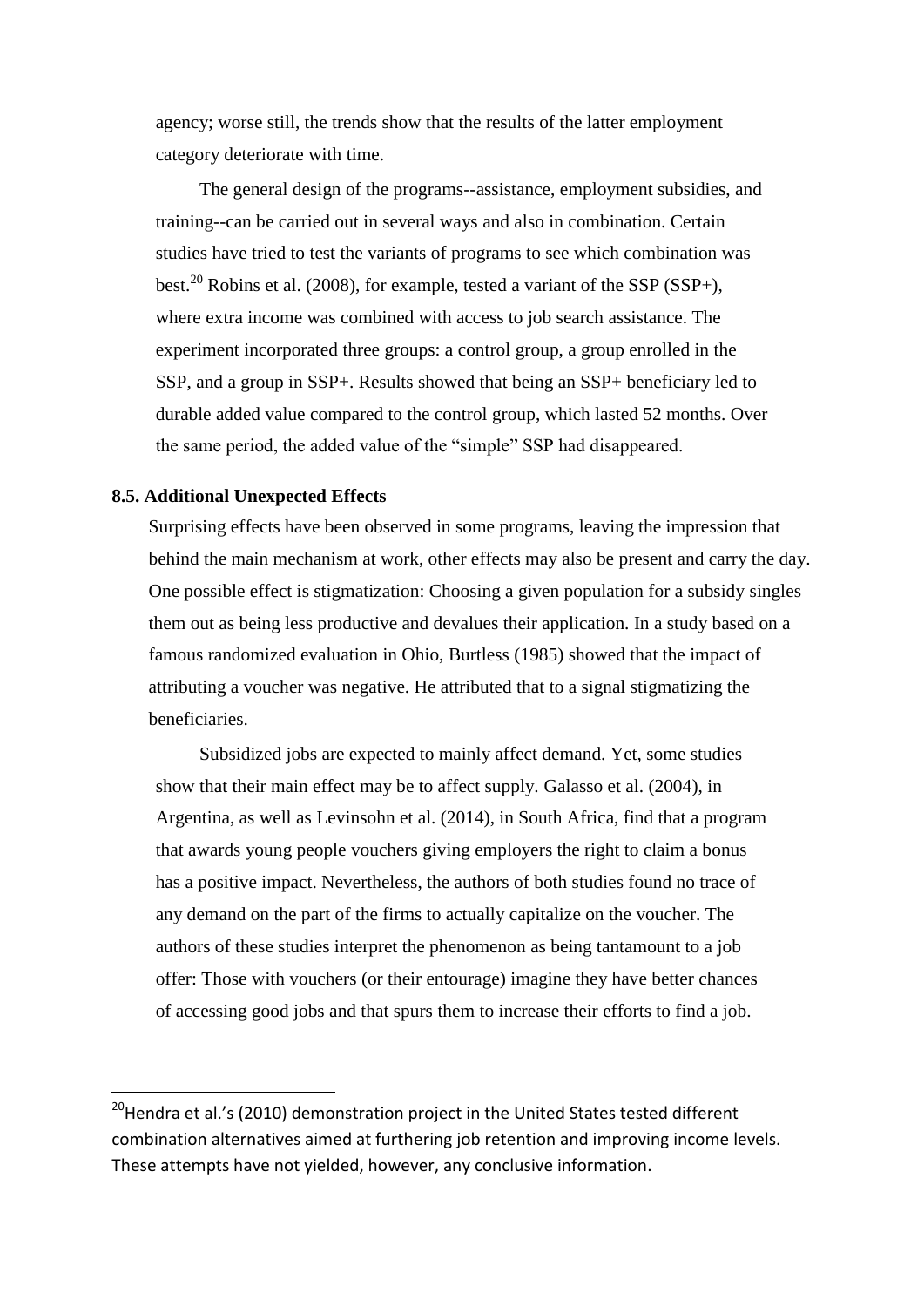#### **9. THE MARKET FOR ALMP**

#### **9.1. A Weak Demand**

Several studies suggest that the demand for program participation is rather weak. One factor reported in many studies is the low rate of entry into the programs when they are offered (see, e.g., [Heckman et al. 2000\)](#page-39-0). [Behaghel et al. \(2014\)](#page-35-1) also report that only 50% of job seekers targeted by an enhanced counseling program decided to participate when it was offered. [Decker et al. \(2000\)](#page-38-10) show that the demand for additional job search assistance by job seekers enrolled in a program is very slight even though its impact on gains is sizeable, in terms of income for job seekers and savings in unemployment benefits for the government.

Another indication of weak demand lies in the existence of ex ante effects. Some studies report that being assigned to a job search assistance program in fact encourages potential beneficiaries to exit unemployment in order to avoid participating in the program. In other words, being assigned to an assistance program is seen as a punishment. One of the first studies to document this was that of [Black et al. \(2003\).](#page-36-12) They show that when facing the choice between a combination of unemployment benefits, job search assistance, and monitoring on the one hand and none of these on the other, many individuals prefer the latter, arguably out of a dislike for the monitoring component of the first option. [Van](#page-42-0)  [den Berg et al. \(2009\)](#page-42-0) show that the perceived likelihood of being assigned to a training program has a negative impact on reservation wages and a positive impact on the efforts to find a job.

These findings can be explained by a job search model where individuals dislike participation or, in the case of monitoring, simply by the fact that monitoring reduces the value of being unemployed. They lead one to wonder about the actual value of job search assistance and its perceived value by job seekers. [Spinnewijn \(2015\)](#page-42-3) uses survey data from the United States on the efforts to find a job, the perception of what one's chances are to find one, and the actual chances of finding one. He shows that job applicants highly overestimate their chances of finding employment. He also shows, on the basis of control variable regressions, that at the same time, job seekers underestimate the extent to which their chances of finding work depend on their search efforts. These results lead [Spinnewijn \(2015\)](#page-42-3) to conclude that job seekers probably do not dispose of all the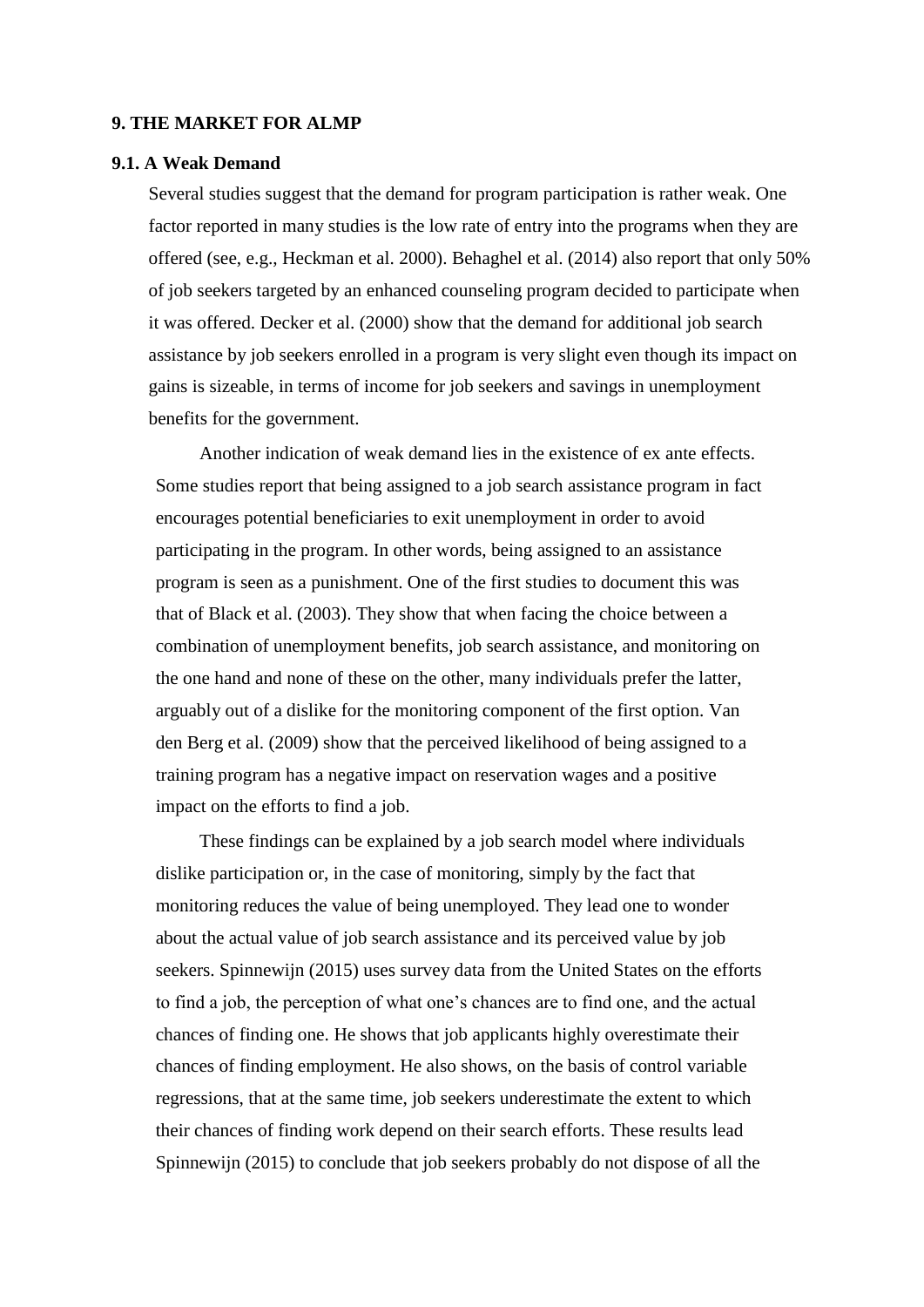information that would allow them to make the right choices when looking for work and when considering enrollment in assistance programs.

[Babcock et al. \(2012\)](#page-35-9) echo the importance of psychological traits and behavioral biases, stressing the importance of the latter. They also stress the role of the preference for the present and its impact on the job search, and the tendency to procrastinate caused by overrating the hic et nunc. The fact that psychological characteristics play an important part in a job seeker's behavior has been well documented. [DellaVigna & Paserman \(2005\),](#page-38-11) for example, show that the more impatient a job seeker is, the less effective the search is, and the less likely he or she is to find employment. [Caliendo et al. \(2015\)](#page-37-10) show that job seekers with a high locus of control, that is, those who think their destiny is determined by their own acts rather than by external factors, also demonstrate more energetic job-search behavior and have a higher reservation wage. The experimental program by [Miller et al. \(2012\)](#page-41-13) seeks to simplify the social services and, in particular, training programs and possibilities for financing them, as well as make them more directly applicable to potential beneficiaries. Results show a rise in take-up for training and transfer revenues. Other interventions seek to compensate for weak demand by creating incentives to participate. [Aeberhardt et](#page-35-3)  [al. \(2015\)](#page-35-3) in particular show that attributing a transfer on the condition that a beneficiary remain enrolled in a career guidance program had a large impact in the sense that youth remained in the program. However, the impact on their actual active participation, including participation in training and other demanding, productivity-enhancing programs, is small.

#### **9.2. Offering the Services of ALMPs**

In many countries, ALMP services are offered by the private sector, whereas the public sector plays only a very secondary role. W. [Lee \(2009\)](#page-40-7) explains how in the United States, the creation of the public service for employment was introduced to discipline the job placement market and chase agencies proposing low-quality services from the market. In European countries, the situation is generally more mitigated, with the coexistence of an historically powerful public service for employment, with private operators securing the right to serve some markets through public tenders. Several recent studies have dealt with the question of the relative effectiveness of assistance programs offered by the private sector and those offered by the public sector.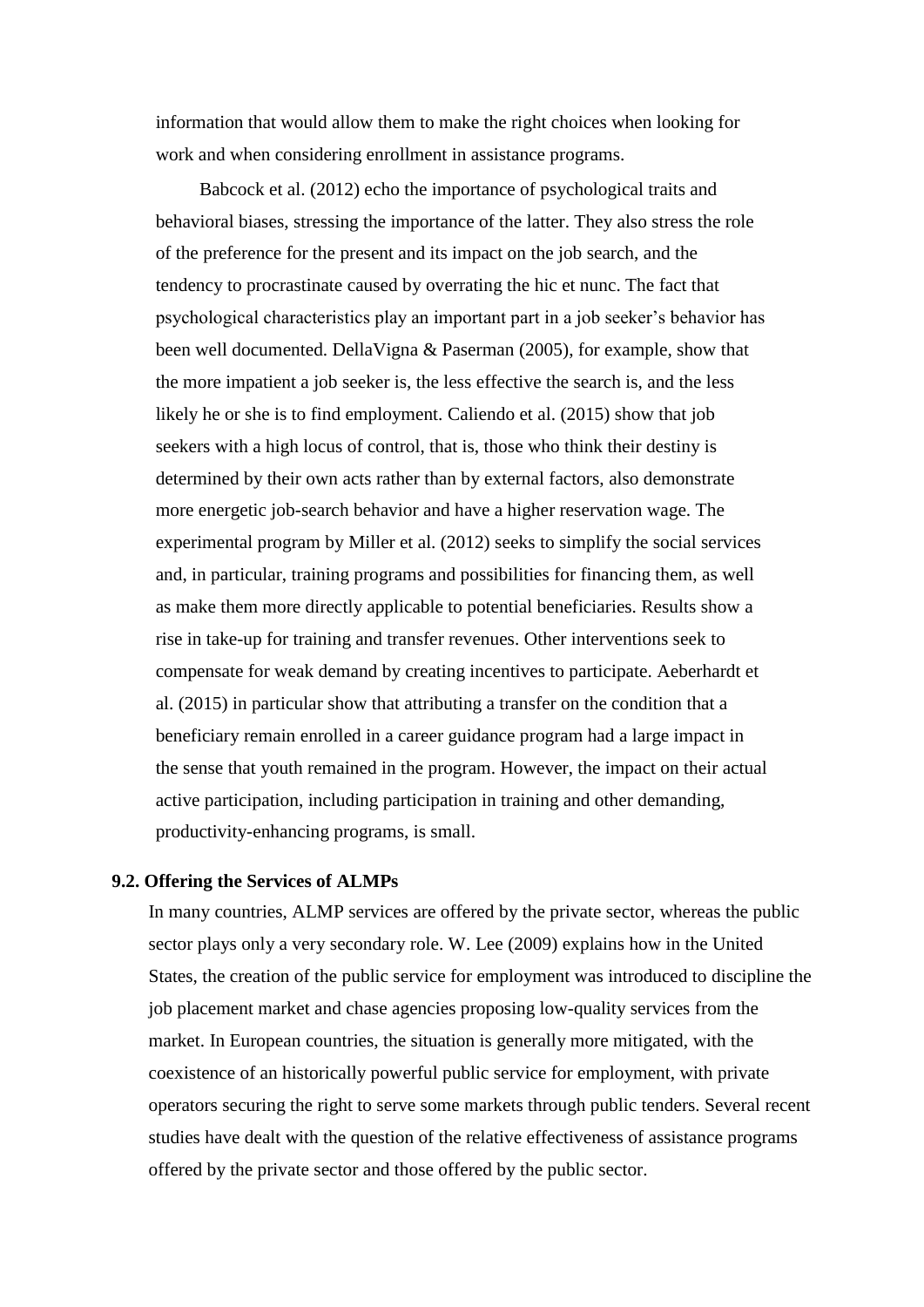[Behaghel et al. \(2014\)](#page-35-1) carried out a randomized evaluation in which three cohorts were randomly created; reinforced assistance services in the private sector were proposed to one cohort, the same services in the public sector to the second, and standard public services to the third. Results clearly showed that assistance offered by the public service is much more effective than that offered by the private sector. After six months, the return to employment improved at a rate of 9.1 with public sector assistance versus a rate of 3.8 in the private sector. In comparison, there was an average rate of return to employment after six months of approximately 20% for standard assistance. The authors explain the difference partly by the incentives given to private structures in contracts setting the conditions for their remuneration and partly by mastering job search assistance technology. $^{21}$ 

#### **10. CONCLUSIONS**

1

The general outlook for ALMPs is rather grim. On the whole, evaluations have not shown these programs to be particularly effective. With regard to the difficulties of entering the job market, and considering the amount of effort that has gone into improving the process, the few positive results obtained in terms of employment seem meager indeed. In addition, many recent assessments have been unable to implement cost-benefit evaluations. Not only do the ALMPs seem less effective than might have been expected, but we do not really know if these programs are in fact an expense rather than a gain. Also, our knowledge about how ALMPs impact other outcomes such as health, family, or criminality is very spotty.

The possible existence of equilibrium effects on the efficiency of the programs seems quite real. Several recent studies show that improvements for beneficiaries are often achieved to the detriment of nonbeneficiaries. One might be tempted to conclude that ALMPs are mitigating inequalities in the labor market rather than providing an overall solution to the problem of unemployment.

That many studies reveal diversified results is grounds for hope: For some subpopulations, the effects are more marked than for others. Furthermore, not a

 $^{21}$ [Krug & Stephan \(2013\)](#page-40-8) and [Laun & Thoursie \(2014\)](#page-40-9) discuss other randomized evaluations of public/private job search assistance offers.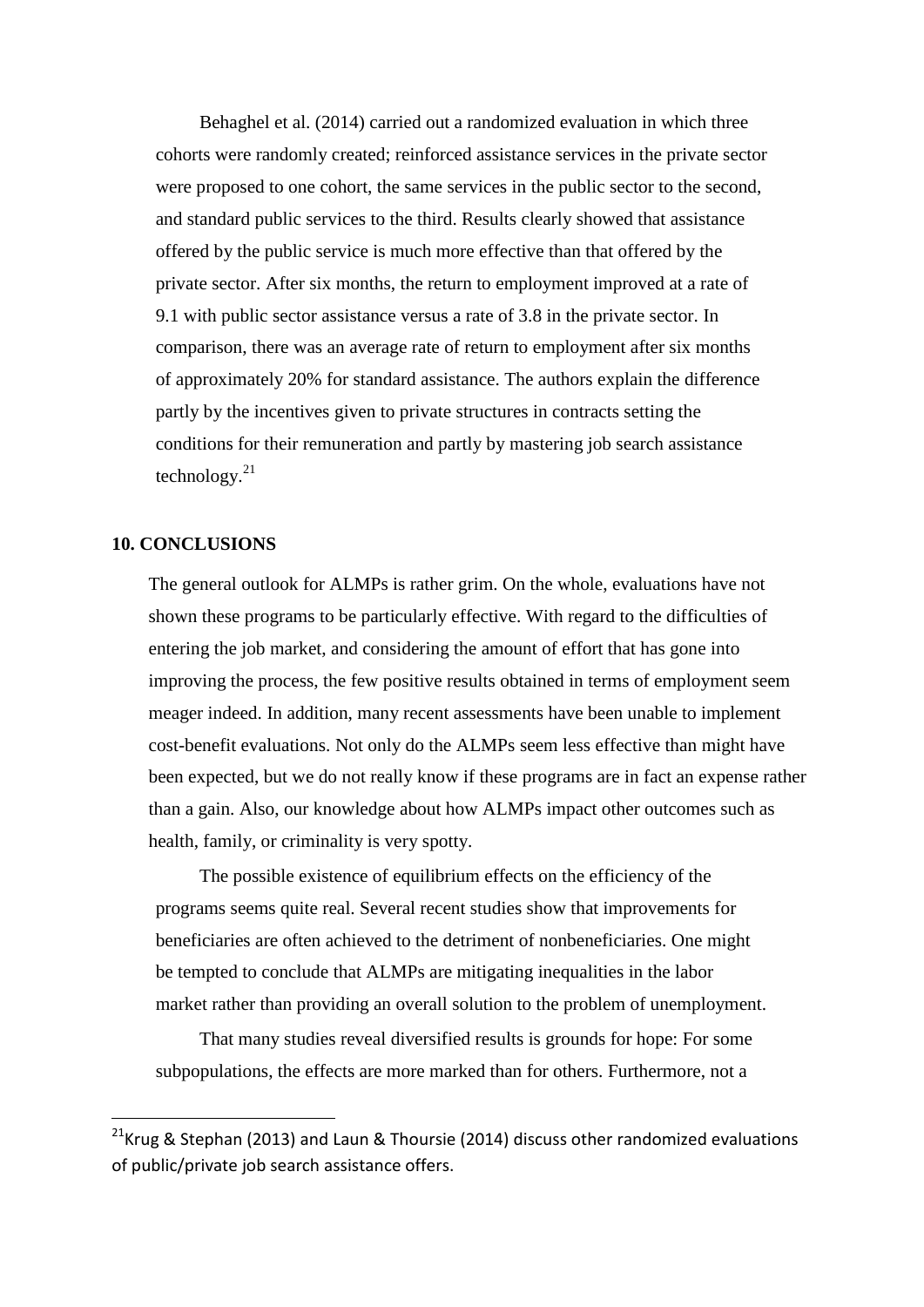lot is known to date about the effects of assignment rules for the target population and the underlying mechanisms. In this sense, there is a scope for new randomized controlled trials focusing on those issues. This also applies to the assessment of policies for socially excluded nonemployed youth who are at a large distance from the regular labor market and policies for individuals who are ill-informed about their labor market conditions.

Designing ALMPs that achieve their goal of unemployment reduction remains a challenge. There is a need to identify how unemployed people, firms, and those producing and offering ALMP services behave and are incentivized by features of ALMPs.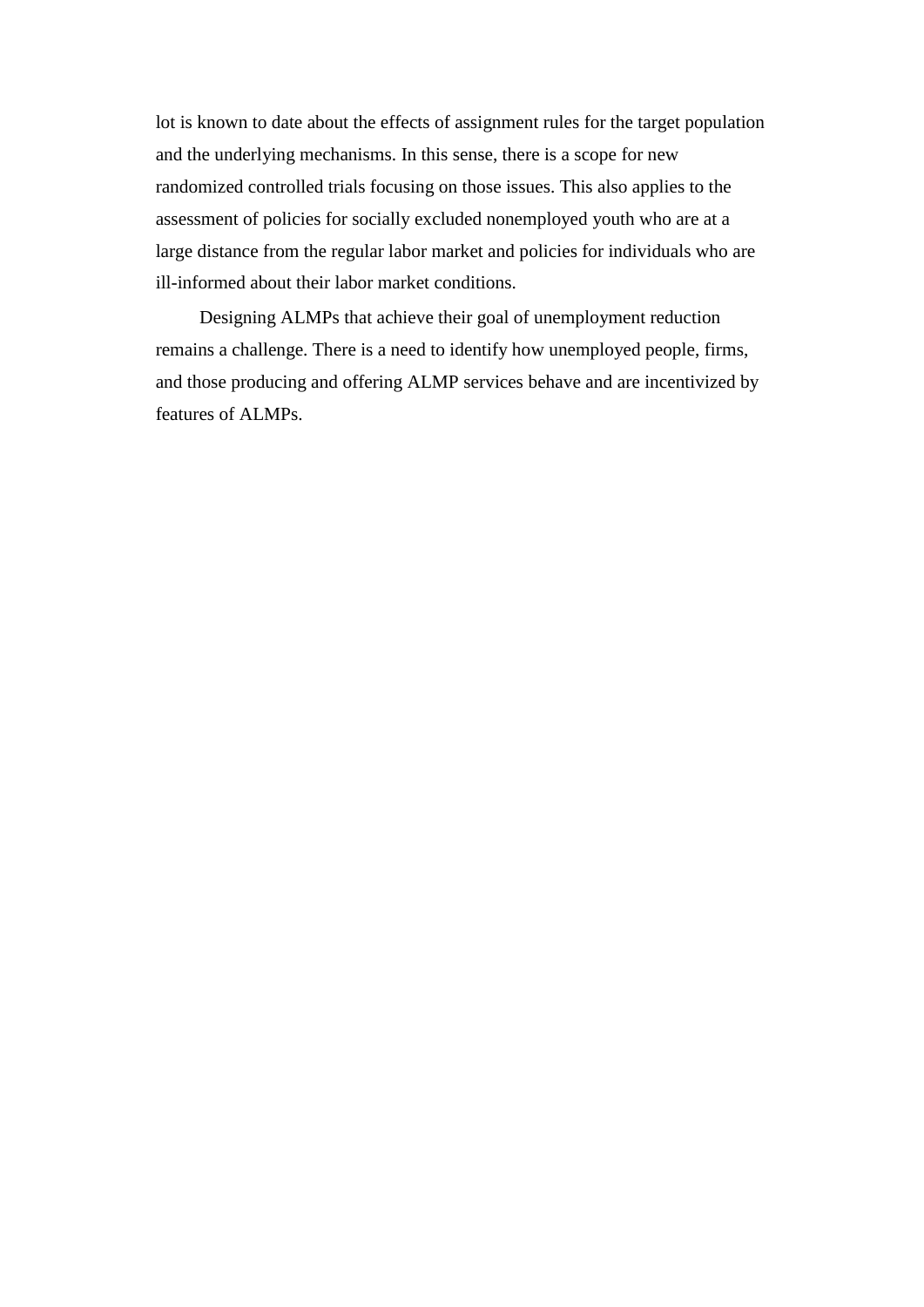- <span id="page-35-0"></span>Abbring JH, van den Berg GJ. 2003. The nonparametric identification of treatment effects in duration models. *Econometrica* 71(5):1491-517
- <span id="page-35-2"></span>Abbring JH, van den Berg GJ. 2005. *Social experiments and instrumental variables with duration outcomes*. Work. Pap. 2005:11, IFAU (Inst. Labor Mark. Eval.), Uppsala, Swed.
- <span id="page-35-3"></span>Aeberhardt R, Chiod V, Crépon B, Gain M, Vicard A. 2015. *The demand for employability investments*: *evidence from a youth conditional cash transfer program in France*. Work. Pap., Cent. Res. Econ. Stat., Malakoff, France
- <span id="page-35-6"></span>Albrecht J, van den Berg G, Vroman S. 2009. The aggregate labor market effects of the Swedish Knowledge Lift program. *Rev. Econ. Dyn.* 12(1):129-46
- <span id="page-35-7"></span>Ashenfelter O, Ashmore D, Deschenes O. 2005. Do unemployment insurance recipients actively seek work? Evidence from randomized trials in four U.S. states. *J. Econom.* 125(1-2):53-75
- <span id="page-35-4"></span>Attanasio O, Kugler A, Meghir C. 2011. Subsidizing vocational training for disadvantaged youth in Colombia: evidence from a randomized trial. *Am. Econ. J. Appl. Econ.* 3(3):188-220
- Attanasio O, Guarín A, Medina C, Meghir C 2015. *Long Term Impacts of Vouchers for Vocational Training: Experimental Evidence for Colombia*. Work. Pap. 21390 National Bureau of Economic Research.
- <span id="page-35-10"></span>Autor DH, Houseman SN. 2010. Do temporary-help jobs improve labor market outcomes for low-skilled workers? Evidence from "Work First." *Am. Econ. J. Appl. Econ.* 2(3):96-128
- <span id="page-35-9"></span>Babcock L, Congdon W, Katz L, Mullainathan S. 2012. Notes on behavioral economics and labor market policy. *IZA J. Labor Policy* 1(1):1-14
- <span id="page-35-8"></span>Beam E. 2014. *Incomplete information in job search: evidence from a field experiment in the Philippines*. Work. Pap., Dep. of Econ., Natl. Univ. Singapore
- <span id="page-35-1"></span>Behaghel L, Crépon B, Gurgand M. 2014. Private and public provision of counseling to job seekers: evidence from a large controlled experiment. *Am. Econ. J. Appl. Econ.* 6(4):142-74
- <span id="page-35-5"></span>Behncke S, Frölich M, Lechner M. 2007. *Targeting labour market programmes*: *results from a randomized experiment*. Work. Pap. 3085, IZA (Inst. Study Labor), Bonn, Ger.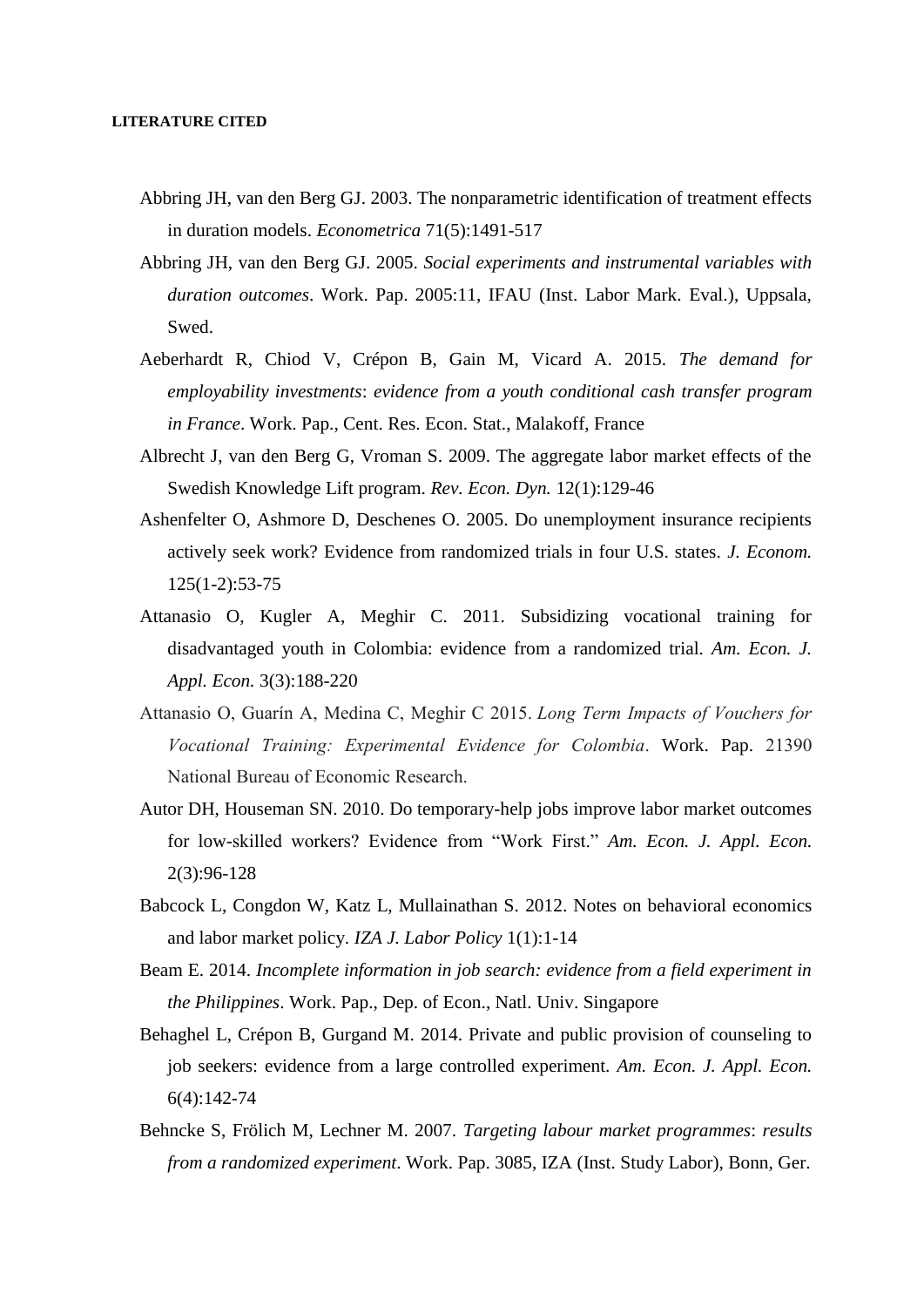- <span id="page-36-6"></span>Bell SH, Orr LL. 1994. Is subsidized employment cost effective for welfare recipients? Experimental evidence from seven state demonstrations. *J. Hum. Resourc.* 29(1):42- 61
- <span id="page-36-0"></span>Bergemann AH, van den Berg GJ. 2008. Active labor market policy effects for women in Europe: a survey. *Ann. Econ. Stat.* 91/92:377-99
- <span id="page-36-10"></span>Bhattacharya D, Dupas P. 2012. Inferring welfare maximizing treatment assignment under budget constraints. *J. Econom.* 167(1):168-96
- <span id="page-36-9"></span>Bitler M, Gelbach J, Hoynes H. 2006. What mean impacts miss: distributional effects of welfare reform experiments. *Am. Econ. Rev.* 96:988-1012
- <span id="page-36-8"></span>Björklund A, Clark M, Edin PA, Fredriksson P, Krueger A. 2005. *The Market Comes to Education--An Evaluation of Sweden's Surprising School Reforms*. New York: Russell Sage
- <span id="page-36-12"></span>Black DA, Smith JA, Berger MC, Noel BJ. 2003. Is the threat of reemployment services more effective than the services themselves? Evidence from random assignment in the UI system. *Am. Econ. Rev.* 93(4):1313-27
- <span id="page-36-2"></span>Blasco S, Rosholm M. 2011. *The impact of active labour market policy on postunemployment outcomes*: *evidence from a social experiment in Denmark*. Work. Pap. 5631, IZA (Inst. Study Labor), Bonn, Ger.
- <span id="page-36-4"></span>Bloom D. 2010. *Transitional jobs: background, program models, and evaluation evidence*. MDRC, New York
- <span id="page-36-7"></span>Bloom D, Michalopoulos C. 2001. *How welfare and work policies affect employment and income: a synthesis of research*. MDRC, New York
- <span id="page-36-5"></span>Bloom HS, Orr LL, Bell SH, Cave G, Doolittle F, et al. 1997. The benefits and costs of JTPA title II-A programs: key findings from the National Job Training Partnership Act study. *J. Hum. Resourc.* 32(3):549-76
- <span id="page-36-1"></span>Blundell R, Dias MC, Meghir C, Reenen JV. 2004. Evaluating the employment impact of a mandatory job search program. *J. Eur. Econ. Assoc.* 2(4):569-606
- <span id="page-36-3"></span>Brodaty T, Crépon B, Fougere D. 2002. Using matching estimators to evaluate alternative youth employment programs: evidence from France, 1986-1988. In *Econometric Evaluation of Labour Market Policies*, ed. M. Lechner, F Pfeiffer, pp. 85-123. Berlin: Springer-Verlag
- <span id="page-36-11"></span>Burtless G. 1985. Are targeted wage subsidies harmful? Evidence from a wage voucher experiment. *Ind. Labor Relat. Rev.* 39(1):105-14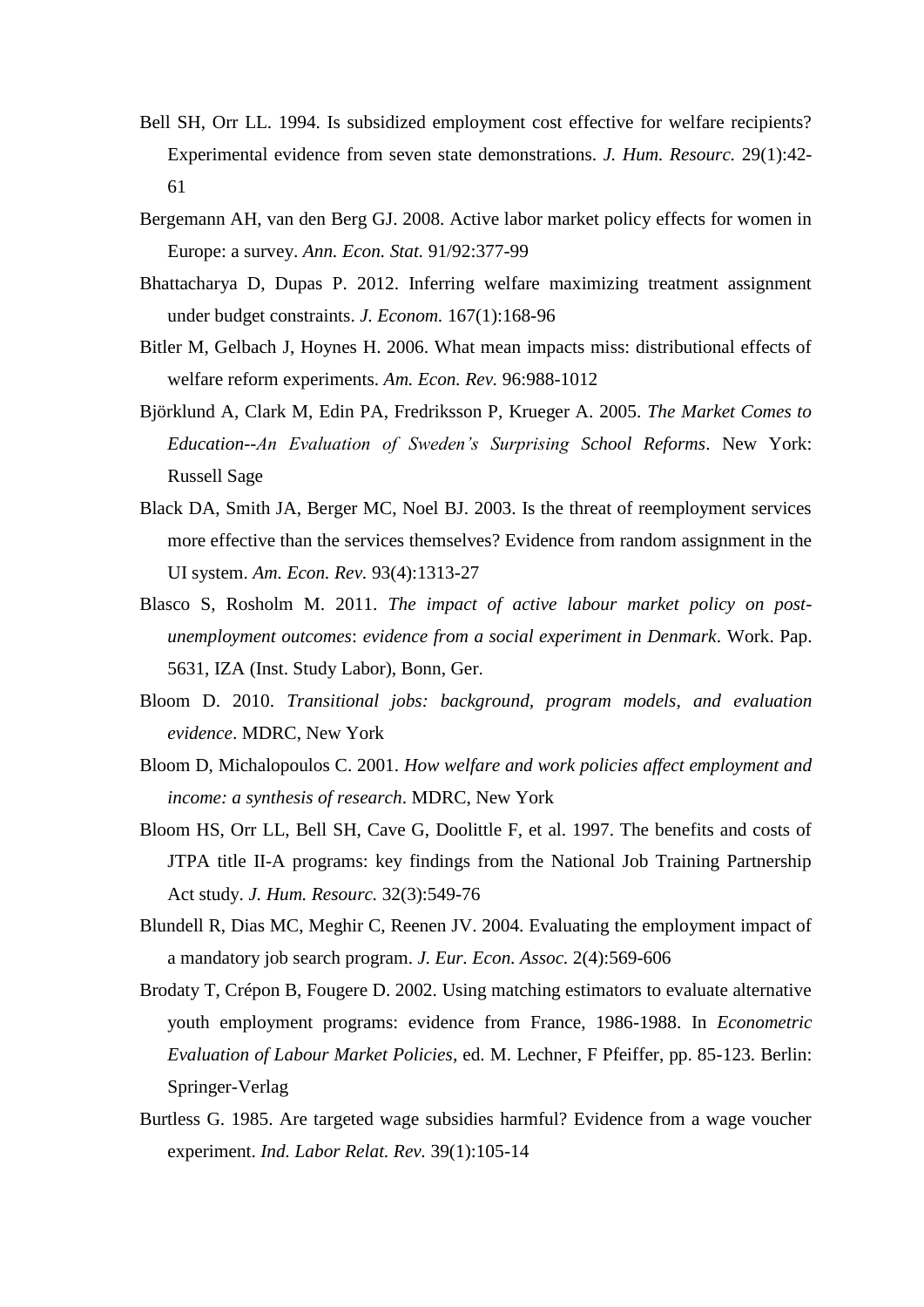- <span id="page-37-3"></span>Butler D, Alson J, Bloom D, Deitch V, Hill A, et al. 2012. *What strategies work for the hard-to-employ? Final results of the hard-to-employ demonstration and evaluation project and selected sites from the employment retention and advancement project*. MDRC, New York
- <span id="page-37-9"></span>Cahuc P, Le Barbanchon T. 2010. Labor market policy evaluation in equilibrium: some lessons of the job search and matching model. *Labour Econ*. 17(1):196-205
- <span id="page-37-4"></span>Caliendo M, Cobb-Clark DA, Uhlendorff A. 2015. Locus of control and job search strategies. *Rev. Econ. Stat.* 97(1):88-103
- Caliendo M, Hujer R, Thomsen S. 2005. *The employment effects of job creation schemes in Germany*: *a microeconometric evaluation*. Work. Pap. 1512, IZA (Inst. Study Labor), Bonn, Ger.
- <span id="page-37-10"></span>Calmfors L. 1994. Active labour market policy and unemployment--a framework for the analysis of crucial design features. *OECD Econ. Stud.* 22:7-47
- <span id="page-37-0"></span>Carcillo S, Grubb D. 2006. *From inactivity to work: the role of active labour market policies, social employment and migration*. Work. Pap. 36, OECD (Organ. Econ. Co-Op. Dev.), Paris
- <span id="page-37-7"></span>Card D, Hyslop DR. 2005. Estimating the effects of a time-limited earnings subsidy for welfare-leavers. *Econometrica* 73(6):1723-70
- <span id="page-37-1"></span>Card D, Ibarraran P, Regalia F, Rosas-Shady D, Soares Y. 2011. The labor market impacts of youth training in the Dominican Republic. *J. Labor Econ.* 29(2):267-300
- <span id="page-37-2"></span>Card D, Kluve J, Weber A. 2010. Active labour market policy evaluations: a metaanalysis. *Econ. J.* 120(548):F452-77
- Card D, Kluve J, Weber A. 2015. *What works? A meta analysis of recent active labor market program evaluations*. Discuss. Pap. 9236, IZA (Inst. Study Labor), Bonn, Ger.
- <span id="page-37-8"></span>Cave G, Bos H, Doolittle F, Toussaint C. 1993. *JOBSTART: final report on a program for school dropouts*. MDRC, New York
- <span id="page-37-6"></span>Couch KA. 1992. New evidence on the long-term effects of employment training programs. *J. Labor Econ.* 10(4):380-88
- <span id="page-37-5"></span>Crépon B, Dejemeppe M, Gurgand M. 2005. *Counseling the unemployed: Does it lower unemployment duration and recurrence*? Discuss. Pap. 1796, IZA (Inst. Study Labor), Bonn, Ger.
- Crépon B, Duflo E, Gurgand M, Rathelot R, Zamora P. 2013. Do labor market policies have displacement effects? Evidence from a clustered randomized experiment. *Q. J. Econ.* 128(2):531-80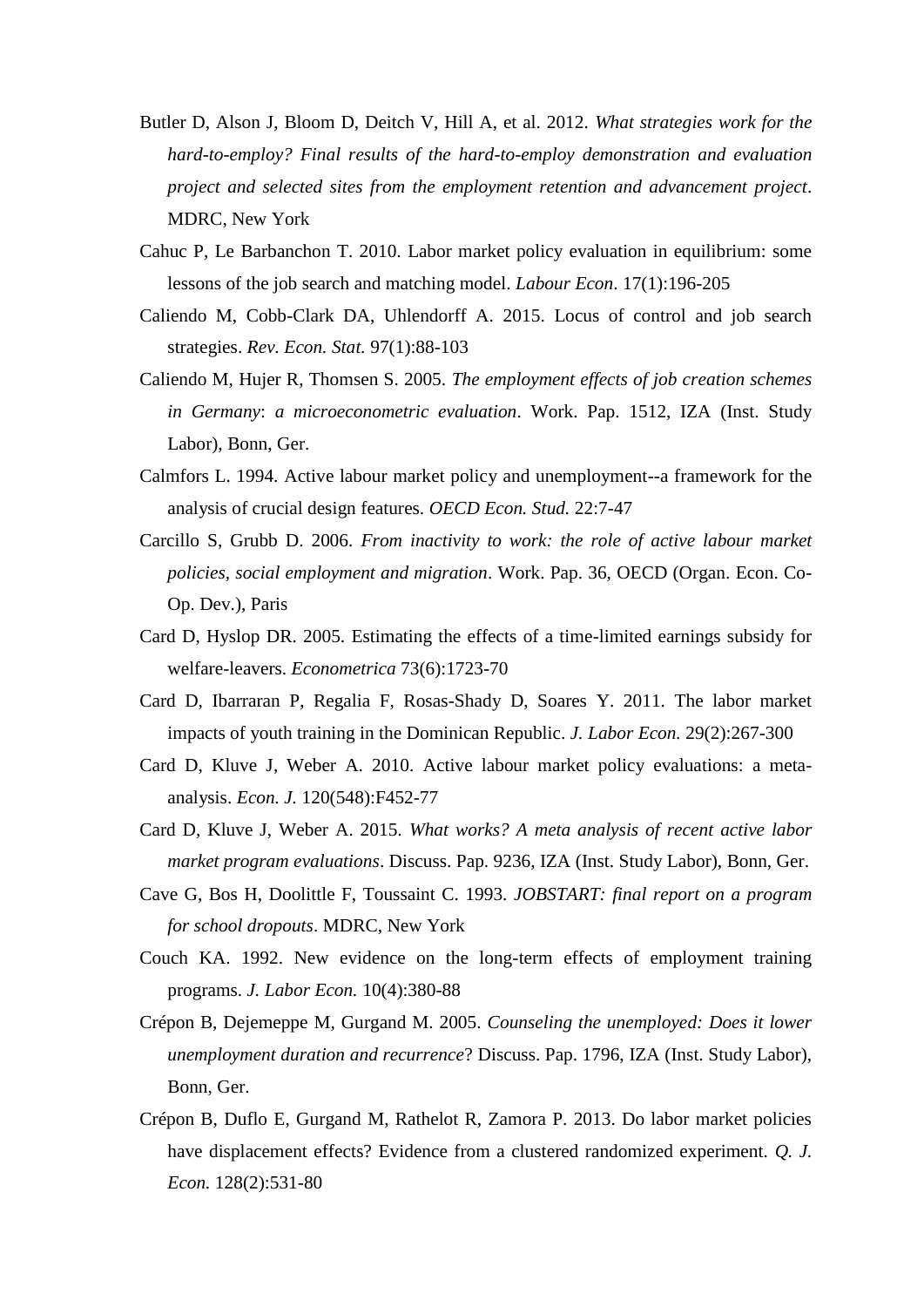- Crépon B, Ferracci M, Jolivet G, van den Berg GJ. 2009. Active labor market policy effects in a dynamic setting. *J. Eur. Econ. Assoc.* 7(2-3):595-605
- <span id="page-38-2"></span>Dammert AC, Galdo J, Galdo V. 2013. Digital labor-market intermediation and job expectations: evidence from a field experiment. *Econ. Lett.* 120(1):112-16
- <span id="page-38-7"></span>Davidson C, Woodbury SA. 1993. The displacement effect of reemployment bonus programs. *J. Labor Econ.* 11(4):575-605
- <span id="page-38-10"></span>Decker P, Olsen R, Freeman L, Klepinger D. 2000. *Assisting unemployment insurance claimants: the long-term impacts of the job search assistance demonstration*. Proj. Rep. 8170-700, Mathematica Pol. Res., Princeton, NJ
- <span id="page-38-11"></span>DellaVigna S, Paserman MD. 2005. Job search and impatience. *J. Labor Econ.* 23(3):527-88
- <span id="page-38-4"></span>Dhaliwal I, Duflo E, Glennerster R, Tulloch C. 2011. Comparative cost-effectiveness analysis to inform policy in developing countries: a general framework with applications for education. In *Education Policy in Developing Countries*, ed. P. Glewwe. Chicago: Univ. Chicago Press
- <span id="page-38-5"></span>Djebbari H, Smith J. 2008. Heterogeneous impacts in PROGRESA. *J. Econom.* 145:64- 80
- <span id="page-38-1"></span>Dolton P, O'Neill D. 2002. The long-run effects of unemployment monitoring and worksearch programs: experimental evidence from the United Kingdom. *J. Labor Econ.* 20(2):381-403
- <span id="page-38-6"></span>Eberts RW, O'Leary CJ, Wandner SA, eds. 2002. *Targeting Employment Services*. Kalamazoo, MI: Upjohn Inst. Press
- <span id="page-38-3"></span>Eissa N, Liebman JB. 1996. Labor supply response to the earned income tax credit. *Q. J. Econ.* 111(2):605-37
- <span id="page-38-0"></span>Fay RG. 1996. *Enhancing the effectiveness of active labour market policies: evidence from programme evaluations in OECD countries*. Work. Pap. 18, OECD (Organ. Econ. Co-Op. Dev.), Paris
- <span id="page-38-9"></span>Ferracci M, Jolivet G, van den Berg GJ. 2014. Evidence of treatment spillovers within markets. *Rev. Econ. Stat.* 96(5):812-23
- <span id="page-38-8"></span>Forslund A, Fredriksson P, Vikström J. 2011. What active labor market policy works in a recession? *Nord. Econ. Policy Rev.* 1:171-201
- Forslund A, Krueger AB. 1997. *An evaluation of the Swedish active labor market policy*: *new and received wisdom*. NBER Work. Pap. 4802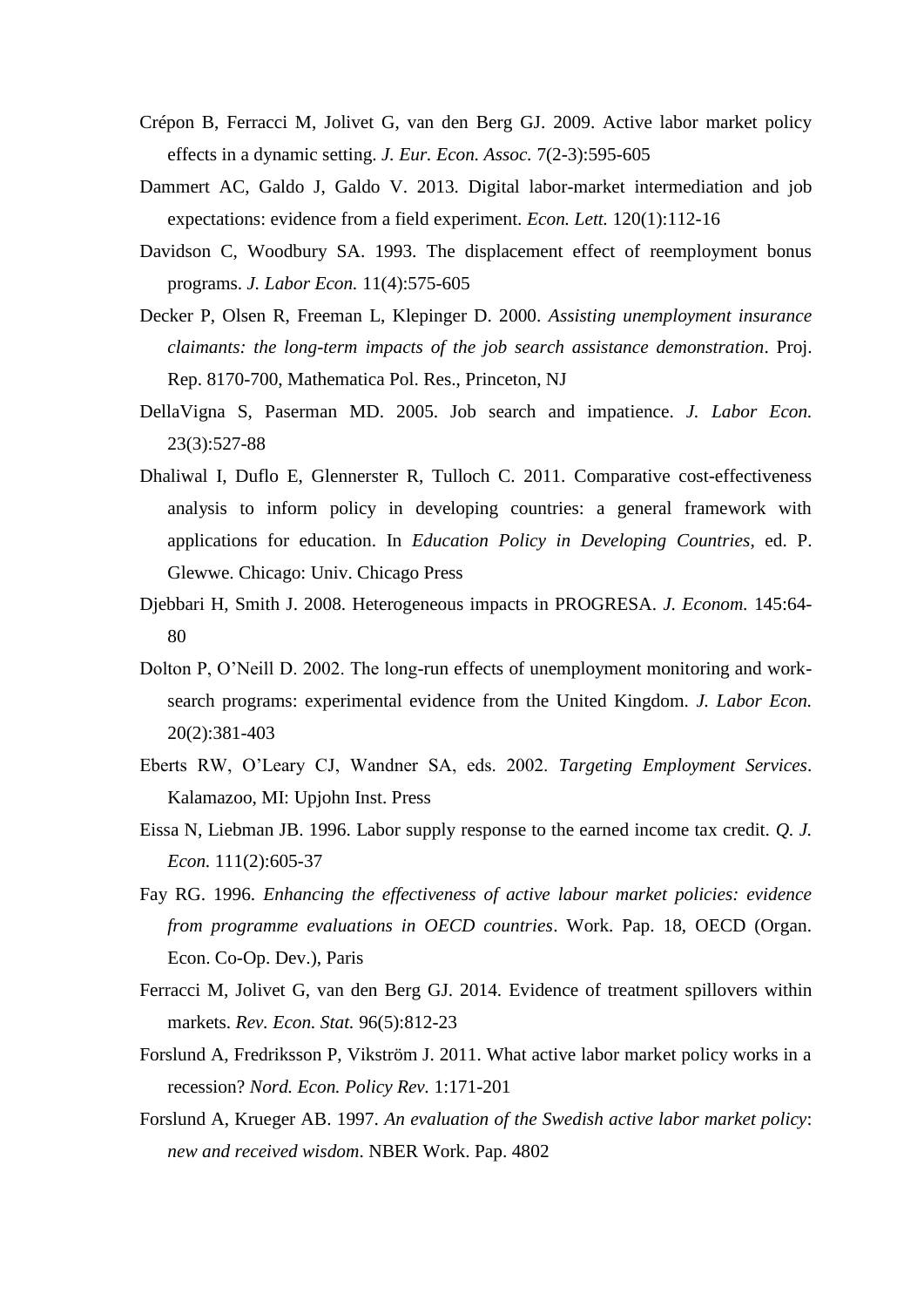- <span id="page-39-4"></span>Franklin S. 2015. *Location, search costs and youth unemployment: a randomized trial of transport subsidies in Ethiopia*. Work. Pap. WPS/2015-11, Cent. Study Afr. Econ., Univ. Oxford, UK
- <span id="page-39-5"></span>Friedlander D. 1988. *Subgroup impacts and performance indicators for selected welfare employment programs*. MDRC, New York
- <span id="page-39-6"></span>Frölich M. 2008. Statistical treatment choice: an application to active labor market programs. *J. Am. Stat. Assoc.* 103(482):547-58
- <span id="page-39-7"></span>Frölich M, Lechner M, Steiger H. 2003. Statistically assisted programme selection- international experiences and potential benefits for Switzerland. *Swiss J. Econ. Stat.*  139(III):311-31
- <span id="page-39-2"></span>Galasso E, Ravallion M, Salvia A. 2004. Assisting the transition from workfare to work: a randomized experiment. *Ind. Labor Relat. Rev.* 58(1):128-42
- <span id="page-39-3"></span>Gerfin M, Lechner M, Steiger H. 2005. Does subsidised temporary employment get the unemployed back to work? An econometric analysis of two different schemes. *Labour Econ*. 12(6):807-35
- <span id="page-39-9"></span>Groh M, Krishnan N, McKenzie D, Vishwanath T. 2012. *Soft skills or hard cash? The impact of training and wage subsidy programs on female youth employment in Jordan*. Work. Pap. 6141, World Bank, Washington, DC
- Grubb D, Puymoyen A. 2008. *Long time series for public expenditure on labour market programmes, OECD social, employment and migration.* Work. Pap. 73, OECD (Organ. Econ. Co-Op. Dev.), Paris
- <span id="page-39-1"></span>Ham JC, LaLonde RJ. 1996. The effect of sample selection and initial conditions in duration models: evidence from experimental data on training. *Econometrica* 64:175- 205
- <span id="page-39-8"></span>Heckman JJ, Hohmann N, Smith J, Khoo M. 2000. Substitution and dropout bias in social experiments: a study of an influential social experiment. *Q. J. Econ.* 651-94
- Heckman JJ, LaLonde RJ, Smith JA. 1999. The economics and econometrics of active labor market programs. *Handb. Labor Econ.* 3:1865-2097
- Heckman JJ, Lochner L, Taber C. 1998. General equilibrium treatment effects: a study of tuition policy. *Am. Econ. Rev.* 88:381-86
- <span id="page-39-0"></span>Heckman JJ, Smith J, Clements N. 1997. Making the most out of programme evaluations and social experiments: accounting for heterogeneity in programme impacts. *Rev. Econ. Stud.* 64(4):487-535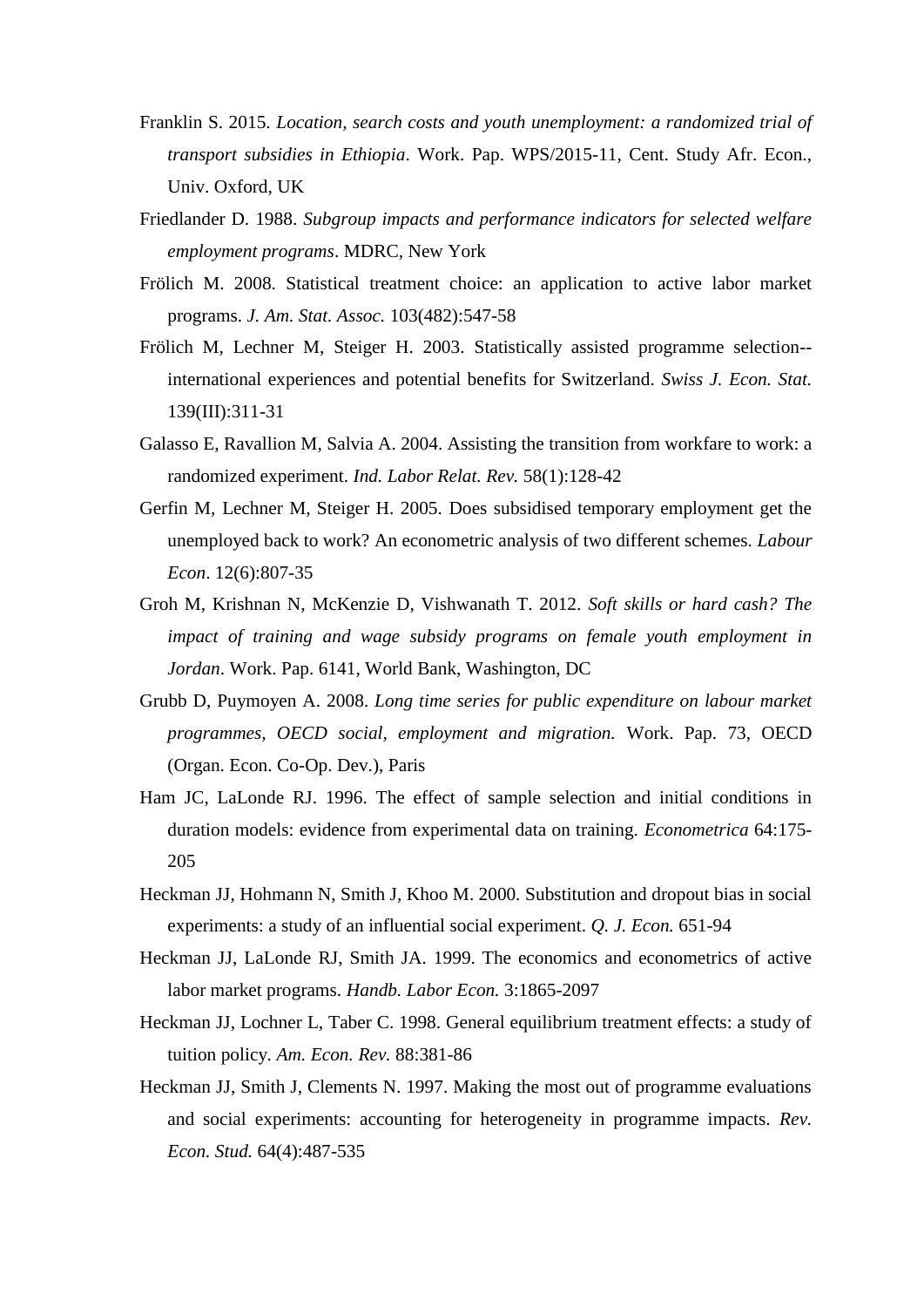- Hendra R, Dillman K-N, Hamilton G, Lundquist E, Martinson K, et al. 2010. *How effective are different approaches aiming to increase employment retention and advancement*? *Final impacts for twelve models*. MDRC, New York
- <span id="page-40-5"></span>Hirshleifer S, McKenzie D, Almeida R, Ridao-Cano C. 2014. The impact of vocational training for the unemployed: experimental evidence from Turkey. *Econ. J.* In press. doi: 10.1111/ecoj.12211
- <span id="page-40-2"></span>Hollister RG, Kemper P, Maynard RA. 1984. *The National Supported Work Demonstration*. Madison: Univ. Wisc. Press
- <span id="page-40-6"></span>Jensen R. 2012. Do labor market opportunities affect young women's work and family decisions? Experimental evidence from India. *Q. J. Econ.* 127(2):753-92
- <span id="page-40-1"></span>Katz LF. 1998. Wage subsidies for the disadvantaged. In *Generating Jobs*: *How to Increase Demand for Less-Skilled Workers*, ed. RB Freeman, P Gottschalk, pp. 21-53. New York: Russell Sage
- <span id="page-40-8"></span>Krug G, Stephan G. 2013. *Is the contracting-out of intensive placement services more effective than provision by the PES? Evidence from a randomized field experiment*. Work. Pap. 7403, IZA (Inst. Study Labor), Bonn, Ger.
- Kugler A, Kugler M, Saavedra J, Prada L. O. H. (2015). *Long-term direct and spillover effects of job training: Experimental evidence from Colombia,* Work. Pap. 21607, National Bureau of Economic Research.
- <span id="page-40-9"></span>Laun L, Thoursie PS. 2014. Does privatisation of vocational rehabilitation improve labour market opportunities? Evidence from a field experiment in Sweden. *J. Health Econ.* 34:59-72
- <span id="page-40-4"></span>Lechner M, Miquel R, Wunsch C. 2011. Long-run effects of public sector sponsored training in West Germany. *J. Eur. Econ. Assoc.* 9(4):742-84
- <span id="page-40-0"></span>Lechner M, Smith J. 2007. What is the value added by caseworkers? *Labour Econ*. 14(2):135-51
- Lee DS. 2009. Training, wages, and sample selection: estimating sharp bounds on treatment effects. *Rev. Econ. Stud.* 76(3):1071-102
- <span id="page-40-7"></span>Lee W. 2009. Private deception and the rise of public employment offices in the United States, 1890-1930. In *Studies of Labor Market Intermediation*, ed. DH Autor, pp. 155- 82. Chicago: Univ. Chicago Press
- <span id="page-40-3"></span>Levinsohn J, Rankin N, Roberts G, Schöer V. 2014. Wage subsidies and youth employment in South Africa: evidence from a randomised control trial. Work. Pap. 02/14, Dep. Econ., Univ. Stellenbosch, S. Afr.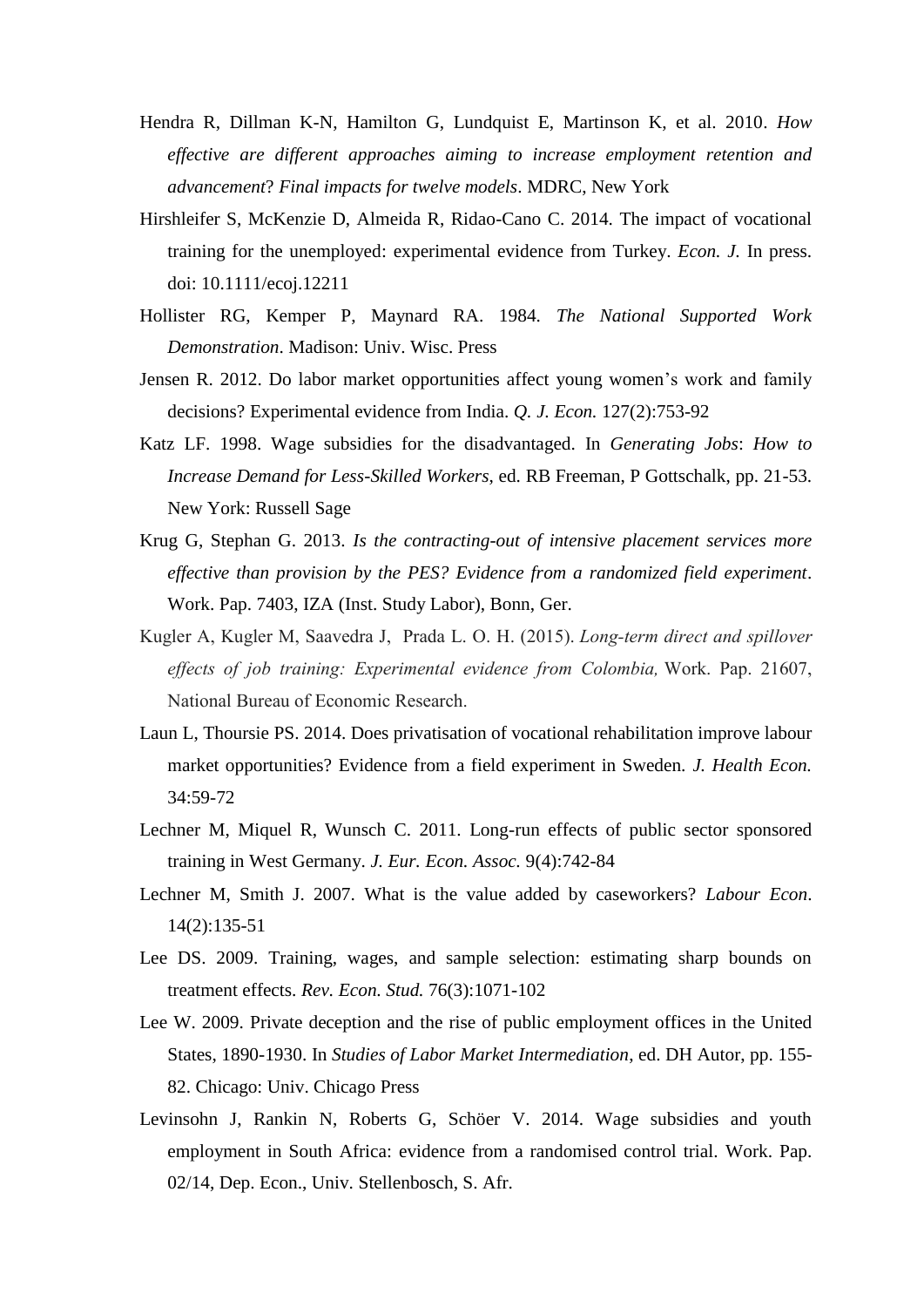- <span id="page-41-9"></span>Lise J, Seitz S, Smith J. 2015. Evaluating search and matching models using experimental data. *IZA J. Labor Econ.* 4:16
- <span id="page-41-8"></span>Manski CF. 2004. Statistical treatment rules for heterogeneous populations. *Econometrica* 72(4):1221-46
- <span id="page-41-1"></span>Martin JP, Grubb D. 2001. What works and for whom: a review of OECD countries' experiences with active labour market policies. *Swed. Econ. Policy Rev.* 8:9-56
- <span id="page-41-2"></span>Meyer BD. 1995. Lessons from the US unemployment insurance experiments. *J. Econ. Lit.* 33(1):91-131
- <span id="page-41-7"></span>Michalopoulos C. 2004. *What works best for whom*? *Effects of welfare and work policies by subgroup*. MDRC, New York
- <span id="page-41-6"></span>Michalopoulos C, Robins PK, Card D. 2005. When financial work incentives pay for themselves: evidence from a randomized social experiment for welfare recipients. *J. Public Econ.* 89(1):5-29
- Michalopoulos C, Schwartz C. 2001. *What works best for whom*? *Impacts of 20 welfareto-work programs by subgroup.* MDRC, New York
- <span id="page-41-3"></span>Millenky M, Bloom D, Muller-Ravett S, Broadus J. 2011. *Staying on course: three-year results of the National Guard Youth ChalleNGe evaluation*. MDRC, New York
- <span id="page-41-13"></span>Miller C, van Dok M, Tessler BL, Pennington A. 2012. *Strategies to help low-wage workers advance: implementation and final impacts of the Work Advancement and Support Center* (*WASC*) *demonstration*. MDRC, New York
- <span id="page-41-10"></span>Moffitt R. 2002. Policy interventions, low-level equilibria, and social interactions. In *Social Dynamics*, ed. S Durlauf, P Young, pp. 45-82. Cambridge, MA: MIT Press
- <span id="page-41-0"></span>OECD (Organ. Econ. Co-Op. Dev.). 2013. *Employment Outlook 2013*. Paris: OECD
- <span id="page-41-11"></span>Pallais A. 2014. Inefficient hiring in entry-level labor markets. *Am. Econ. Rev.* 104(11):3565-99
- <span id="page-41-12"></span>Robins PK, Michalopoulos C, Foley K. 2008. Are two carrots better than one? The effects of adding employment services to financial incentive programs for welfare recipients. *Ind. Labor Relat. Rev.* 61(3):410-23
- <span id="page-41-5"></span>Schochet PZ, Burghardt J, McConnell S. 2006. *National Job Corps study and longer-term follow-up study: impact and benefit-cost findings using survey and summary earnings records data*. Proj. Rep. 6095-300, Mathematica Pol. Res., Princeton, NJ
- <span id="page-41-4"></span>Schochet PZ, Burghardt J, McConnell S. 2008. Does Job Corps work? Impact findings from the National Job Corps study. *Am. Econ. Rev.* 98:1864-86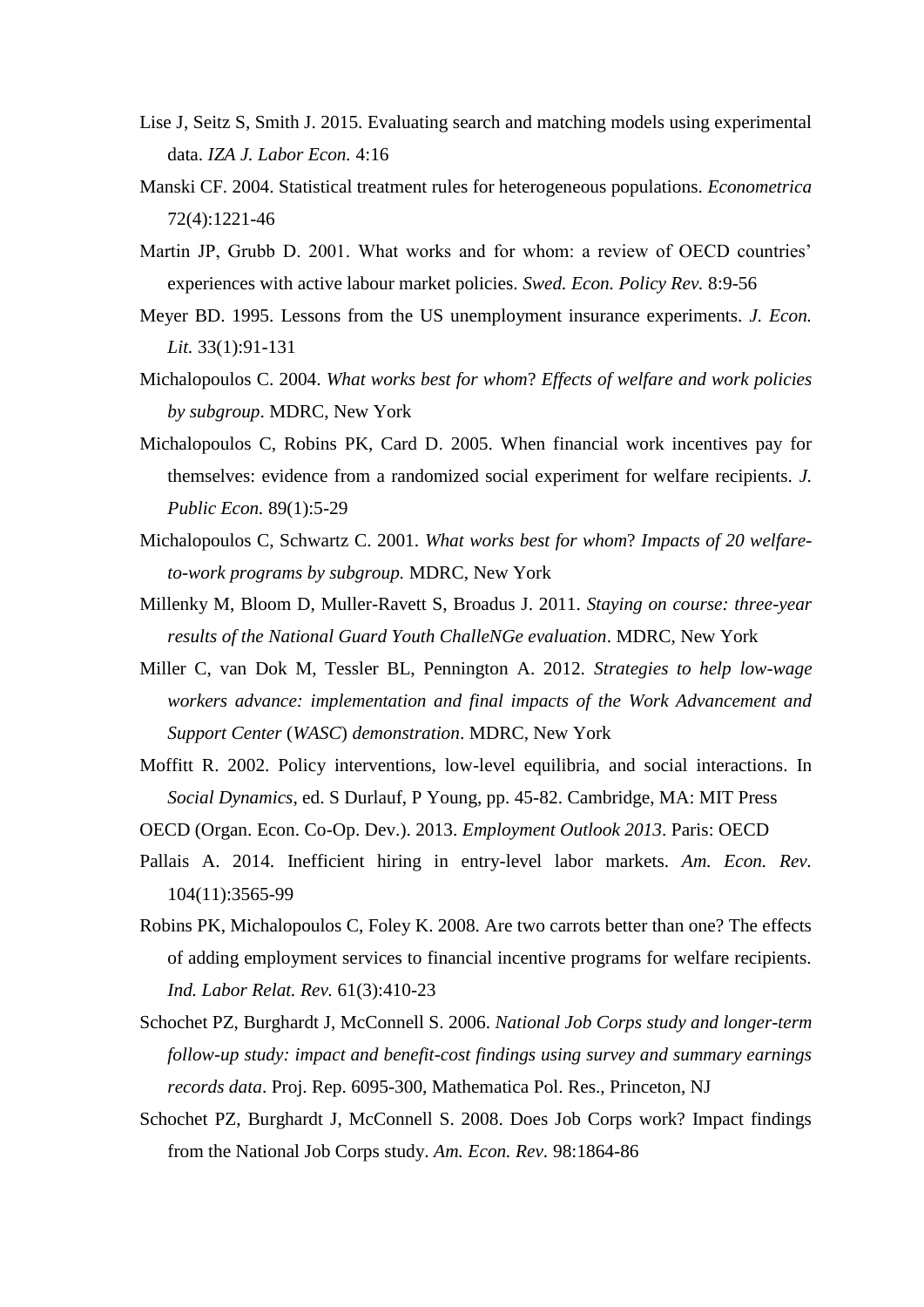- <span id="page-42-3"></span>Spinnewijn J. 2015. Unemployed but optimistic: optimal insurance design with biased beliefs. *J. Eur. Econ. Assoc.* 13(1):130-67
- <span id="page-42-1"></span>van den Berg GJ, Bergemann AH, Caliendo M. 2009. The effect of active labor market programs on not-yet treated unemployed individuals. *J. Eur. Econ. Assoc.* 7(2-3):606- 16
- van den Berg GJ, van der Klaauw B. 2006. Counseling and monitoring of unemployed workers: theory and evidence from a controlled social experiment. *Int. Econ. Rev.* 47(3):895-936
- van den Berg GJ, van der Klaauw B. 2013. *Structural empirical evaluation of job search monitoring*. Work. Pap. 7740, IZA (Inst. Study Labor), Bonn, Ger.
- van den Berg GJ, van der Klaauw B, van Ours JC. 2004. Punitive sanctions and the transition rate from welfare to work. *J. Labor Econ.* 22:211-41
- <span id="page-42-0"></span>van den Berg GJ, Vikström J. 2014. Monitoring job offer decisions, punishments, exit to work, and job quality. *Scand. J. Econ.* 116:284-334
- Vikström J. 2014. *IPW estimation and related estimators for evaluation of active labor market policies in a dynamic setting*. Work. Pap. 2014:1, IFAU (Inst. Labor Mark. Eval.), Uppsala, Swe.
- <span id="page-42-2"></span>Woodbury SA, Spiegelman RG. 1987. Bonuses to workers and employers to reduce unemployment: randomized trials in Illinois. *Am. Econ. Rev.* 77(4):513-30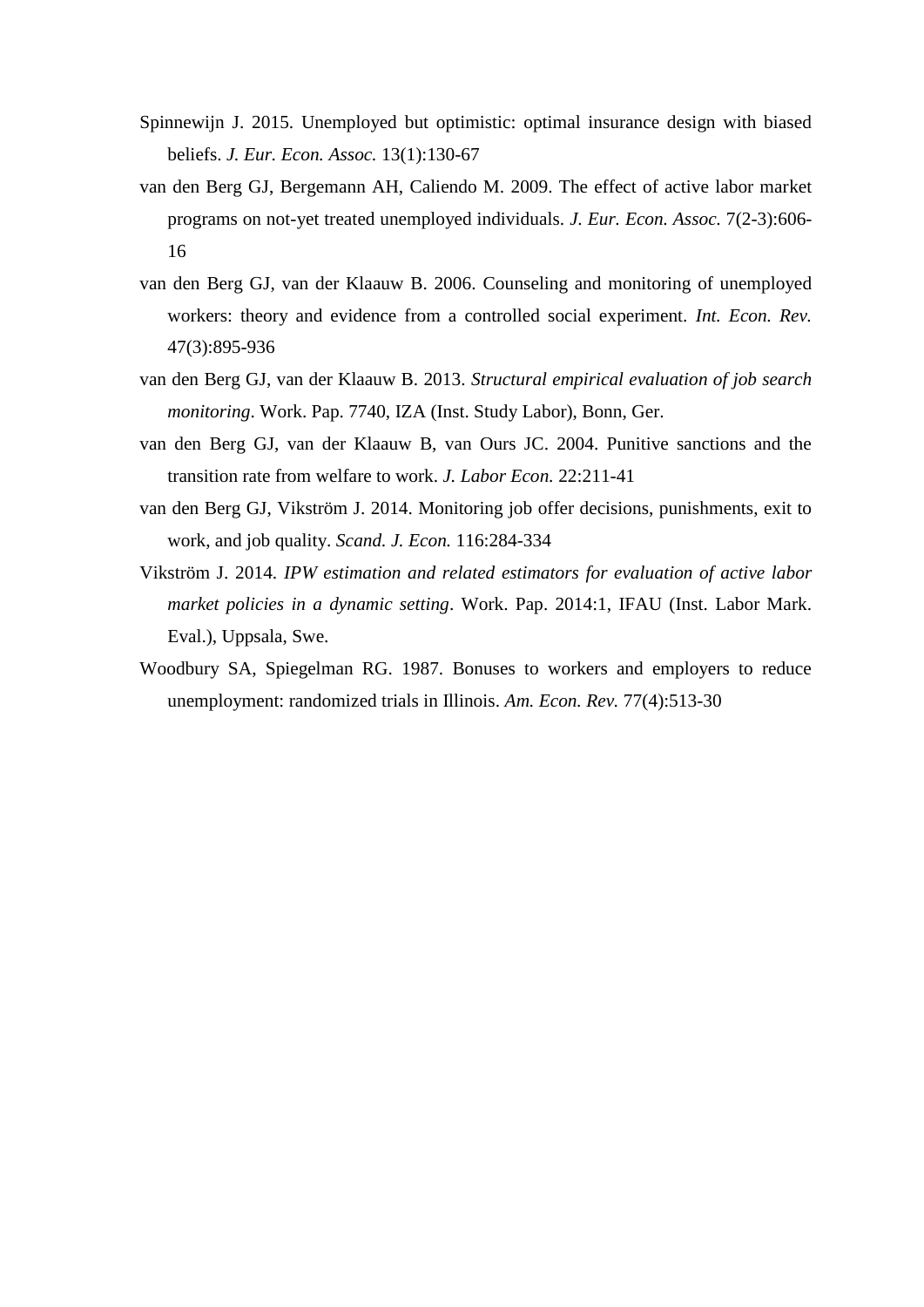| Country        | Public expenditure as a percentage of GDP |                               | Participant stocks as a percentage<br>of the labor force |
|----------------|-------------------------------------------|-------------------------------|----------------------------------------------------------|
|                | Active program measures (1-7)             | Active program measures (1-7) | Active program measures (1-7)                            |
|                |                                           | <b>Categories 2-7 only</b>    | <b>Categories 2-7 only</b>                               |
| Australia      | 0.29                                      | 0.14                          | 2.26                                                     |
| Austria        | 0.75                                      | 0.57                          | 3.59                                                     |
| Belgium        | 1.59                                      | 1.38                          | 12.54                                                    |
| Canada         | 0.26                                      | 0.15                          | 0.37                                                     |
| Chile          | 0.1                                       | 0.07                          | $-$                                                      |
| Czech Republic | 0.27                                      | 0.18                          | 1.11                                                     |
| Denmark        | 2.26                                      | 1.59                          | 6.57                                                     |
| Estonia        | 0.23                                      | 0.15                          | 0.87                                                     |
| Finland        | 1.02                                      | 0.85                          | 4.41                                                     |
| France         | 0.93                                      | 0.68                          | 5.11                                                     |
| Germany        | 0.79                                      | 0.45                          | 2.85                                                     |
| Hungary        | 0.36                                      | 0.35                          | 3.82                                                     |
| Israel         | 0.18                                      | 0.16                          | 4.52                                                     |
| Italy          | 0.41                                      | 0.31                          | 4.85                                                     |
| Japan          | 0.27                                      | 0.21                          | $\qquad \qquad -$                                        |
| Korea          | 0.33                                      | 0.31                          | $- -$                                                    |
| Luxembourg     | 0.56                                      | 0.51                          | 7.73                                                     |
| Mexico         | $0.01\,$                                  | $0.01\,$                      | $-$                                                      |
| Netherlands    | 1.11                                      | 0.7                           | 4.22                                                     |
| New Zealand    | 0.27                                      | 0.18                          | 1.65                                                     |
| Norway         | $-$                                       | 0.45                          | 2.27                                                     |
| Poland         | 0.42                                      | 0.33                          | 3.27                                                     |